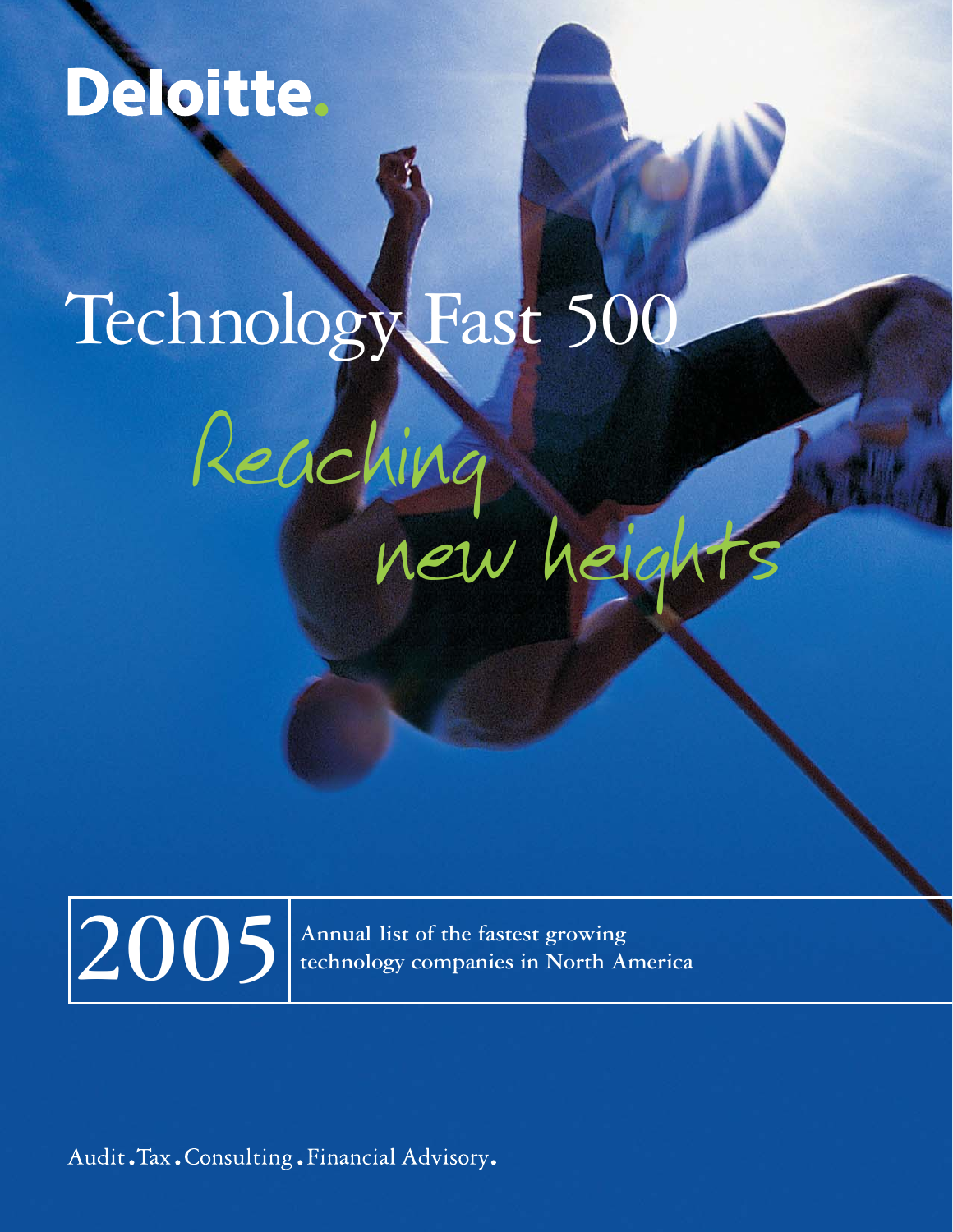# **2005 Deloitte Technology Fast 500**

## **Research and Eligibility**

The Deloitte Technology Fast 500 is a ranking of the fastest growing technology companies in North America based on percentage fiscal year revenue growth over five years (2000–2004).

The list is the result of research on technology companies. Sources for public and private companies that make the list include public company databases, Deloitte's 15 regional Technology Fast 50 programs in North America and direct nominations.

To be eligible for the Technology Fast 500, a company must meet the following criteria:

- 1. Be a technology company, defined as a company that owns proprietary technology that contributes to a significant portion of the company's operating revenues; or devotes a significant proportion of operating revenues to research and development of technology. Using other companies' technology in a unique way does not qualify.
- 2. Meet minimum operating revenue requirements: • 2000 operating revenues must be at least \$50,000 USD or \$75,000 CD.
	- 2004 operating revenues must be at least \$1 million USD or CD.
- 3. Be in business a minimum of five years.

**Fast 500 Companies**

**Average Percentage Growth Rate**

4. Be headquartered in the United States or Canada.

### **The Joys of Sustained Growth**

We've had some high flying years since the tech boom of the '90s. Now, in a sign of industry maturity, things are steadying a bit. As an industry, technology has found its place in the world. One sign is that some of the more exorbitant growth patterns are settling down from out of this world to "merely" fabulous. After all, who would ever complain about a five-year growth in revenues of almost 74,000 percent? That's this year's 11th annual Deloitte Technology Fast 500 winner, NuVasive, Inc. And, the rest of the Fast 500 companies? They're doing very well, thank you. They're an interesting, eclectic mix of creativity and savvy business models. Their success proves that with the right idea and sound operations, success doesn't burst in a bubble. It's all about consistency.

Our top five companies experienced an average revenue growth rate over five years of 45,531 percent. Not surprisingly, given the more steady advances this year, average revenue growth for our Fast 500 companies as a whole declined from last year to 2,408 percent.

### **The Top Five**

NuVasive, Inc. is our leader this year. The San Diego, Calif. based company develops minimally invasive back surgery products. Its earnings in 2004 were \$38,403,000, an increase of 73,752 percent from 2000 revenues of \$52,000.

NetSuite Inc., a San Mateo, Calif.-based developer of ondemand applications for small- and medium-sized businesses, came in second. The company posted revenues of \$41,256,000 in 2004, up 43,327 percent from 2000, when it had \$95,000 in revenues.



## **Fast 500 Companies by Industry Segment**

Biotechnology/ **Pharmaceutical 16%** 

**Medical Equipment 8%** 

Internet 11%

Scientific/Technical

**Instrumentation 6%** 

Communications/ **Networking 14%** 

**Computers/Peripherals 4%** 

**Semiconductor 4%** 

Software 37%

As used in this document, the term "Deloitte" includes Deloitte & Touche LLP, Deloitte Consulting LLP, Deloitte Financial Advisory Services LLP and Deloitte Tax LLP.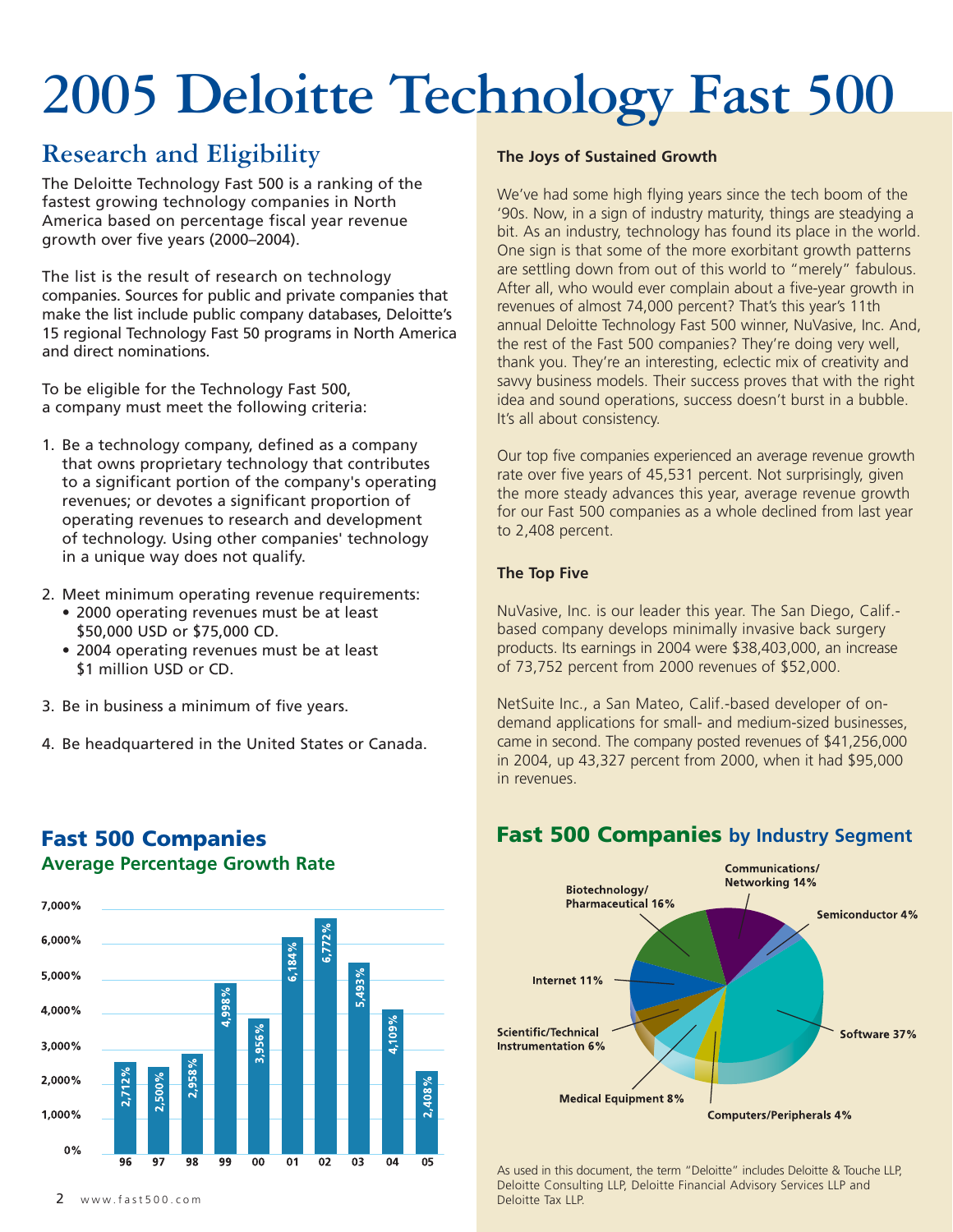Third place is held by Newport Beach, Calif.-based Acacia Research, which develops, acquires, and licenses patented technologies. Acacia Research reached revenues of \$23,925,000 in 2004, up 41,874 percent from its 2000 revenues of \$57,000.

CaseStack, Inc., which provides logistics outsourcing services to mid-sized consumer packaged goods companies, came in fourth. The Santa Monica, Calif. based company reported revenues of \$25,461,000 in 2004, increasing 39,071 percent from 2000 revenues of \$65,000.

Rutter Inc., based in St. John's, Newfoundland in Canada, takes fifth place. Rutter, which develops voyage data recorders and related technologies, reported revenues of \$66,595,000 in 2004, a jump of 29,630 percent from \$224,000 in revenues earned in 2000.

### **Fast Highlights: How the West Has Won — Again**

Once more, we see a disproportionate number of Fast 500 companies coming from the West. Indeed, the Western region can claim the greatest number of companies on the list with 139, or 28 percent. Western companies also can claim the highest percentage of growth (3,137 percent). However, this year only four of our top 10 are in the West. All of these, and all from California, are in our top five spots.

However, California is home to fewer Fast 500 companies this year — 105 compared to 130 last year. Regionally, the Northeast again follows the West with 25 percent, followed by the Southeast (increasing to 20 percent), Canada (10 percent), the Southwest (9 percent), and the Midwest (8 percent).

This year, four of the list's Top 10 are software companies, up from one last year, and software companies continue to dominate the Fast 500 list as a whole, numbering 186, or 37 percent. Biotechnology/pharmaceutical follows as the second largest industry sector, at 16 percent. Communications/ networking companies represent 14 percent of the list. Internet companies account for 11 percent. Medical equipment companies follow at 8 percent, with scientific/technical instrumentation next at 6 percent. The list concludes with computers/peripherals and semiconductor at 4 percent each.

Even fewer companies on the list this year are public — 53 percent compared to last year's 59 percent. Surprisingly, compared with previous years, their average revenue growth is less than private companies on the list: 2,098 percent compared with 2,760 percent.

Eleven companies in this year's Fast 500 reported more than \$1 billion in revenues in 2004, up from seven the previous year. The top earner is Cingular Wireless, a joint venture between SBC Communications Inc. and BellSouth Corporation based in Atlanta, with 2004 revenues of \$19.4 billion. This is the first year it has appeared on the Fast 500 listing and holds the Fast 500 ranking of 282.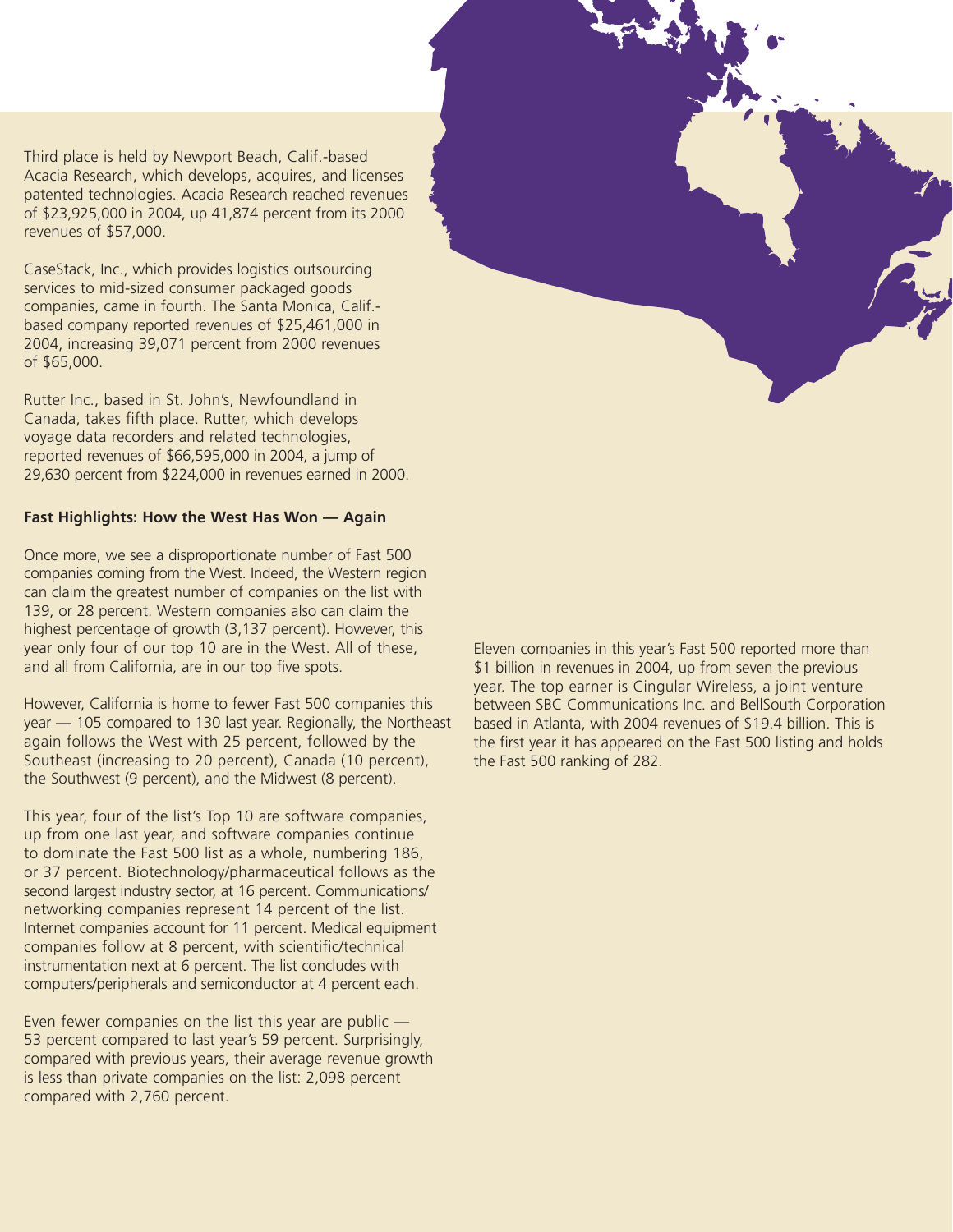# $2005$  Deloit **2005 Deloitte Technology Fast 500**

## **NuVasive, Inc.**

**1**

**2**

**3**

More than half a million patients each year undergo spine surgery, and with the web of nerves and muscles involved, it can be among the most complicated of procedures, requiring months of rehabilitation.

So, it's no surprise that a suite of products that can minimize the procedure's invasiveness, eliminate potential nerve damage, get patients up right after surgery, and reduce operating and hospitalization costs is going to be a success. And, for NuVasive, Inc., whose products do all this, success has been very sweet.

"NuVasive was founded in 1997 by an orthopedic surgeon in San Diego," explained Alexis Lukianov, the company's Chairman and CEO. "I came on board in 1999. In the beginning, there were about a dozen employees. Now, we have 135, along with an independent sales force of more than 200." And, its revenues have grown from \$52,000 in 2000 to \$38,403,000 in 2004, a jump of 73,752 percent.

The company offers a tripod of products called Maximum Access Surgery or MAS. This minimally disruptive surgical platform includes NeuroVision, a proprietary software-driven nerve avoidance system, with an instrument tip that can see

## **NetSuite Inc.**

There's Oracle and SAP and the like for the big players. But if you're a small-to-medium-size company and need a single application to run your business, you need something scaled a little smaller. And that's where NetSuite steps in.

The talent base that created and invested in the firm is impressive. As is Oracle Founder and CEO Larry Ellison and former development guru Evan Goldberg, who in 1998 developed a single application that would have all the functionality a smaller business would need.

NetSuite has evolved into a developer of on-demand enterprise resource planning and customer relationship management application software for businesses with less than 500 people. In 2002, Goldberg, chairman and chief technology officer, recruited another former Oracle employee, Zach Nelson, to be president and CEO. The company has gone from a team of five to 500 with revenues in 2004 of \$41,256,000, an increase of 43,327 percent from \$95,000 in 2000.

"We tried to take the power the big guys have had with their applications but design them for smaller companies,"

## **Acacia Research Corporation**

For technology companies, the world revolves around intellectual capital. Acacia Research Corporation, founded in 1993 and led by Chairman and CEO Paul Ryan, has plenty of it. In fact, that's its primary raison d'etre. The company is made up of two operating groups, Acacia Technologies, which develops, acquires, licenses, and enforces patented technologies, and CombiMatrix, which is developing a platform technology to rapidly produce customizable microarrays to identify and determine the roles of genes, gene mutations, and proteins.

Acacia Technologies, which controls 33 patent portfolios, including more than 120 U.S. patents, functions as a licensing outsourcing company. They partner with individual inventors and companies with \$500 million or less in revenues to license their technologies to companies such as Sony, Priceline.com, 7-Eleven, and Nokia. The industries they cover range from broadcast data retrieval and data encryption to network data storage and spreadsheet automation.

"Currently, we have in place 18 licensing programs, 10 of which have begun to generate revenues. The largest of these is digital media transmission," says Ryan, who joined the



and traverse nerves; MaXcess, a split-blade design retraction system that prevents muscle injury; and specialized implants, like SpherRX and CoRoent that minimize soft tissue disruption during surgery while maximizing visualization.

"What's driving this is that patients want to get back to the activities of daily living faster," said Lukianov. "We've been able to change the old paradigm. Surgeons can come in at unique angles and cut down surgery time by as much as 50 percent, which reduces costs, and reduces patient rehabilitation time by a couple of months."

NuVasive is just introducing a series of percutaneous instruments and motion preservation products, as well as the next generation of its core MAS products, which, he said, incorporate significant advances in streamlining and technologies.

"It's exciting when you can see your products make such a big difference," he said, "when you're pioneering technology that makes such a huge difference in people's lives."



said Nelson. "The challenge is that they must be easy to use and also have a lot of functionality. The big difference, though, is that we deliver it only as a service. We manage the application and migrate the data. So our customers have no IT to worry about. They just log onto the Internet and run the business."

NetSuite is now in international expansion mode. They successfully started with Europe two years ago, and now they're entering Asia with the launch of a Singapore office.

While the business is focused on applications for core processes, they're adding deep functionality for specific industries to be able to sell to more and bigger companies.

"This is a big responsibility," said Nelson. "Companies are trusting us to host their data and maintain the functionality to run their business today and tomorrow. Our number one focus is on making our customers incredibly happy."



company in 1996, when it went public. "Our other big programs are multi-dimensional barcodes and flat panel TV video enhancement."

Along with its micro-array program, CombiMatrix uses its in-house technology for medical diagnostics, drug development, and biodefense in addition to partnerships for nanomaterials development. Recently, the CombiMatrix group and its partner, Nanomaterials Discovery Corporation (NDC), achieved a milestone with the delivery of a prototype workstation for the discovery and development of new nanomaterials.

The parent company's revenues have grown 41,874 percent since 2000, from \$57,000 to \$23,925,000.

"The opportunities are endless," says Ryan. "For smaller companies, we're a great alternative to building an in-house licensing company. We're seeing a lot of demand for our services from them. And, it's great for us because we don't have to take the risk in developing the technology."



Alexis Lukianov, Chairman and CEO Headquarters: San Diego, CA www.nuvasive.com Five-Year Revenue Growth: 73,752%



Zach Nelson, President and CEO Headquarters: San Mateo, CA www.netsuite.com Five-Year Revenue Growth: 43,327%



Paul Ryan, Chairman and CEO Headquarters: Newport Beach, Calif. www.acaciaresearch.com Five-Year Revenue Growth: 41,874%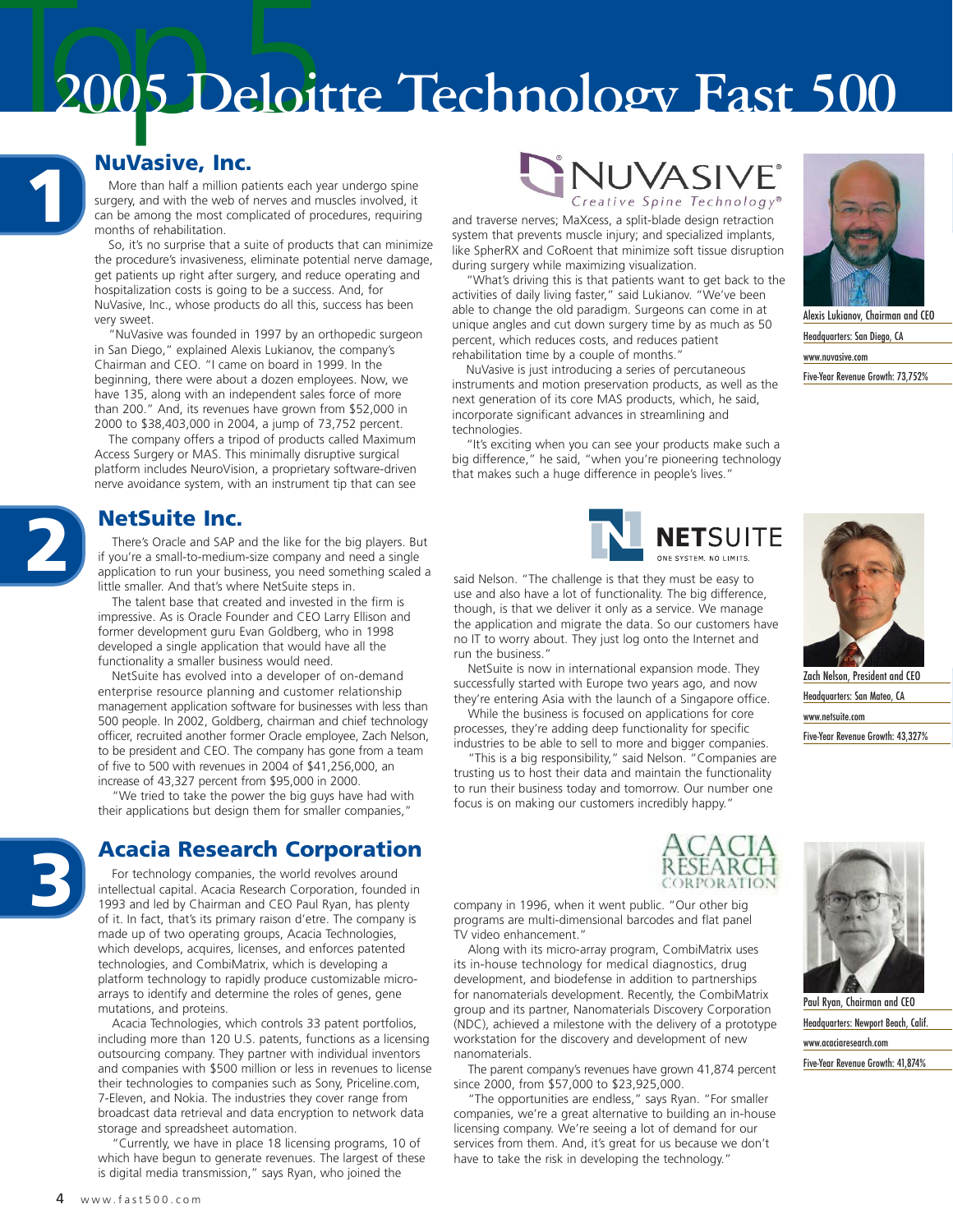

**5**

### **CaseStack, Inc.**

If you shop at Wal-Mart, Target, Costco, or Rite-Aid, the items that fill your basket may well have come to you via CaseStack. However, that delivery didn't require any heavy lifting by them — at least not physically.

CaseStack, founded by President and CEO Dan Sanker in 1999, provides logistics outsourcing services to mid-sized (under \$1 billion in revenues) consumer packaged goods companies. If they need to ship shampoo, hot sauce, paper clips, or hot dog buns to retailers, CaseStack can make it happen.

A former Procter & Gamble executive, Sanker got the idea for the company after years of having seen issues come up with supply chain management and logistics. "Companies that used to compete on brand now compete on supply chain," he said. "Whoever can deliver the product inexpensively and with a high quality of service becomes the preferred vendor." When he saw that supply chain packages just weren't working for mid-sized firms, he saw an opportunity to create a virtual operation using one platform on a server that manages the movement of goods from end to end. Instead of buying a fleet of trucks and

managing a chain of warehouses, CaseStack partners with the trucking and warehouse companies, using sophisticated software to orchestrate and monitor the transactions.

CaseStack now works with companies doing around half a million dollars in sales about 600 of them — and partners with the likes of Wal-Mart. Earnings, which the first year were \$65,000, grew 39,071 percent to \$25,461,000 in 2004. The company, with 100 employees, expects to grow substantially in the next couple of years.

Of course, while the company's underlying premise is based on technology, Sanker is the first to acknowledge the art to the logistics business. "The great thing about how our model works is that the companies we work with have people who can make the decisions to fix the issue. It's not a theoretical world. Even with great technology it comes down to people fixing things and caring about making it right."



'Seize the opportunity' is a common mantra of entrepreneurs, and Donald Clarke is no exception. In the late '90s, Rutter Technologies, which integrated shipboard sensor technologies into voyage data recorders

(think black boxes on aircraft), was developing under the auspices of a local St. John's business incubator. Clarke and his investment partners, ConPro, had been paying attention to Rutter's activities and realized that there was a huge opportunity there when the International Maritime Organization (IMO) mandated the use of voyage data recorders by ships. The partners bought a controlling interest in Rutter in 2001 and took the company public in December 2002.

"Knowing the IMO and how regulations lead to opportunities for explosive growth, we saw it and decided to take advantage of it. Our goal was to reach \$500 million in sales in five years after going public through internal growth, new products, and strategic acquisitions," said Clarke.

He acknowledged that that goal is lagging a bit, but Rutter Inc.'s growth has still been remarkable. The company has gone from four employees to over 400, and revenues have increased from

\$224,000 CD in 2000 to \$66,595,000 CD in 2004, a 29,630 percent increase.

Rutter Inc. has also expanded its products and services to include marine-certified electronic interfaces, which allow different parts of a ship, such as doors or the engine, to "talk" to a computer and radar imaging technology. "Our technology vastly improves radar images," Clarke explained. "You can pick up small images or a fast moving target. This application helps ships navigate through ice-infested waters."

In addition, he added, Rutter Inc. handles controls and automation for off-shore oil and gas platforms, again, enabling various parts of the platform to interface.

In the future, Clarke wants to bundle the radar imaging technology they've developed into other types of related products. "We're looking at military applications for radar imaging as well as more specific applications that could be utilized in various areas, such as bird tracking in and around airports, or in homeland security to aid in coastal and border surveillance," said Clarke. "We believe it will be a big part of our business in achieving our growth goal."





Donald I. Clarke, Chairman and CEO Headquarters: St. John's, NF, Canada

www.rutterinc.ca

Five-Year Revenue Growth: 29,630%

## **On the Horizon: Rising Stars**

The Deloitte Technology Fast 500 also recognizes North America's 25 fastest growing young technology companies. These companies on the rise have met the same criteria as the Fast 500 but have been in business three or four years. Revenue growth is based over three years (2002–2004).

- **1. Performance Assessment 14. Digital Network, Inc.**  Carmel, IN David T. Pfenninger, Ph.D. Growth: 5,441%
- **2. i4Commerce Inc.** Timonium, MD Gary Marino Growth: 4,922%
- **3. Troux Technologies** Austin, TX Hank Weghorst Growth: 4,198%
- **4. Masergy** Plano, TX Barry Nalls Growth: 3,976%
- **5. OpSource, Inc.** Santa Clara, CA Treb Ryan Growth: 3,946%
- **6. Boingo Wireless, Inc.** Santa Monica, CA David Hagan Growth: 3,549%
- **7. nLight Corporation** Vancouver, WA Scott Keeney Growth: 2,902%
- **8. Wave7 Optics, Inc.** Alpharetta, GA Tom Tighe Growth: 2,744%
- **9. JackBe Corporation** Bethesda, MD Luis Derechin Growth: 2,386%
- **10. eSilicon Corporation** Sunnyvale, CA Jack Harding Growth: 2,319%
- **11. Spatial Data Analytics Corporation**  Vienna, VA Mark Dumas Growth: 2,146%
- **12. StillSecure** Louisville, CO Rajat Bhargava Growth: 2,111%
- **13. Lanmark Technology, Inc.** Fairfax, VA Lani H. Rorrer Growth: 1,807%

**Management, Inc.** Bethesda, MD Jay Sunny Bajaj Growth: 1,743%

- **15. Metreo, Inc.** Palo Alto, CA Daphne Carmeli Growth: 1,686%
- **16. Accuvant** Denver, CO Scott Walker Growth: 1,571%
- **17. Valere Power** Plano, TX Andy Marsh Growth: 1,480%
- **18. BancIntelligence.com** Atlanta, GA Steven C. Cotton Growth: 1,410%
- **19. Language Weaver, Inc.** Marina del Rey, CA C. Bryce Benjamin Growth: 1,323%
- **20. Quintessence Photonics Corporation** Sylmar, CA Jeffrey Ungar, Ph.D. Growth: 1,081%
- **21. Achieve 3000, Inc.** Lakewood, NJ Saki Dodelson Growth: 843%
- **22. DKW** 
	- **Communications, Inc.** Silver Spring, MD Darryl K. Washington Growth: 838%
- **23. Sourcefire, Inc.** Columbia, MD Wayne Jackson Growth: 796%
- **24. Mobile 365** Chantilly, VA Neville Street Growth: 727%
- **25. Abraxas Corporation** McLean, VA Richard H. Helms Growth: 714%





Dan Sanker, President and CEO Headquarters: Santa Monica, CA www.casestack.com

Five-Year Revenue Growth: 39,071%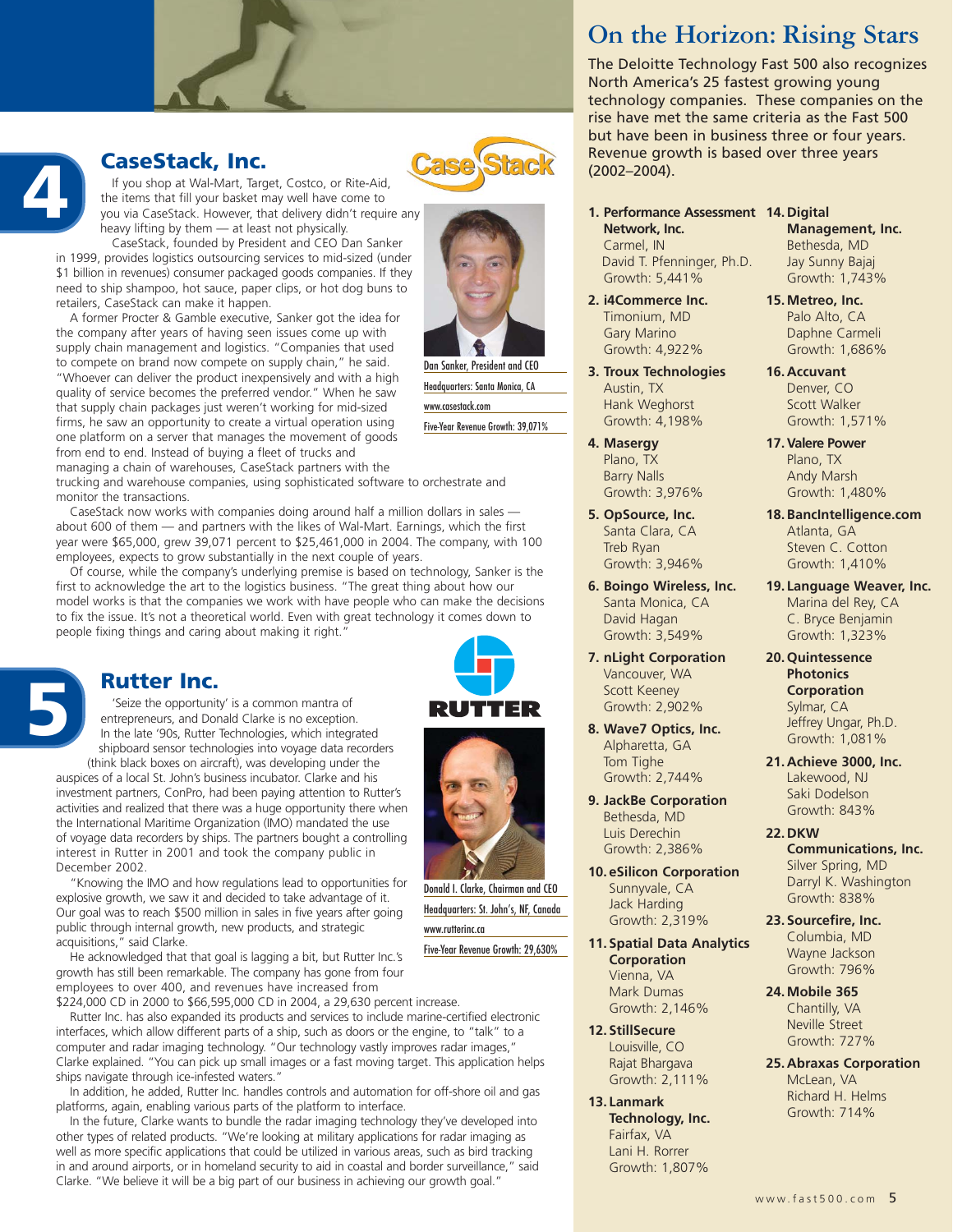# **2005 The List 1-50**

 $\overline{\phantom{a}}$ 

|    | <b>Rank Company Name</b>                 | Industry                      | (thousands) | 00 Revenues 04 Revenues<br>(thousands) % Growth | 5-year             | City                   |                | State CEO Name            |
|----|------------------------------------------|-------------------------------|-------------|-------------------------------------------------|--------------------|------------------------|----------------|---------------------------|
|    | NuVasive, Inc.                           | <b>Medical Equipment</b>      | \$<br>52    | IS<br>38,403                                    |                    | 73,752%   San Diego    | A              | Alexis V. Lukianov        |
| 2  | NetSuite Inc.                            | Software                      | 95          | 41,256                                          |                    | 43,327%   San Mateo    | <b>CA</b>      | <b>Zach Nelson</b>        |
| 3  | <b>Acacia Research Corporation</b>       | Semiconductor                 | 57          | 23,925                                          |                    | 41,874% Newport Beach  | A              | Paul R. Ryan              |
| 4  | CaseStack, Inc.                          | Software                      | 65          | 25,461                                          |                    | 39,071%   Santa Monica | CA             | Dan Sanker                |
|    | Rutter Inc.                              | Software                      | 224         | 66,595                                          |                    | 29,630% St. John's     | <b>NF</b>      | <b>Donald I. Clarke</b>   |
| 6  | I-trax Inc.                              | Software                      | 261         | 76,402                                          | 29,173%            | <b>Chadds Ford</b>     | PA             | R. Dixon Thayer           |
|    | SeamlessWeb Professional Solutions, Inc. | Internet                      | 191         | 49,575                                          |                    | 25,855% New York       | <b>NY</b>      | Jason R. Finger           |
| 8  | Webloyalty.com                           | Internet                      | 335         | 85,949                                          | 25,556%            | Norwalk                | CT             | <b>Richard Fernandes</b>  |
| 9  | <b>GAIN Capital Group</b>                | Internet                      | 95          | 22,247                                          |                    | 23,318% Bedminster     | <b>NJ</b>      | Mark E. Galant            |
| 10 | SyChip                                   | Semiconductor                 | 50          | 10,065                                          | 20,030%            | Plano                  | TX             | George Barber             |
| Ш  | FalconStor Software, Inc.                | Software                      | 143         | 28,709                                          | 19,976%   Melville |                        | <b>NY</b>      | <b>ReiJane Huai</b>       |
| 12 | NexTag, Inc.                             | Internet                      | 371         | 73,244                                          | 19,642%            | San Mateo              | CA             | Purnendu Ojha             |
| 13 | NewMarket Technology Inc.                | Communications/Networking     | 137         | 24,977                                          | 18,131% Dallas     |                        | TX             | <b>Philip Verges</b>      |
| 14 | Google                                   | Internet                      | 19,108      | 3,189,223                                       | $16,591\%$         | <b>Mountain View</b>   | CA             | Eric Schmidt, Ph.D.       |
|    | <b>ScriptLogic Corporation</b>           | Software                      | 65          | 10,396                                          |                    | 15,894%   Boca Raton   | F <sub>L</sub> | Jason Judge               |
| 15 | <b>Global Forex Trading</b>              | Software                      | 249         |                                                 | 15,518%            | Ada                    | M              | Gary L. Tilkin            |
| 16 |                                          |                               | 73          | 38,888                                          |                    | 15,062% New Hope       |                | <b>Jim Mandel</b>         |
| 17 | <b>Multiband Corporation</b>             | Communications/Networking     |             | 11,068                                          |                    |                        | <b>MN</b>      | John Chaney               |
| 18 | <b>PreCash</b>                           | Communications/Networking     | 101         | 15,137                                          | 14,887%            | Houston                | TX             |                           |
| 19 | iDirect Technologies                     | Internet                      | 344         | 50,356                                          |                    | 14,538%   Herndon      | VA             | <b>John Kealey</b>        |
| 20 | The Go Daddy Group, Inc.                 | Internet                      | 567         | 75,680                                          |                    | 13,247% Scottsdale     | AZ             | <b>Bob Parsons</b>        |
| 21 | <b>Harbor Payments</b>                   | Software                      | 95          | 12,439                                          | 12,994% Atlanta    |                        | GA             | Ashish K. Bahl            |
| 22 | Go2Call.com, Inc.                        | Communications/Networking     | 121         | 15,263                                          |                    | 12,514% Evanston       | IL             | Larry Spear, John Nix     |
| 23 | <b>Allen Corporation of America</b>      | Communications/Networking     | 127         | 15,433                                          | 12,052%   Sterling |                        | VA             | A. Carl von Sternberg     |
| 24 | Workbrain, Inc.                          | Software                      | 625         | 74,178                                          | 11,768%            | <b>Toronto</b>         | <b>ON</b>      | <b>David Ossip</b>        |
| 25 | <b>Cardiome Pharma Corp.</b>             | <b>Biotech/Pharmaceutical</b> | 227         | 26,403                                          |                    | 11,531%   Vancouver    | BC             | <b>Robert Rieder</b>      |
| 26 | Bone Care International, Inc.            | Biotech/Pharmaceutical        | 385         | 43,605                                          |                    | 11,226% Middleton      | WI             | <b>Paul Berns</b>         |
| 27 | <b>SureClick Promotions, LLC</b>         | Internet                      | 199         | 21,981                                          |                    | 10,946%   Washington   | DC             | <b>Justin Abernathy</b>   |
| 28 | ZANTAZ, Inc.                             | Software                      | 349         | 38,000                                          |                    | 10,788% Pleasanton     | CA             | <b>Steve King</b>         |
| 29 | Procuri, Inc.                            | <b>Software</b>               | 102         | 10,532                                          | 10,225% Atlanta    |                        | GA             | <b>Mark Morel</b>         |
| 30 | Westport Innovations Inc.                | Sci/Tech Instrumentation      | 317         | 32,430                                          | 10,130%            | Vancouver              | BC             | <b>David Demers</b>       |
| 31 | <b>NetQoS</b>                            | Communications/Networking     | 118         | 10,642                                          | 8,919% Austin      |                        | <b>TX</b>      | <b>Joel Trammell</b>      |
| 32 | TransDimension, Inc.                     | Semiconductor                 | 235         | 20,218                                          | 8,503%             | Irvine                 | CA             | <b>Rick Goerner</b>       |
| 33 | EVault, Inc.                             | Software                      | 180         | 15,028                                          |                    | 8,249% Emeryville      | CA             | <b>Phillip B. Gilmour</b> |
| 34 | Lancesoft Inc.                           | Software                      | 303         | 24,919                                          | 8,124% Reston      |                        | VA             | <b>Ram Karuppusamy</b>    |
| 35 | <b>BakBone Software, Inc.</b>            | Software                      | 337         | 27,107                                          |                    | $7,944\%$ San Diego    | CA             | Jim Johnson               |
| 36 | Magma Design Automation Inc.             | Software                      | 1,450       | 113,729                                         |                    | 7,743%   Santa Clara   | CA             | Rajeev Madhavan           |
| 37 | Click Tactics, Inc.                      | Software                      | 109         | 8,376                                           |                    | 7,584%   Waltham       | <b>MA</b>      | <b>Andrew J. Frawley</b>  |
| 38 | TriVirix International, Inc.             | <b>Medical Equipment</b>      | 754         | 51,460                                          |                    | 6,725% Durham          | <b>NC</b>      | Kathleen Blum             |
| 39 | <b>SecureWorks</b>                       | Communications/Networking     | 143         | 9,738                                           |                    | 6,710% Atlanta         | GA             | Michael R. Cote           |
| 40 | Seattle Genetics, Inc.                   | Biotech/Pharmaceutical        | 99          | 6,701                                           | 6,669%   Bothell   |                        | <b>WA</b>      | Clay B. Siegall, Ph.D.    |
| 41 | Peregrine Pharmaceuticals, Inc.          | Biotech/Pharmaceutical        | 50          | 3,314                                           | $6,528\%$ Tustin   |                        | CA             | <b>Steven W. King</b>     |
| 42 | IntraLase Corp.                          | <b>Medical Equipment</b>      | 921         | 59,968                                          | 6,411%             | <b>Irvine</b>          | CA             | Robert J. Palmisano       |
| 43 | SiteStuff, Inc.                          | Internet                      | 889         | 55,605                                          | $6,155\%$ Austin   |                        | TX             | <b>Charles Pace</b>       |
| 44 | Cell Therapeutics, Inc.                  | Biotech/Pharmaceutical        | 502         | 29,954                                          | 5,867%   Seattle   |                        | WA             | James A. Bianco, M.D.     |
| 45 | Virtual Premise, Inc.                    | Software                      | 88          | 5,249                                           | 5,865% Atlanta     |                        | GA             | <b>Andy Thomas</b>        |
| 46 | MIVA, Inc.                               | Internet                      | 2,887       | 169,470                                         |                    | 5,770%   Fort Myers    | FL.            | Craig Pisaris-Henderson   |
| 47 | <b>IntelliDyne LLC</b>                   | Communications/Networking     | 332         | 18,715                                          |                    | 5,537%   Falls Church  | <b>VA</b>      | Robert L. Grey            |
| 48 | Zango                                    | Internet                      | 951         | 53,607                                          |                    | 5,537%   Bellevue      | <b>WA</b>      | Keith Smith               |
| 49 | Healthx, Inc.                            | Software                      | 67          | 3,654                                           |                    | 5,354%   Indianapolis  | IN             | <b>Greg Bell</b>          |
| 50 | Cyber Merchants Exchange, Inc.           | Internet                      | 56          | 3,015                                           |                    | 5,284% El Monte        | CA             | Frank Yuan                |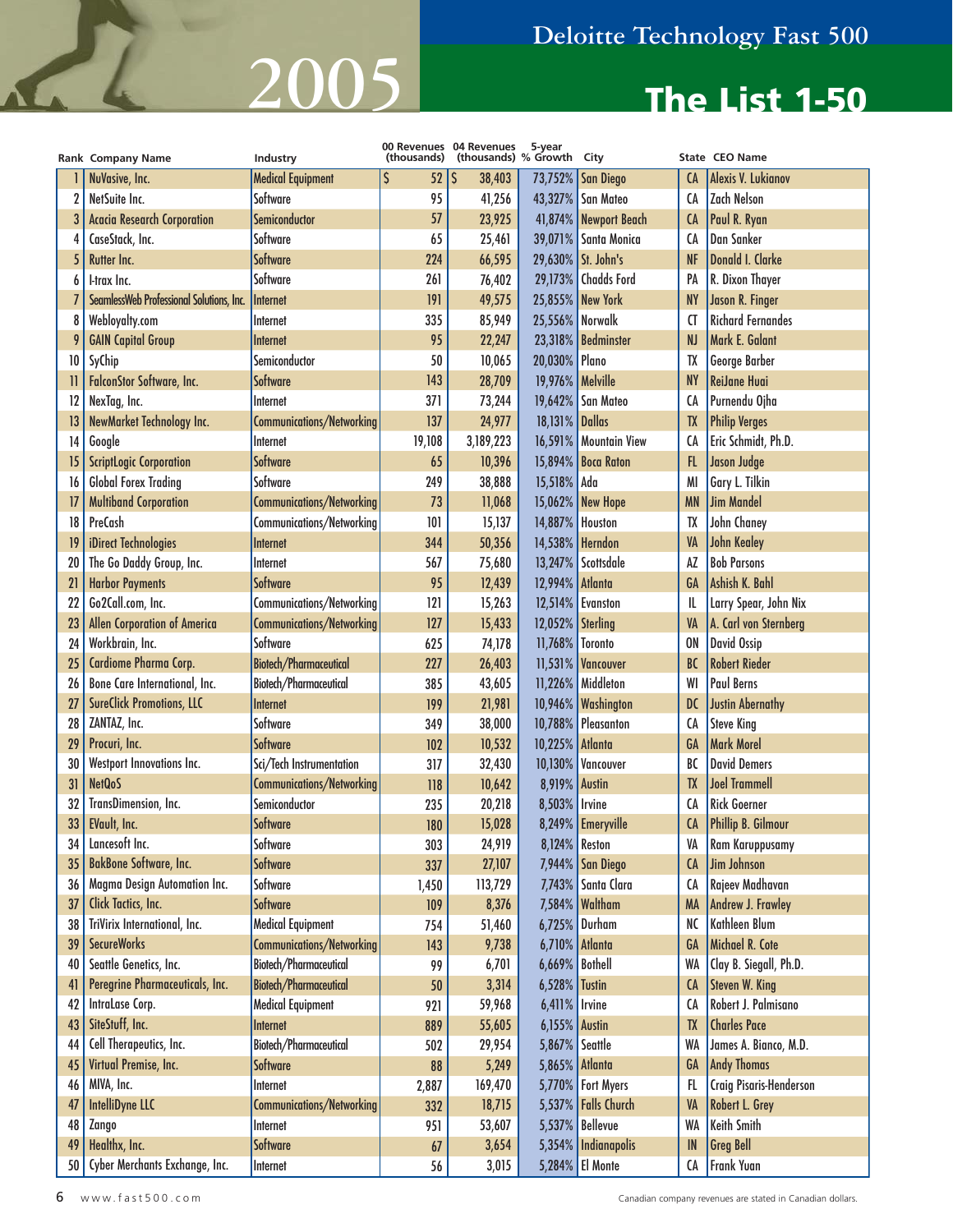|                | Rank Company Name                               | Industry                      | 00 Revenues<br>(thousands) | 04 Revenues<br>(thousands) % Growth | 5-year           | City                  |                | <b>State CEO Name</b>        |
|----------------|-------------------------------------------------|-------------------------------|----------------------------|-------------------------------------|------------------|-----------------------|----------------|------------------------------|
| 51             | 2Wire, Inc.                                     | Communications/Networking S   | 3,325                      | 176,256<br>S.                       | $5,201\%$        | San Jose              | <b>CA</b>      | <b>Brian Hinman</b>          |
| 52             | CodeCorrect, Inc.                               | Internet                      | 185                        | 9,350                               | 4,954%           | Yakima                | <b>WA</b>      | <b>Kerry Martin</b>          |
| 53             | <b>Bioscrypt Inc.</b>                           | Software                      | 336                        | 16,207                              | 4,724%           | Markham               | <b>ON</b>      | <b>Robert Williams</b>       |
| 54             | <b>HRsmart</b>                                  | Software                      | 94                         | 4,500                               | 4,687%           | Richardson            | TX             | Mark Hamdan                  |
| 55             | Whitepages.com, Inc.                            | Internet                      | 322                        | 15,349                              | 4,667%           | <b>Seattle</b>        | <b>WA</b>      | Max Barden                   |
| 56             | Vertical Computer Systems, Inc.                 | Software                      | 137                        | 6,412                               | 4,580%           | <b>Fort Worth</b>     | TX             | Luiz Valdetaro               |
| 57             | <b>Cypress Communications Holding Inc.</b>      | Communications/Networking     | 1,720                      | 78,982                              | 4,492%           | Atlanta               | GA             | Robert D. Shingler           |
| 58             | <b>SkinMedica</b>                               | Biotech/Pharmaceutical        | 483                        | 22,059                              | 4,467%           | Carlsbad              | CA             | <b>Rex Bright</b>            |
| 59             | ZipRealty, Inc.                                 | Internet                      | 1,386                      | 62,288                              | 4,394%           | <b>Emeryville</b>     | $1$            | <b>Eric Danziger</b>         |
| 60             | <b>Tm Bioscience Corporation</b>                | Biotech/Pharmaceutical        | 87                         | 3,850                               | 4,325%           | <b>Toronto</b>        | <b>ON</b>      | <b>Gregory Hines</b>         |
| 6 <sup>1</sup> | <b>SPI Dynamics</b>                             | <b>Software</b>               | 178                        | 7,472                               | 4,098%           | Atlanta               | GA             | <b>Brian Cohen</b>           |
| 62             | Proteus Technologies, LLC                       | Software                      | 120                        | 4,669                               | 3,791%           | Columbia              | <b>MD</b>      | Teresa M. Taylor             |
| 63             | Illumina, Inc.                                  | Sci/Tech Instrumentation      | 1,309                      | 50,583                              | 3,764%           | <b>San Diego</b>      | <b>CA</b>      | <b>Jay Flatley</b>           |
| 64             | Salary.com, Inc.                                | Software                      | 240                        | 9,199                               | 3,733%           | Needham               | MA             | <b>Kent Plunkett</b>         |
| 65             | Angiotech Pharmaceuticals, Inc.                 | <b>Biotech/Pharmaceutical</b> | 4,493                      | 170,184                             | 3,688%           | Vancouver             | BC             | <b>William Hunter</b>        |
| 66             | Avigen, Inc.                                    | Biotech/Pharmaceutical        | 58                         | 2,195                               | 3,684%           | Alameda               | CA             | Kenneth Chahine, Ph.D., J.D. |
| 67             | New Edge Network, Inc.                          | Communications/Networking     | 3,065                      | 115,064                             | 3,654%           | <b>Vancouver</b>      | <b>WA</b>      | <b>Daniel Moffat</b>         |
| 68             | <b>Animas Corporation</b>                       | <b>Medical Equipment</b>      | 1,821                      | 67,926                              | 3,630%           | <b>West Chester</b>   | PA             | Dr. Katherine Crothall       |
| 69             | Electrovaya Inc.                                | Sci/Tech Instrumentation      | 226                        | 8,288                               |                  | 3,567% Mississauga    | <b>ON</b>      | Dr. Sankar Das Gupta         |
| 70             | MindLance, Inc.                                 | Software                      | 339                        | 12,329                              | 3,537%           | Hoboken               | NJ             | Vikram Kalra                 |
| 71             | PriceGrabber.com, LLC                           | Internet                      | 1,112                      | 40,009                              | 3,498%           | <b>Culver City</b>    | <b>CA</b>      | Kamran Pourzanjani           |
| 72             | <b>United Therapeutics Corporation</b>          | Biotech/Pharmaceutical        | 2,049                      | 73,590                              | 3,492%           | <b>Silver Spring</b>  | <b>MD</b>      | <b>Martine Rothblatt</b>     |
| 73             | <b>Zix Corporation</b>                          | <b>Software</b>               | 394                        | 14,127                              | 3,486%           | <b>Dallas</b>         | TX             | <b>Rick Spurr</b>            |
| 74             | Agentek, Inc.                                   | Software                      | 442                        | 15,695                              |                  | 3,451% Alpharetta     | GA             | Van Nguyen                   |
| 75             | Kyphon Inc.                                     | <b>Medical Equipment</b>      | 6,076                      | 213,414                             |                  | 3,412%   Sunnyvale    | <b>CA</b>      | <b>Richard W. Mott</b>       |
| 76             | MD-X Solutions, Inc.                            | Software                      | 426                        | 14,697                              | 3,350%           | Mahwah                | NJ             | Ronald J. Davi               |
| 77             | Quintum Technologies, Inc.                      | Communications/Networking     | 444                        | 15,179                              | 3,319%           | Eatontown             | NJ             | Cheng T. Chen                |
| 78             | Orthovita Inc.                                  | <b>Medical Equipment</b>      | 741                        | 24,661                              | 3,228%           | Malvern               | PA             | <b>Antony Koblish</b>        |
| 79             | etrials Worldwide, Inc.                         | <b>Software</b>               | 387                        | 12,766                              | 3,199%           | <b>Morrisville</b>    | <b>NC</b>      | <b>John Cline</b>            |
| 80             | MBI Benefits, Inc.                              | Software                      | 260                        | 8,365                               | 3,117%           | Waltham               | MA             | Robert L. Natt               |
| 81             | <b>Distributed Energy Systems</b>               | Sci/Tech Instrumentation      | 700                        | 22,460                              |                  | 3,109%   Wallingford  | Œ              | Walter W. Schroeder          |
| 82             | <b>Applied Films Corporation</b>                | Semiconductor                 | 7,133                      | 228,437                             |                  | 3,103% Longmont       | C <sub>0</sub> | <b>Thomas Edman</b>          |
| 83             | <b>BioDelivery Sciences International, Inc.</b> | Biotech/Pharmaceutical        | 56                         | 1,779                               |                  | 3,077% Morrisville    | <b>NC</b>      | Dr. Francis O'Donnell, Jr.   |
| 84             | AirlQ Inc.                                      | Communications/Networking     | 700                        | 21,779                              |                  | 3,011% Pickering      | 0 <sub>N</sub> | <b>Donald Simmonds</b>       |
| 85             | <b>WebSurveyor Corporation</b>                  | Internet                      | 166                        | 4,952                               |                  | 2,883%   Herndon      | VA             | <b>Bruce R. Mancinelli</b>   |
| 86             | HouseValues, Inc.                               | Software                      | 1,600                      | 47,691                              |                  | 2,881% Kirkland       | WA             | <b>Ian Morris</b>            |
| 87             | User Centric Communications, Inc.               | Communications/Networking     | 68                         | 2,021                               |                  | 2,872% New York       | <b>NY</b>      | <b>Simon Ginsberg</b>        |
| 88             | Active Motif, Inc.                              | Biotech/Pharmaceutical        | 226                        | 6,530                               | 2,789%           | Carlsbad              | CA             | Joseph M. Fernandez          |
| 89             | NetLogic Microsystems, Inc.                     | Semiconductor                 | 1,661                      | 47,833                              |                  | 2,780% Mountain View  | $1$            | <b>Ron Jankov</b>            |
| 90             | Mythic Entertainment, Inc.                      | Software                      | 894                        | 24,939                              | 2,690%   Fairfax |                       | VA             | Mark Jacobs                  |
| 91             | Genaissance Pharmaceuticals, Inc.               | <b>Biotech/Pharmaceutical</b> | 753                        | 20,917                              |                  | 2,678% New Haven      | Œ              | <b>Kevin Rakin</b>           |
| 92             | Global Market Insite, Inc.                      | Software                      | 470                        | 12,402                              | 2,539%           | <b>Mercer Island</b>  | <b>WA</b>      | Robert W. Monster            |
| 93             | <b>Taleo Corporation</b>                        | Software                      | 2,232                      | 58,650                              |                  | 2,528% San Francisco  | $1$            | <b>Michael Gregoire</b>      |
| 94             | Align Technology, Inc.                          | <b>Medical Equipment</b>      | 6,741                      | 172,830                             | 2,464%           | Santa Clara           | CA             | <b>Thomas M. Prescott</b>    |
| 95             | <b>Capital Fulfillment Group</b>                | Internet                      | 445                        | 11,369                              |                  | $2,455\%$ Hingham     | <b>MA</b>      | <b>Richard F. McConkey</b>   |
| 96             | Caraco Pharmaceutical Laboratories Ltd.         | Biotech/Pharmaceutical        | 2,378                      | 60,340                              | 2,437%           | <b>Detroit</b>        | MI             | Jitendra Doshi               |
| 97             | Intercosmos Media Group, Inc.                   | Internet                      | 927                        | 22,691                              | 2,348%           | <b>New Orleans</b>    | LA             | <b>Sigmund J. Solares</b>    |
| 98             | DiagnoCure Inc.                                 | Biotech/Pharmaceutical        | 242                        | 5,841                               | 2,314%           | Sainte-Foy            | QC             | <b>Pierre Desy</b>           |
| 99             | Purcell Systems, Inc.                           | Communications/Networking     | 1,035                      | 24,761                              | 2,292%           | <b>Spokane Valley</b> | <b>WA</b>      | Peter J. Chase               |
| 100            | Response Biomedical Corp.                       | <b>Biotech/Pharmaceutical</b> | 112                        | 2,677                               |                  | 2,290% Burnaby        | BC             | <b>William Radvak</b>        |

Canadian company revenues are stated in Canadian dollars. **7** www.fast500.com 7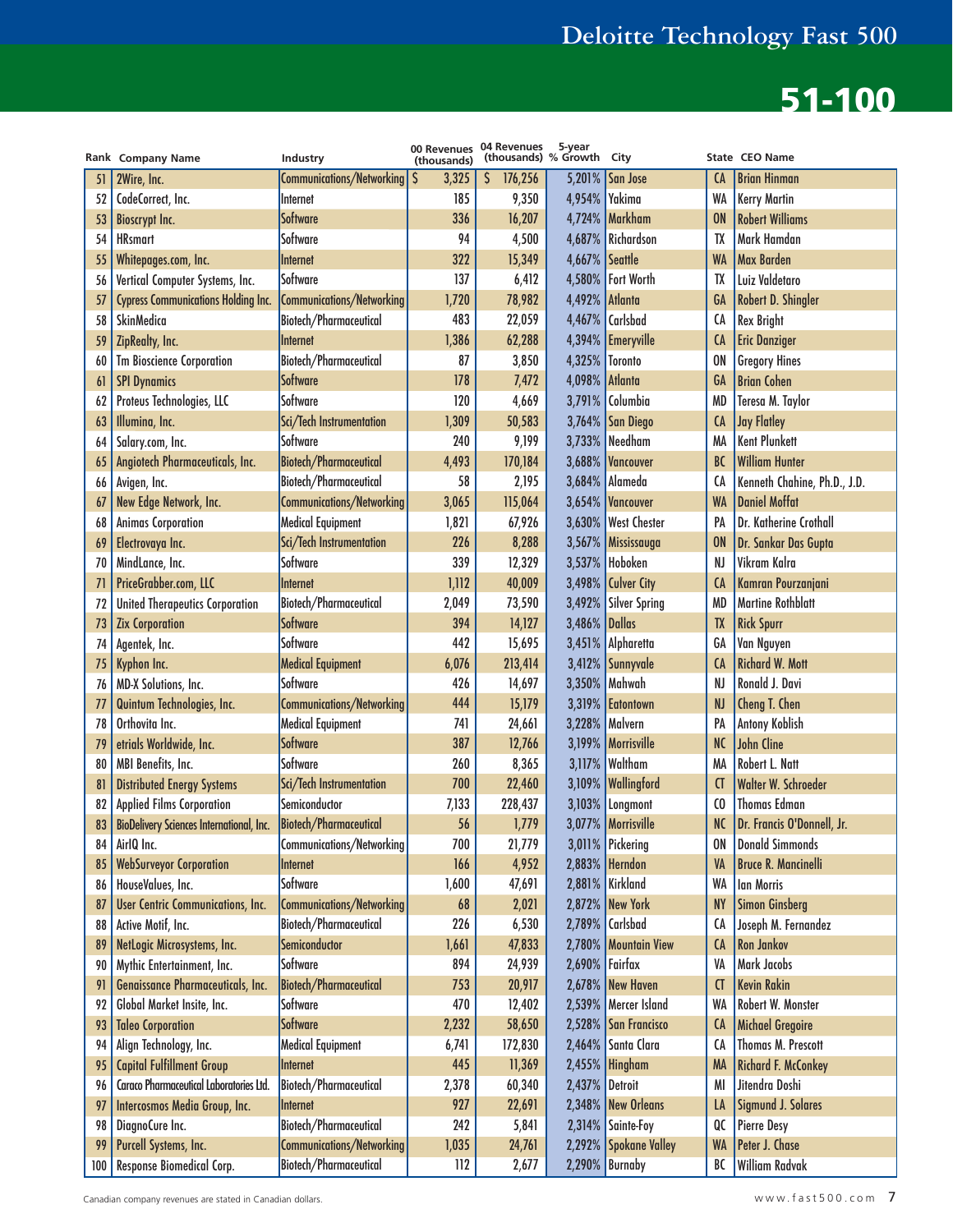# **2005 The List 101-150**

|                 | Rank Company Name                          | Industry                      |                | 00 Revenues 04 Revenues<br>(thousands) (thousands) % Growth | 5-year            | City                     |            | State CEO Name            |
|-----------------|--------------------------------------------|-------------------------------|----------------|-------------------------------------------------------------|-------------------|--------------------------|------------|---------------------------|
| 101             | JLT Mobile Computers, Inc.                 | Computers/Peripherals         | $\zeta$<br>384 | \$<br>9,133                                                 | 2,278%            | <b>Chandler</b>          | AZ         | <b>Todd Einck</b>         |
| 102             | <b>NETCONN Solutions</b>                   | Communications/Networking     | 879            | 20,773                                                      | 2,263%            | Hagerstown               | <b>MD</b>  | <b>Judy York</b>          |
| 103             | Myogen, Inc.                               | <b>Biotech/Pharmaceutical</b> | 427            | 9,924                                                       | 2,224%            | Westminster              | $\epsilon$ | J. William Freytag, Ph.D. |
| 104             | <b>Imaging Dynamics</b>                    | <b>Medical Equipment</b>      | 283            | 6,433                                                       | 2,173%            | Calgary                  | AB         | <b>Darryl Stein</b>       |
| 105             | <b>Fonix Corporation</b>                   | Communications/Networking     | 657            | 14,902                                                      | 2,168%            | Sandy                    | UT         | <b>Thomas Murdock</b>     |
| 106             | Alebra Technologies Inc.                   | Software                      | 221            | 4,973                                                       | 2,150%            | Minneapolis              | <b>MN</b>  | Gerry Fisher              |
| 10 <sub>7</sub> | US Tech Solutions, Inc.                    | <b>Software</b>               | 295            | 6,542                                                       |                   | 2,118% Jersey City       | <b>NJ</b>  | Manoj Agarwal             |
| 108             | Adeptra, Inc.                              | Software                      | 227            | 5,030                                                       | 2,116%            | <b>Norwalk</b>           | <b>CT</b>  | <b>Phil Wilson</b>        |
| 109             | comScore Networks                          | Internet                      | 1,600          | 34,894                                                      | 2,081% Reston     |                          | VA         | Dr. Magid M. Abraham      |
| 110             | SP Systems, Inc.                           | Software                      | 335            | 7,229                                                       |                   | 2,058% Greenbelt         | <b>MD</b>  | Dr. Swami B. Reddy        |
| $\mathbf{m}$    | Atrium Biotechnologies Inc.                | <b>Biotech/Pharmaceutical</b> | 8,405          | 177,300                                                     | 2,009%            | Quebec                   | QC         | Luc Dupont                |
| 112             | VistaPrint USA Incorporated                | Internet                      | 2,814          | 58,784                                                      | 1,989%            | Lexington                | MA         | <b>Robert Keane</b>       |
| 113             | EcomNets, Inc.                             | Software                      | 60             | 1,245                                                       |                   | 1,975% Sterling          | VA         | Raj Kosuri                |
| 114             | School Net, Inc.                           | Software                      | 327            | 6,691                                                       | 1,946%            | New York                 | <b>NY</b>  | Jonathan D. Harber        |
| 115             | DataCert, Inc.                             | <b>Software</b>               | 463            | 9,259                                                       | $1,900\%$         | <b>Houston</b>           | <b>TX</b>  | <b>Eric Elfman</b>        |
| 116             | Mikros Systems Corp.                       | Sci/Tech Instrumentation      | 54             | 1,044                                                       |                   | 1,833% Princeton         | NJ         | <b>Wayne Meyer</b>        |
| $\overline{11}$ | <b>Oasis Semiconductor, Inc.</b>           | Semiconductor                 | 2,162          | 41,500                                                      | 1,820%            | Waltham                  | <b>MA</b>  | John J. Koger             |
| 118             | Martek Biosciences Corp.                   | Biotech/Pharmaceutical        | 9,677          | 184,493                                                     | 1,807%            | Columbia                 | <b>MD</b>  | Henry Linsert, Jr.        |
| 119             | Oceanwide Inc.                             | <b>Software</b>               | 300            | 5,559                                                       |                   | 1,753%   Montreal        | QC         | <b>Mitchell Wasserman</b> |
| 120             | Lifestream Technologies                    | <b>Medical Equipment</b>      | 4              | 2,603                                                       | 1,746%            | Post Falls               | ID         | <b>Christopher Maus</b>   |
| 2               | PhotoMedex, Inc.                           | <b>Medical Equipment</b>      | 969            | 17,745                                                      |                   | 1,731%   Montgomeryville | PA         | Jeffrey O'Donnell         |
| 122             | NeuroMetrix, Inc.                          | <b>Medical Equipment</b>      | 979            | 17,920                                                      | 1,730%            | Waltham                  | MA         | Shai Gozani, M.D., Ph.D.  |
| 123             | <b>iBAHN</b>                               | Communications/Networking     | 5,039          | 92,147                                                      | 1,729%            | South Jordan             | UT         | <b>David W. Garrison</b>  |
| 124             | Paymetric                                  | Software                      | 180            | 3,260                                                       | 1,711%            | Houston                  | TX         | <b>Steven Putney</b>      |
| 125             | Strategic Vista International Inc.         | Computers/Peripherals         | 1,793          | 31,932                                                      |                   | 1,681%   Markham         | <b>ON</b>  | <b>Bernard Klein</b>      |
| 126             | VNUS Medical Technologies, Inc.            | <b>Medical Equipment</b>      | 2,155          | 38,166                                                      | 1,671%            | San Jose                 | CA         | <b>Brian E. Farley</b>    |
| 127             | <b>NetWolves Corporation</b>               | Internet                      | 1,424          | 24,955                                                      | 1,652%            | Tampa                    | FL         | <b>Walter Groteke</b>     |
| 128             | The Active Network, Inc.                   | Internet                      | 1,489          | 25,800                                                      | 1,633%            | San Diego                | CA         | Dave Alberga              |
| 129             | <b>Intelligent Software Solutions</b>      | Software                      | 740            | 12,747                                                      | 1,623%            | <b>Colorado Springs</b>  | $\epsilon$ | Jay A. Jesse              |
| 130             | ManufacturingQuote, Inc.                   | Internet                      | 221            | 3,756                                                       | $1,600\%$         | Atlanta                  | GA         | Mitch Free                |
| 13              | <b>Serenic Corporation</b>                 | Software                      | 94             | 1,582                                                       | 1,583%            | <b>Edmonton</b>          | AB         | <b>Jay Malik</b>          |
| 132             | mPhase Technologies, Inc.                  | Communications/Networking     | 279            | 4,641                                                       |                   | 1,563% Norwalk           | CT         | Ronald A. Durando         |
| 133             | Altiris, Inc.                              | Software                      | 10,030         | 166,565                                                     | $1,561\%$ Lindon  |                          | UT         | <b>Greg Butterfield</b>   |
|                 | 134 Leap Wireless International, Inc.      | Communications/Networking     | 50,317         | 826,007                                                     |                   | $1,542\%$ San Diego      | CA         | S. Douglas Hutcheson      |
| 135             | Displaytech, Inc.                          | Semiconductor                 | 2,460          | 39,955                                                      |                   | $1,524\%$ Longmont       | $\epsilon$ | <b>Richard Barton</b>     |
| 136             | Cardiac Science, Inc.                      | <b>Medical Equipment</b>      | 4,242          | 68,513                                                      | $1,515%$ Irvine   |                          | СA         | Raymond W. Cohen          |
| 137             | Payerpath, Inc.                            | Internet                      | 446            | 7,170                                                       |                   | 1,508% Richmond          | VA         | <b>James P. Brady</b>     |
| 138             | Orizon, Inc.                               | Software                      | 1,248          | 20,045                                                      |                   | 1,506% Rockville         | <b>MD</b>  | Romero van Bochove        |
| 139             | <b>Electronic Consulting Services Inc.</b> | Software                      | 754            | 12,045                                                      | $1,497\%$ Fairfax |                          | <b>VA</b>  | <b>Roy Kapani</b>         |
| 140             | OmniComm Systems, Inc.                     | Software                      | 71             | 1,109                                                       | $1,462%$ Davie    |                          | FL.        | <b>Cornelius Wit</b>      |
| 4               | Paloma Systems, Inc.                       | Communications/Networking     | 650            | 10,104                                                      |                   | 1,454% Annandale         | <b>VA</b>  | <b>Isabel C. Pedroeo</b>  |
| 142             | eAutoclaims Inc.                           | Software                      | 1,752          | 27,161                                                      | 1,450%            | <b>Oldsmar</b>           | FL.        | <b>Eric Seidel</b>        |
| 143             | <b>AVAX Technologies, Inc.</b>             | <b>Biotech/Pharmaceutical</b> | 112            | 1,691                                                       | 1,410%            | Philadelphia             | PA         | <b>Richard Rainey</b>     |
| 144             | athenahealth, Inc.                         | Internet                      | 2,580          | 38,938                                                      | 1,409%            | Waltham                  | <b>MA</b>  | Jonathan S. Bush          |
| 145             | US LABS, Inc.                              | <b>Biotech/Pharmaceutical</b> | 5,014          | 73,720                                                      | 1,370%            | <b>Irvine</b>            | CA         | R. Judd Jessup            |
| 146             | CardioTech International, Inc.             | <b>Medical Equipment</b>      | 1,497          | 21,799                                                      | 1,356%            | Wilmington               | MA         | Michael Szycher, Ph.D.    |
| 147             | I.D. Systems, Inc.                         | Communications/Networking     | 945            | 13,741                                                      |                   | 1,354%   Hackensack      | <b>NJ</b>  | Jeffrey Jagid             |
| 148             | Maxil Technology Solutions Inc.            | Software                      | 121            | 1,758                                                       | 1,353%            | Oak Brook                | IL         | <b>Kalyan Reddy</b>       |
| 149             | <b>Epicus Communications Group, Inc.</b>   | Communications/Networking     | 1,748          | 25,191                                                      |                   | 1,341%   West Palm Beach | FL         | <b>Gerard Haryman</b>     |
| 150             | Biogen Idec Inc.                           | Biotech/Pharmaceutical        | 154,682        | 2,211,562                                                   | 1,330%            | Cambridge                | MA         | James C. Mullen           |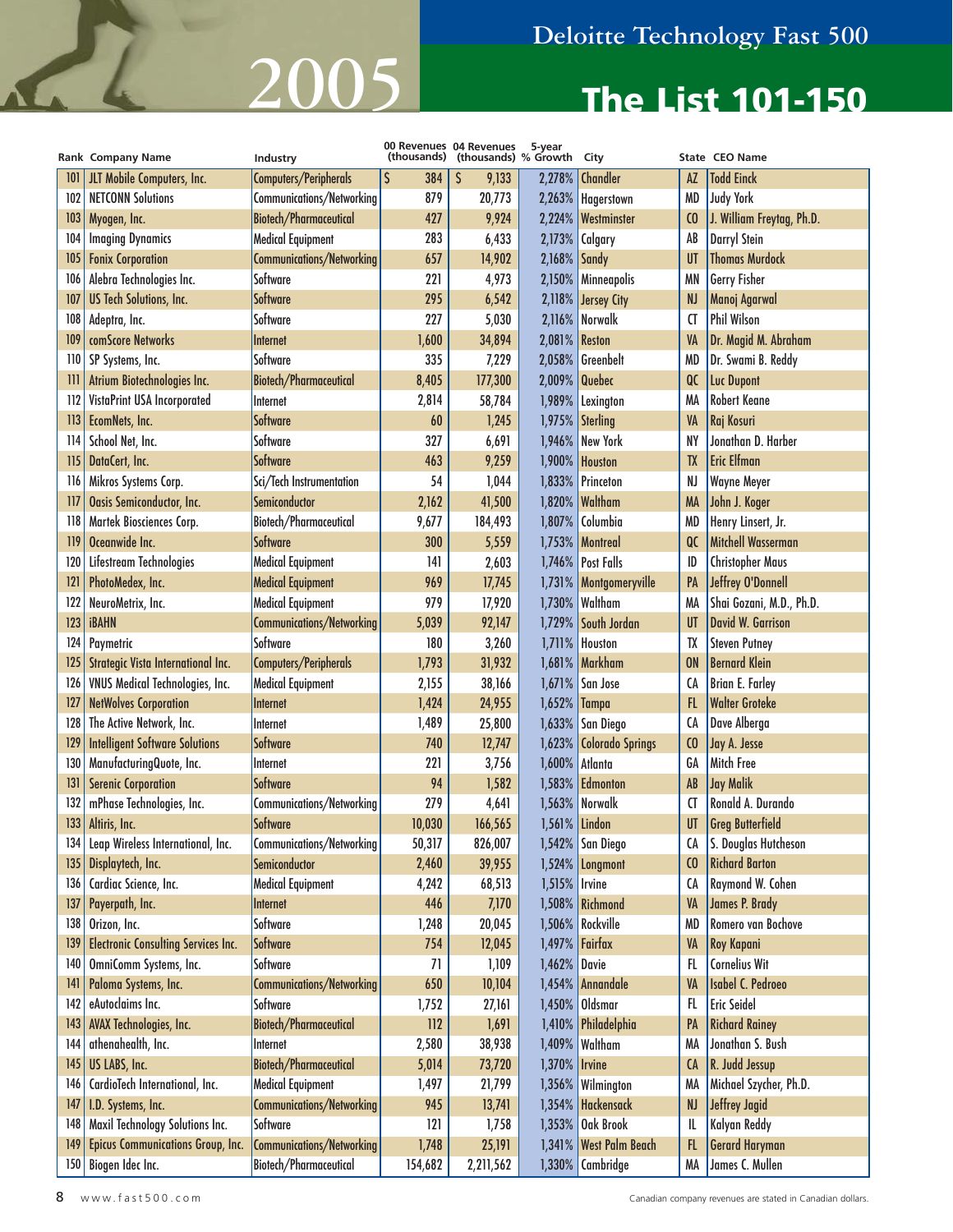|                 | Rank Company Name                            | Industry                      | (thousands) | 00 Revenues 04 Revenues<br>(thousands) % Growth | 5-year    | City                  |                | <b>State CEO Name</b>     |
|-----------------|----------------------------------------------|-------------------------------|-------------|-------------------------------------------------|-----------|-----------------------|----------------|---------------------------|
| 151             | <b>Protus IP Solutions</b>                   | Communications/Networking     | S<br>1,286  | 18,362<br>S                                     | 1,328%    | <b>Ottawa</b>         | <b>ON</b>      | <b>Joseph Nour</b>        |
| 152             | <b>Universal Display Corporation</b>         | Computers/Peripherals         | 493         | 7,007                                           | 1,321%    | Ewing                 | NJ             | Sherwin Seligsohn         |
| 153             | InterMune, Inc.                              | <b>Biotech/Pharmaceutical</b> | 11,201      | 150,987                                         | 1,248%    | <b>Brisbane</b>       | <b>CA</b>      | Daniel G. Welch           |
| 154             | <b>CardioComm Solutions Inc.</b>             | <b>Medical Equipment</b>      | 205         | 2,746                                           | 1,240%    | Victoria              | BC             | <b>Stephen Martin</b>     |
| 155             | <b>Infoglide Software Corporation</b>        | <b>Software</b>               | 540         | 7,150                                           | 1,224%    | <b>Austin</b>         | <b>TX</b>      | <b>Peter Shultz</b>       |
| 156             | Audible, Inc.                                | Computers/Peripherals         | 2,519       | 33,210                                          | 1,218%    | Wayne                 | NJ             | <b>Donald Katz</b>        |
| 157             | <b>Athena Technologies</b>                   | Computers/Peripherals         | 674         | 8,875                                           | 1,217%    | Warrenton             | VA             | Dr. David W. Vos          |
| 158             | <b>Cubist Pharmaceuticals</b>                | Biotech/Pharmaceutical        | 5,223       | 68,071                                          | 1,203%    | Lexington             | MA             | <b>Michael Bonney</b>     |
| 159             | Exstream Software, Inc.                      | Software                      | 3,364       | 43,744                                          | 1,200%    | Lexington             | KY             | Davis L. Marksbury        |
| 160             | Netspoke                                     | Communications/Networking     | 827         | 10,629                                          | 1,185%    | Woburn                | <b>MA</b>      | <b>Scott D'Entremont</b>  |
| 161             | OpenAir, Inc.                                | <b>Software</b>               | 227         | 2,916                                           | 1,185%    | <b>Boston</b>         | <b>MA</b>      | <b>Morris Panner</b>      |
| 162             | Applied Wireless Identifications Group, Inc. | Communications/Networking     | 434         | 5,546                                           | 1,178%    | Monsey                | <b>NY</b>      | Donny Lee                 |
| 163             | Workstream Inc.                              | Internet                      | 1,753       | 22,339                                          | 1,174%    | Kanata                | <b>ON</b>      | <b>Michael Mullarkey</b>  |
| 164             | iCIMS, Inc.                                  | Software                      | 260         | 3,228                                           | 1,142%    | Hazlet                | NJ             | <b>Colin Day</b>          |
| 165             | <b>Catapult Technology, Ltd.</b>             | Software                      | 2,294       | 28,457                                          | 1,140%    | <b>Bethesda</b>       | <b>MD</b>      | <b>Randy J. Slager</b>    |
| 166             | Mimeo.com                                    | Internet                      | 1,280       | 15,616                                          | 1,120%    | <b>New York</b>       | <b>NY</b>      | <b>Adam Slutsky</b>       |
| 16 <sub>i</sub> | Enamics, Inc.                                | <b>Software</b>               | 237         | 2,840                                           | 1,098%    | <b>Stamford</b>       | Œ              | <b>Faisal Hoque</b>       |
| 168             | Knowlagent, Inc.                             | Software                      | 1,277       | 15,267                                          |           | 1,096% Alpharetta     | GA             | <b>Rusty Gordon</b>       |
| 169             | The Insitu Group, Inc.                       | Sci/Tech Instrumentation      | 655         | 7,802                                           | $1,091\%$ | <b>Bingen</b>         | <b>WA</b>      | Steven M. Sliwa, Ph.D.    |
| 170             | The Planet Internet Services, Inc.           | Communications/Networking     | 2,400       | 28,500                                          | 1,088%    | <b>Dallas</b>         | TX             | <b>Peter Pathos</b>       |
| 171             | <b>S4, Inc.</b>                              | Communications/Networking     | 172         | 2,035                                           | 1,083%    | <b>Burlington</b>     | <b>MA</b>      | Chandu H. Shah            |
| 172             | Citadel Security Software Inc.               | Software                      | 1,292       | 15,253                                          | 1,081%    | Dallas                | TX             | <b>Steven Solomon</b>     |
| 173             | AmCad, LLC                                   | <b>Software</b>               | 1,238       | 14,410                                          | 1,064%    | <b>Reston</b>         | VA             | <b>Ronald Cornelison</b>  |
| 174             | Pyramid Systems, Inc.                        | Software                      | 422         | 4,887                                           | 1,058%    | Fairfax               | VA             | Heu-Li Hwang              |
| 175             | <b>Information Control, LLC</b>              | <b>Software</b>               | 1,036       | 11,863                                          | 1,045%    | Gaithersburg          | <b>MD</b>      | F. Edward Ward            |
| 176             | ViroPharma Incorporated                      | Biotech/Pharmaceutical        | 2,000       | 22,389                                          | 1,019%    | Exton                 | PA             | Michel De Rosen           |
| 177             | Chartwell Technology Inc.                    | <b>Software</b>               | 1,082       | 12,067                                          | 1,015%    | Calgary               | AB             | <b>Darold Parken</b>      |
| 178             | Perfect Commerce, Inc.                       | Software                      | 2,806       | 30,800                                          | 998%      | Lee's Summit          | M <sub>0</sub> | Alexander "Sandy" Kemper  |
| 179             | Youbet.com, Inc.                             | Internet                      | 5,992       | 65,249                                          | 989%      | <b>Woodland Hills</b> | $1$            | <b>Charles Champion</b>   |
| 180             | Evergreen Solar, Inc.                        | Semiconductor                 | 2,172       | 23,536                                          | 984%      | Marlboro              | MA             | <b>Richard M. Feldt</b>   |
| 8               | Transkaryotic Therapies, Inc.                | <b>Biotech/Pharmaceutical</b> | 7,247       | 78,126                                          | 978%      | Cambridge             | <b>MA</b>      | Rodman Moorhead, III      |
| 182             | <b>LocatePLUS Holdings Corporation</b>       | Internet                      | 589         | 6,263                                           | 963%      | <b>Beverly</b>        | MA             | Jon Latorella             |
| 183             | Redknee Inc.                                 | Software                      | 3,006       | 31,938                                          |           | 962% Mississauga      | <b>ON</b>      | Lucas Skoczowski          |
| 184             | PalmSource, Inc.                             | Software                      | 6,962       | 73,117                                          |           | 950% Sunnyvale        | $\overline{A}$ | <b>Patrick McVeigh</b>    |
| 185             | Third Millennium Healthcare Systems, Inc.    | Software                      | 1,486       | 15,440                                          | 939%      | <b>Atlanta</b>        | GA             | <b>Dennis Byerly</b>      |
| 186             | <b>C-COM Satellite Systems Inc.</b>          | Communications/Networking     | 472         | 4,903                                           | 939%      | Ottawa                | <b>ON</b>      | Dr. Leslie Klein          |
| 187             | Nextel Partners, Inc.                        | Communications/Networking     | 135,870     | 1,368,427                                       | 907%      | <b>Kirkland</b>       | <b>WA</b>      | <b>John Chapple</b>       |
| 188             | Case Share Systems, Inc.                     | Software                      | 326         | 3,253                                           | 898%      | Denver                | $\epsilon$     | John C. Tredennick        |
| 189             | Enzon Pharmaceuticals, Inc.                  | <b>Biotech/Pharmaceutical</b> | 17,018      | 169,571                                         |           | 896%   Bridgewater    | <b>NJ</b>      | Jeffrey Buchalter         |
| 190             | Access Systems, Inc.                         | Software                      | 2,554       | 25,127                                          | 884%      | <b>Reston</b>         | VA             | Julie S. Lee              |
| 191             | <b>WebEx Communications, Inc.</b>            | Computers/Peripherals         | 25,389      | 249,133                                         | 881%      | Santa Clara           | $0$            | Subrah S. Iyar            |
| 192             | <b>Digirad Corporation</b>                   | Sci/Tech Instrumentation      | 7,075       | 68,137                                          | 863%      | Poway                 | CA             | Gerhard (Gary) F. Burbach |
| 193             | <b>Conduant Corporation</b>                  | Computers/Peripherals         | 345         | 3,311                                           | 860%      | Longmont              | $\omega$       | <b>Ken Owens</b>          |
| 194             | HealthCare Transaction Processors, Inc.      | Software                      | 332         | 3,162                                           | 852%      | Columbus              | OH             | Dennis W. Swartzlander    |
| 195             | nCircle Network Security, Inc.               | Communications/Networking     | 864         | 8,119                                           | 840%      | <b>San Francisco</b>  | <b>CA</b>      | Abe Kleinfeld             |
| 196             | <b>Ecora Software Corporation</b>            | Software                      | 993         | 9,239                                           | 830%      | Portsmouth            | <b>NH</b>      | Alex Bakman               |
| 197             | <b>Unity Wireless Corporation</b>            | <b>Software</b>               | 704         | 6,534                                           | 828%      | <b>Burnaby</b>        | BC             | <b>Ilan Kenig</b>         |
| 198             | ISR, Inc.                                    | Computers/Peripherals         | 3,610       | 32,912                                          | 812%      | <b>Liberty Lake</b>   | <b>WA</b>      | Jeff L. Severs            |
| 199             | Cephalon, Inc.                               | <b>Biotech/Pharmaceutical</b> | 111,790     | 1,015,425                                       | 808%      | <b>West Chester</b>   | PA             | Frank Baldino, Jr., Ph.D. |
| 200             | Stellar Phramaceuticals Inc.                 | Biotech/Pharmaceutical        | 202         | 1,829                                           | 805%      | London                | <b>ON</b>      | <b>Peter Riehl</b>        |

Canadian company revenues are stated in Canadian dollars. **9** and the canadian company revenues are stated in Canadian dollars.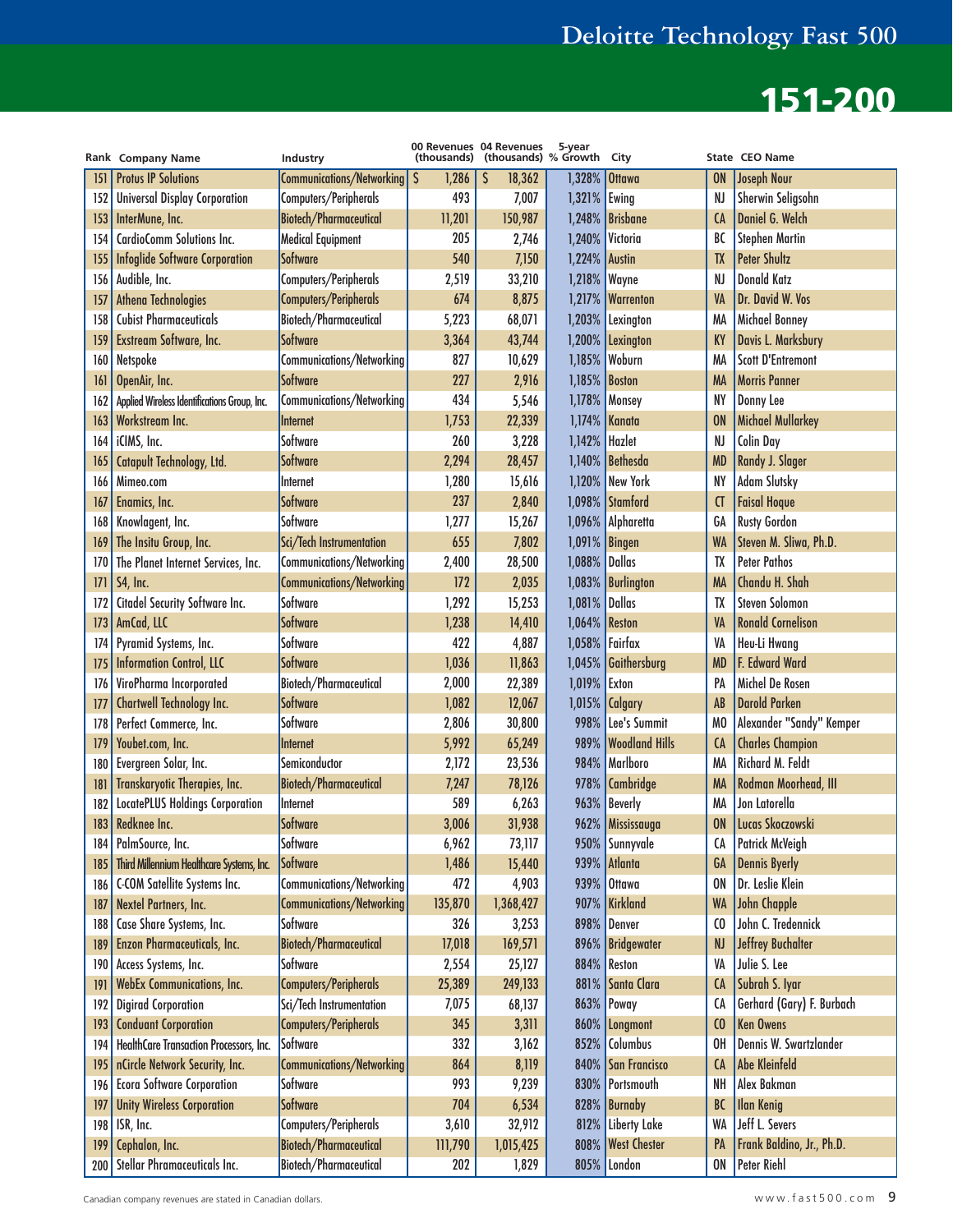# **2005 The List 201-250**

 $\overline{\phantom{a}}$ 

|     | Rank Company Name                          | Industry                      |              | 00 Revenues 04 Revenues<br>(thousands) (thousands) % Growth | 5-year | City                     |                 | State CEO Name             |
|-----|--------------------------------------------|-------------------------------|--------------|-------------------------------------------------------------|--------|--------------------------|-----------------|----------------------------|
| 201 | TurboChef Technologies, Inc.               | Sci/Tech Instrumentation      | \$<br>7,846  | 70,894<br>IS                                                | 804%   | Atlanta                  | GA              | <b>James K. Price</b>      |
| 202 | <b>EduNeering Holdings, Inc.</b>           | Internet                      | 1,409        | 12,687                                                      | 800%   | Princeton                | NJ              | Donald A. Deieso           |
| 203 | <b>AVANT Immunotherapeutics, Inc.</b>      | <b>Biotech/Pharmaceutical</b> | 763          | 6,859                                                       | 799%   | <b>Needham</b>           | <b>MA</b>       | <b>Una S. Ryan</b>         |
| 204 | Internet Commerce Corp.                    | Software                      | 1,303        | 11,705                                                      | 798%   | <b>Norcross</b>          | GA              | <b>Thomas J. Stallings</b> |
| 205 | eNeighborhoods, Inc.                       | Software                      | 2,217        | 19,879                                                      | 797%   | <b>Boca Raton</b>        | F <sub>L</sub>  | <b>Stu Siegel</b>          |
| 206 | Recruitmax                                 | Software                      | 2,252        | 20,011                                                      | 789%   | Jacksonville             | FL              | Derek Mercer               |
| 207 | <b>MagnaDrive Corporation</b>              | Sci/Tech Instrumentation      | 552          | 4,876                                                       | 783%   | <b>Bellevue</b>          | <b>WA</b>       | James J. Cich              |
| 208 | Chay Systems, Ltd.                         | Software                      | 2,907        | 25,539                                                      | 779%   | <b>Annapolis</b>         | <b>MD</b>       | V. Raman Kumar             |
| 209 | Atlantis Systems Corp.                     | Communications/Networking     | 1,850        | 15,943                                                      | 762%   | <b>Brampton</b>          | <b>ON</b>       | <b>Andrew Day</b>          |
| 210 | <b>Immunicon Corporation</b>               | Biotech/Pharmaceutical        | 183          | 1,565                                                       | 755%   | <b>Huntingdon Valley</b> | PA              | <b>Edward Erickson</b>     |
| 211 | Specialized Health Products Int'l, Inc.    | <b>Medical Equipment</b>      | 675          | 5,765                                                       | 754%   | <b>Bountiful</b>         | UT              | <b>Jeff Soinski</b>        |
| 212 | Brilliant Digital Entertainment, Inc.      | Software                      | 1,030        | 8,775                                                       | 752%   | Sherman Oaks             | CA              | <b>Kevin Bermeister</b>    |
| 213 | Quickparts.com, Inc.                       | <b>Internet</b>               | 1,299        | 11,009                                                      | 747%   | Atlanta                  | GA              | <b>Ronald L. Hollis</b>    |
|     | <b>Digital Connexxions</b>                 |                               | 552          |                                                             | 745%   | <b>Oakville</b>          | <b>ON</b>       | <b>Paul Westhorpe</b>      |
| 214 |                                            | Internet                      |              | 4,665                                                       |        | Wakefield                |                 | <b>Todd C. Cozzens</b>     |
| 215 | Picis                                      | Software<br>Software          | 4,436<br>934 | 37,302                                                      | 741%   | Richmond                 | <b>MA</b><br>VA | <b>Matthew Ernst</b>       |
| 216 | Amentra, Inc.                              |                               |              | 7,784                                                       | 733%   |                          |                 |                            |
| 217 | Kos Pharmaceuticals, Inc.                  | <b>Biotech/Pharmaceutical</b> | 60,174       | 497,104                                                     | 726%   | Cranbury                 | <b>NJ</b>       | <b>Adrian Adams</b>        |
| 218 | Glenbriar Technologies Inc.                | Software                      | 592          | 4,865                                                       | 722%   | Calgary                  | AB              | <b>Robert Matheson</b>     |
| 219 | Clarient, Inc.                             | Sci/Tech Instrumentation      | 1,196        | 9,769                                                       | 717%   | San Juan Capistrano      | $1$             | Ronald A. Andrews, Jr.     |
| 220 | <b>Arrowhead Global Solutions</b>          | Communications/Networking     | 11,253       | 91,657                                                      | 715%   | <b>Falls Church</b>      | VA              | <b>Mary Ann Elliott</b>    |
| 221 | <b>Extreme CCTV Inc.</b>                   | Semiconductor                 | 2,858        | 23,238                                                      | 713%   | <b>Burnaby</b>           | BC              | Jack Gin                   |
| 222 | <b>Pharmaceutical Resources</b>            | Biotech/Pharmaceutical        | 85,022       | 690,016                                                     | 712%   | <b>Spring Valley</b>     | NY              | <b>Scott Tarriff</b>       |
| 223 | <b>SFBC</b> International, Inc.            | Biotech/Pharmaceutical        | 19,694       | 159,585                                                     | 710%   | Miami                    | F <sub>L</sub>  | <b>Arnold Hantman</b>      |
| 224 | <b>Blue Ridge Numerics, Inc.</b>           | Software                      | 751          | 6,073                                                       | 709%   | Charlottesville          | VA              | <b>Edward J. Williams</b>  |
| 225 | The Newberry Group, Inc.                   | Software                      | 2,113        | 17,078                                                      | 708%   | <b>Saint Charles</b>     | M <sub>0</sub>  | <b>Brenda D. Newberry</b>  |
| 226 | United Online, Inc.                        | Internet                      | 55,506       | 448,617                                                     | 708%   | <b>Woodland Hills</b>    | CA              | <b>Mark Goldston</b>       |
| 227 | Crystal IS, Inc.                           | Semiconductor                 | 155          | 1,246                                                       | 704%   | <b>Green Island</b>      | <b>NY</b>       | Dr. Leo J. Schowalter      |
| 228 | SafeNet, Inc.                              | Communications/Networking     | 25,278       | 201,600                                                     | 698%   | Belcamp                  | MD              | Anthony A. Caputo          |
| 229 | SiRF Technology, Inc.                      | Communications/Networking     | 14,842       | 117,368                                                     | 691%   | San Jose                 | <b>CA</b>       | Michael L. Canning         |
| 230 | <b>OmniVision Technologies</b>             | Semiconductor                 | 40,253       | 318,123                                                     | 690%   | Sunnyvale                | CA              | <b>Shaw Hong</b>           |
| 231 | igxglobal                                  | Internet                      | 921          | 7,224                                                       | 684%   | <b>Rocky Hill</b>        | <b>CT</b>       | <b>Thomas Duffy</b>        |
| 232 | GSI Commerce, Inc.                         | Internet                      | 42,808       | 335,332                                                     | 683%   | <b>King of Prussia</b>   | PA              | <b>Michael Rubin</b>       |
| 233 | MGI PHARMA, Inc.                           | <b>Biotech/Pharmaceutical</b> | 25,212       | 195,667                                                     |        | 676%   Bloomington       | <b>MN</b>       | <b>Lonnie Moulder</b>      |
| 234 | MakeMusic! Inc.                            | Software                      | 1,454        | 11,240                                                      |        | 673% Eden Prairie        | MN              | <b>William Wolff</b>       |
| 235 | <b>Goodman Networks Inc.</b>               | Communications/Networking     | 4,387        | 33,867                                                      | 672%   | <b>Farmers Branch</b>    | TX              | John Goodman               |
| 236 | <b>Accuro Healthcare Solutions</b>         | Internet                      | 2,551        | 19,507                                                      | 665%   | Dallas                   | TX              | John K. Carlyle            |
| 237 | j2 Global Communications, Inc.             | Communications/Networking     | 13,933       | 106,343                                                     | 663%   | Hollywood                | CA              | <b>Scott Jarus</b>         |
| 238 | <b>Mindjet Corporation</b>                 | Software                      | 2,721        | 20,692                                                      | 660%   | Larkspur                 | CA              | <b>Robert Gordon</b>       |
| 239 | <b>Inverness Medical Innovations, Inc.</b> | <b>Biotech/Pharmaceutical</b> | 49,728       | 376,910                                                     |        | 658%   Waltham           | MA              | <b>Ron Zwanziger</b>       |
| 240 | <b>Cerus Corporation</b>                   | Biotech/Pharmaceutical        | 1,851        | 13,911                                                      | 652%   | Concord                  | СA              | <b>Claes Glassell</b>      |
| 241 | <b>Cepheid</b>                             | Sci/Tech Instrumentation      | 7,062        | 52,968                                                      | 650%   | Sunnyvale                | $CA$            | John L. Bishop             |
| 242 | Ramquest                                   | Software                      | 1,123        | 8,394                                                       | 647%   | Dallas                   | TX              | <b>Mark McElroy</b>        |
| 243 | <b>Xenogen Corporation</b>                 | Sci/Tech Instrumentation      | 4,137        | 30,883                                                      | 647%   | Alameda                  | $1$             | David W. Carter            |
| 244 | Guidance Software, Inc.                    | Software                      | 3,740        | 27,795                                                      | 643%   | Pasadena                 | CA              | John Colbert               |
| 245 | <b>Bioject Medical Technologies, Inc.</b>  | <b>Medical Equipment</b>      | 1,280        | 9,486                                                       |        | 641%   Bedminster        | <b>NJ</b>       | James O'Shea               |
| 246 | SiloSmashers, Inc.                         | Communications/Networking     | 2,278        | 16,872                                                      | 641%   | Fairfax                  | VA              | Angela Drummond            |
| 247 | Really Strategies, Inc.                    | Software                      | 243          | 1,798                                                       | 640%   | Lansdale                 | PA              | <b>Barry Bealer</b>        |
| 248 | World Wide Technology, Inc.                | Computers/Peripherals         | 193,012      | 1,426,526                                                   | 639%   | St. Louis                | M <sub>0</sub>  | Jim Kavanaugh              |
| 249 | Patient Infosystems, Inc.                  | Computers/Peripherals         | 2,139        | 15,737                                                      | 636%   | Rochester                | <b>NY</b>       | <b>Roger Chaufournier</b>  |
| 250 | UTStarcom, Inc.                            | Communications/Networking     | 368,646      | 2,703,581                                                   | 633%   | Alameda                  | СA              | <b>Hong Liang Lu</b>       |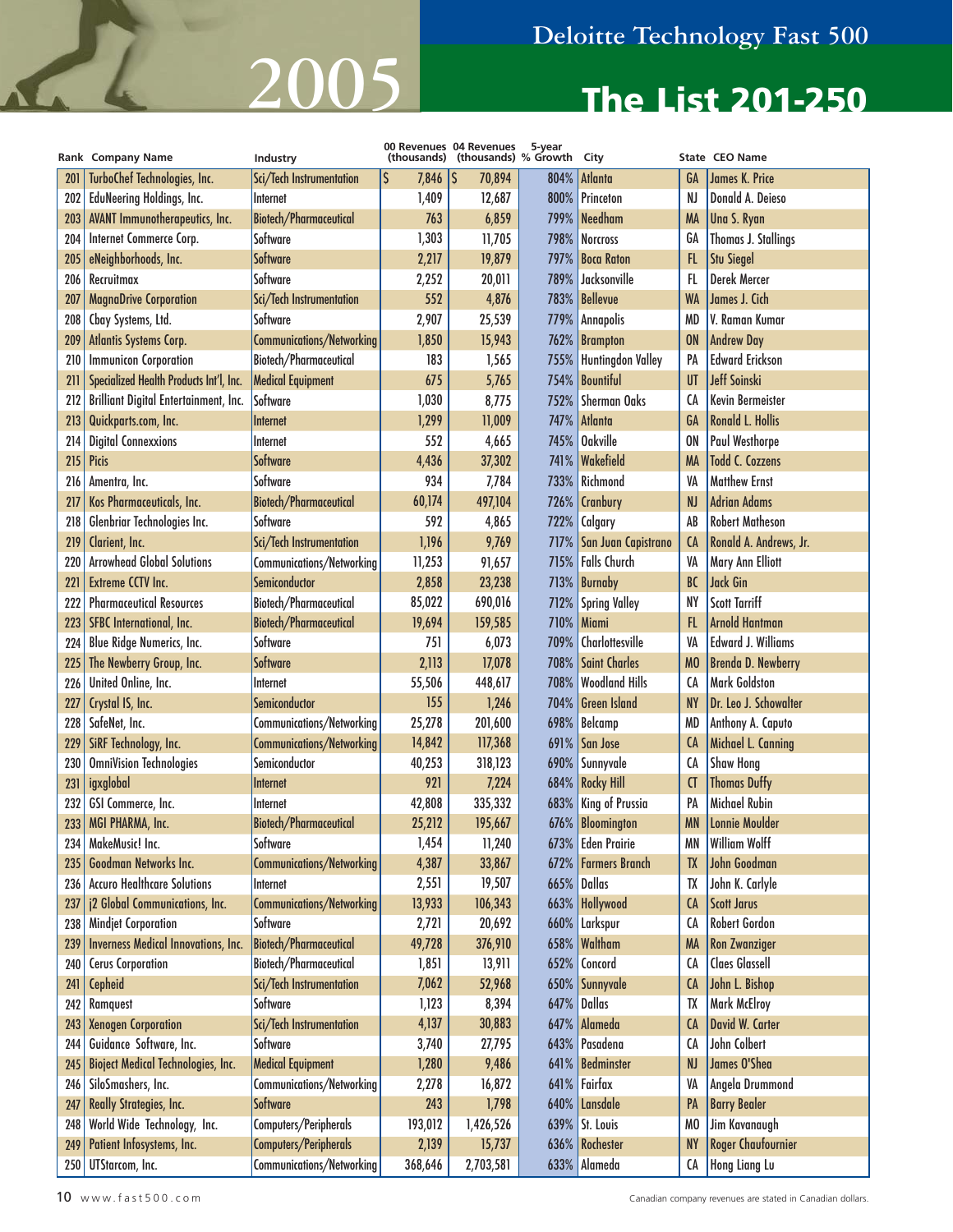|     | Rank Company Name                       | Industry                      | (thousands) | 00 Revenues 04 Revenues<br>(thousands) % Growth | 5-year | City                  |                 | <b>State CEO Name</b>              |
|-----|-----------------------------------------|-------------------------------|-------------|-------------------------------------------------|--------|-----------------------|-----------------|------------------------------------|
| 251 | <b>Broadband Innovations, Inc.</b>      | Communications/Networking     | 674<br>S    | S<br>4,938                                      | 633%   | <b>San Diego</b>      | <b>CA</b>       | Stephen U. Stuut                   |
| 252 | SecureLogix Corporation                 | Communications/Networking     | 2,176       | 15,853                                          | 629%   | San Antonio           | TX              | Lee Sutterfield                    |
| 253 | Salix Pharmaceuticals, Ltd.             | <b>Biotech/Pharmaceutical</b> | 14,542      | 105,496                                         | 625%   | Raleigh               | <b>NC</b>       | <b>Carolyn Logan</b>               |
| 254 | Handango                                | Software                      | 5,576       | 40,419                                          | 625%   | Hurst                 | TX              | Randy Eisenman                     |
| 255 | <b>Spencer Technologies</b>             | <b>Medical Equipment</b>      | 791         | 5,729                                           | 624%   | Seattle               | <b>WA</b>       | <b>James Noack</b>                 |
| 256 | Cherokee Information Services, Inc.     | Software                      | 6,387       | 46,149                                          | 623%   | Arlington             | VA              | Michael I. Hodges                  |
| 257 | <b>Dynavax Technologies Corporation</b> | <b>Biotech/Pharmaceutical</b> | 2,054       | 14,812                                          | 621%   | <b>Berkeley</b>       | <b>CA</b>       | Dino Dina, M.D.                    |
| 258 | eCollege                                | Software                      | 12,539      | 89,267                                          | 612%   | Denver                | C <sub>0</sub>  | <b>Oakleigh Thorne</b>             |
| 259 | <b>Phase Forward Incorporated</b>       | Software                      | 10,360      | 73,730                                          | 612%   | Waltham               | <b>MA</b>       | <b>Bob Weiler</b>                  |
| 260 | @Road, Inc.                             | Software                      | 10,623      | 75,234                                          | 608%   | Fremont               | CA              | Krish Panu                         |
| 261 | <b>Rackspace Managed Hosting</b>        | Internet                      | 12,333      | 86,763                                          | 604%   | <b>San Antonio</b>    | TX              | <b>Graham Weston</b>               |
| 262 | Alpine Access, Inc.                     | Communications/Networking     | 2,251       | 15,748                                          | 600%   | Golden                | C <sub>0</sub>  | Reginald C. Foster                 |
| 263 | Millennium Biotechnologies, Inc.        | Computers/Peripherals         | 155         | 1,083                                           | 599%   | <b>Basking Ridge</b>  | <b>NJ</b>       | <b>Jerry Swon</b>                  |
| 264 | e.Digital Corporation                   | Sci/Tech Instrumentation      | 490         | 3,418                                           | 598%   | San Diego             | CA              | Atul Anandpura                     |
| 265 | <b>CompuCredit Corporation</b>          | <b>Software</b>               | 7,091       | 49,384                                          | 596%   | <b>Atlanta</b>        | GA              | <b>David Hanna</b>                 |
| 266 | <b>First Advantage Corporation</b>      | Software                      | 38,582      | 266,537                                         | 591%   | St. Petersburg        | FL              | John Long                          |
|     |                                         |                               |             |                                                 |        |                       |                 | Dr. John C. Martin                 |
| 267 | Gilead Sciences, Inc.                   | <b>Biotech/Pharmaceutical</b> | 195,555     | 1,324,621                                       | 577%   | <b>Foster City</b>    | <b>CA</b><br>VA | <b>Terry Collins</b>               |
| 268 | ARGON ST, Inc.                          | Sci/Tech Instrumentation      | 19,103      | 129,184                                         | 576%   | Newington             |                 |                                    |
| 269 | ActioNet, Inc.                          | <b>Software</b>               | 758         | 5,047                                           | 566%   | Fairfax               | VA              | Ashley W. Chen                     |
| 270 | WebRecruiter, LLC                       | Software                      | 271         | 1,793                                           | 562%   | <b>New York</b>       | <b>NY</b>       | Laurance Footer                    |
| 27  | <b>E-xact Transactions Ltd.</b>         | Software                      | 241         | 1,591                                           | 560%   | Vancouver             | BC              | Peter Fahlman                      |
| 272 | Autobase, Inc.                          | Software                      | 2,276       | 14,962                                          | 557%   | Indianapolis          | IN              | W. Scott Webber                    |
| 273 | RiskMetrics Group Inc.                  | <b>Software</b>               | 10,934      | 71,699                                          | 556%   | <b>New York</b>       | <b>NY</b>       | <b>Ethan Berman</b>                |
| 274 | Immtech International, Inc.             | Biotech/Pharmaceutical        | 369         | 2,416                                           | 555%   | <b>Vernon Hills</b>   | Ш               | T. Stephen Thompson                |
| 275 | <b>Vesta Corporation</b>                | <b>Software</b>               | 73,375      | 474,629                                         | 547%   | Portland              | <b>OR</b>       | Douglas M. Fieldhouse              |
| 276 | Websense, Inc.                          | Software                      | 17,441      | 111,859                                         | 541%   | San Diego             | CA              | John B. Carrington                 |
| 277 | Neurocrine Biosciences, Inc.            | <b>Biotech/Pharmaceutical</b> | 13,226      | 84,768                                          | 541%   | San Diego             | $\mathsf{A}$    | Gary A. Lyons                      |
| 278 | Tessera, Inc.                           | Semiconductor                 | 11,480      | 72,736                                          | 534%   | San Jose              | CA              | Bruce M. McWilliams, Ph.D.         |
| 279 | <b>IKANO Communications</b>             | Internet                      | 4,801       | 30,399                                          | 533%   | <b>Salt Lake City</b> | UT              | <b>Henry Smith</b>                 |
| 280 | <b>INPUT</b>                            | Internet                      | 2,642       | 16,722                                          | 533%   | Reston                | VA              | Peter A. Cunningham                |
| 281 | EPIQ Systems, Inc.                      | <b>Software</b>               | 19,906      | 125,420                                         | 530%   | <b>Kansas City</b>    | KS              | <b>Tom Olofson</b>                 |
| 282 | <b>Cingular Wireless</b>                | Communications/Networking     | 3,085,000   | 19,436,000                                      | 530%   | Atlanta               | GA              | <b>Stanley T. Sigman</b>           |
| 283 | Micro Therapeutics, Inc.                | <b>Medical Equipment</b>      | 5,683       | 35,725                                          |        | 529% Irvine           | $\mathsf{A}$    | <b>Thomas C. Wilder III</b>        |
| 284 | Intranets.com, Inc.                     | Internet                      | 1,360       | 8,548                                           |        | 529% Burlington       | MA              | <b>Rick Faulk</b>                  |
| 285 | <b>Shavlik Technologies, LLC</b>        | <b>Software</b>               | 2,666       | 16,720                                          | 527%   | <b>Roseville</b>      | <b>MN</b>       | Mark J. Shavlik                    |
| 286 | Valence Technology, Inc.                | Sci/Tech Instrumentation      | 1,518       | 9,446                                           | 522%   | Austin                | TX              | Stephan Godevais                   |
| 287 | Cogent Systems, Inc.                    | <b>Software</b>               | 14,120      | 87,688                                          | 521%   | South Pasadena        | $1$             | <b>Ming Hsieh</b>                  |
| 288 | CarDomain Network, Inc.                 | Internet                      | 2,138       | 13,268                                          | 521%   | Seattle               | WA              | Alex Algard                        |
| 289 | CV Therapeutics, Inc.                   | <b>Biotech/Pharmaceutical</b> | 3,309       | 20,428                                          |        | 517% Palo Alto        | <b>CA</b>       | Louis G. Lange, M.D., Ph.D.        |
| 290 | <b>Research In Motion Limited</b>       | Computers/Peripherals         | 126,193     | 773,774                                         | 513%   | Waterloo              | <b>ON</b>       | Michael Lazaridis, James Balsillie |
| 291 | Loopnet, Inc.                           | Internet                      | 2,783       | 17,036                                          | 512%   | <b>San Francisco</b>  | <b>CA</b>       | <b>Richard Boyle</b>               |
| 292 | Epimmune Inc.                           | Biotech/Pharmaceutical        | 1,603       | 9,647                                           | 502%   | San Diego             | CA              | Emile Loria, M.D.                  |
| 293 | Matritech, Inc.                         | <b>Biotech/Pharmaceutical</b> | 1,246       | 7,483                                           | 501%   | <b>Newton</b>         | <b>MA</b>       | <b>Stephen Chubb</b>               |
| 294 | Valley Oak Systems, Inc.                | Software                      | 2,014       | 11,946                                          | 493%   | <b>San Ramon</b>      | CA              | <b>Randy Wheeler</b>               |
| 295 | Avilar Technologies, Inc.               | <b>Software</b>               | 608         | 3,589                                           |        | 490% Columbia         | <b>MD</b>       | John Skowlund                      |
| 296 | Communications Resource, Inc.           | Software                      | 3,347       | 19,754                                          |        | 490%   Falls Church   | VA              | Victoria Johnson                   |
| 297 | McDonald Bradley, Inc.                  | <b>Software</b>               | 9,724       | 56,866                                          | 485%   | Herndon               | VA              | <b>Kenneth R. Bartee</b>           |
| 298 | <b>Sterner Automation Limited</b>       | Software                      | 1,571       | 9,178                                           | 484%   | <b>Toronto</b>        | <b>ON</b>       | <b>Christian Sterner</b>           |
| 299 | Universal Space Network, Inc.           | Communications/Networking     | 1,451       | 8,370                                           | 477%   | <b>Newport Beach</b>  | $\mathsf{A}$    | <b>Thomas R. Ingersoll</b>         |
| 300 | <b>Versatile Mobile Systems</b>         | Software                      | 3,371       | 19,445                                          | 477%   | Vancouver             | BC              | John Hardy                         |

Canadian company revenues are stated in Canadian dollars.  $\blacksquare$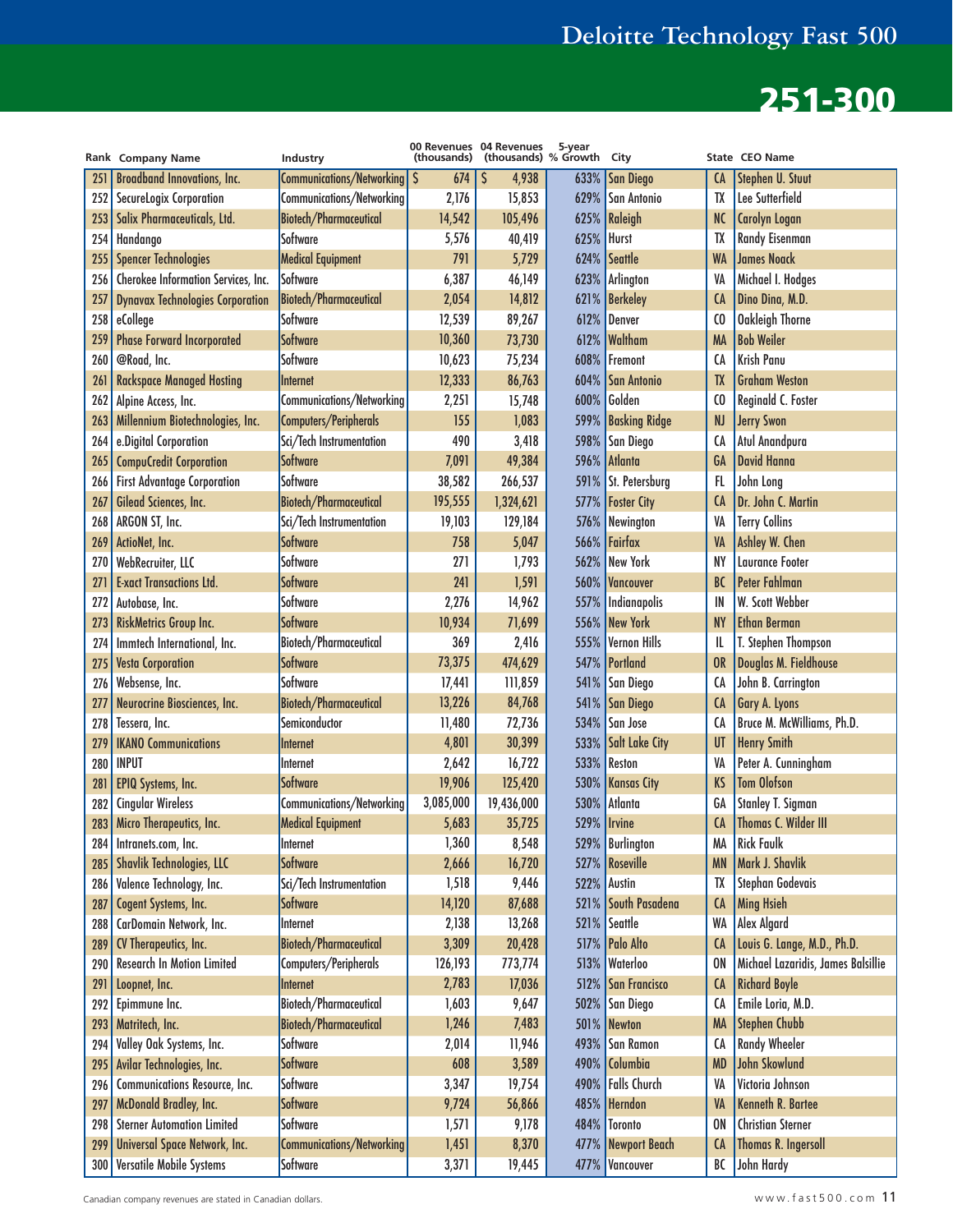# **2005 The List 301-350**

 $\overline{\phantom{a}}$ 

|     | Rank Company Name                               | Industry                      | (thousands) | 00 Revenues 04 Revenues<br>(thousands) % Growth | 5-year     | City                     |            | State CEO Name               |
|-----|-------------------------------------------------|-------------------------------|-------------|-------------------------------------------------|------------|--------------------------|------------|------------------------------|
| 301 | PlayNetwork Inc.                                | Software                      | Ś<br>3,130  | 18,027<br>S                                     | 476%       | Redmond                  | <b>WA</b>  | <b>Lon Troxel</b>            |
| 302 | <b>Unica Corporation</b>                        | Software                      | 8,488       | 48,715                                          | 474%       | Waltham                  | MA         | Yuchun Lee                   |
| 303 | Neoware Systems, Inc.                           | Computers/Peripherals         | 11,045      | 63,165                                          | 472%       | <b>King of Prussia</b>   | PA         | <b>Michael Kantrowitz</b>    |
| 304 | MicroPact Engineering, Inc.                     | Software                      | 1,353       | 7,724                                           | 471%       | Herndon                  | VA         | Kristoffer Collo             |
| 305 | <b>Barcoding Inc.</b>                           | Computers/Peripherals         | 3,328       | 18,876                                          | 467%       | <b>Baltimore</b>         | <b>MD</b>  | Jay A. Steinmetz             |
| 306 | DATATRAK International, Inc.                    | Software                      | 1,994       | 11,305                                          | 467%       | <b>Mayfield Heights</b>  | OH         | Jeffrey Green, Ph.D.         |
| 307 | <b>Niku Corporation</b>                         | <b>Software</b>               | 8,157       | 45,710                                          | 460%       | <b>Redwood City</b>      | $CA$       | Joshua Pickus                |
| 308 | Cutera, Inc.                                    | <b>Medical Equipment</b>      | 9,531       | 52,641                                          | 452%       | <b>Brisbane</b>          | CA         | Kevin P. Connors             |
| 309 | Lannett Company, Inc.                           | <b>Biotech/Pharmaceutical</b> | 11,553      | 63,781                                          | 452%       | Philadelphia             | PA         | <b>William Farber</b>        |
| 310 | Topaz Systems, Inc.                             | Computers/Peripherals         | 1,853       | 10,226                                          | 452%       | Simi Valley              | CA         | Anthony E. Zank              |
| 311 | <b>MD</b> On-Line Inc.                          | Internet                      | 515         | 2,839                                           | 451%       | Parsippany               | <b>NJ</b>  | William M. Bartzak           |
| 312 | RightNow Technologies, Inc.                     | Software                      | 11,307      | 61,764                                          | 446%       | Bozeman                  | M          | <b>Greg Gianforte</b>        |
| 313 | Dante Consulting, Inc.                          | <b>Software</b>               | 2,474       | 13,510                                          | 446%       | Arlington                | VA         | <b>Pierre Malko</b>          |
| 314 | <b>NetIQ Corporation</b>                        | Software                      | 47,920      | 261,645                                         | 446%       | San Jose                 | CA         | Charles M. Boesenberg        |
| 315 | SIRIT Inc.                                      | Communications/Networking     | 3,755       | 20,500                                          | 446%       | Mississauga              | <b>ON</b>  | <b>Norbert Dawalibi</b>      |
| 316 | Data Management, Inc.                           | Software                      | 1,792       | 9,780                                           | 446%       | San Angelo               | TX         | Jorge Ellis                  |
| 317 | <b>I-Sector Corporation</b>                     | Computers/Peripherals         | 17,087      | 93,069                                          | 445%       | <b>Houston</b>           | TX         | <b>James Long</b>            |
| 318 | <b>Encore Medical Corporation</b>               | <b>Medical Equipment</b>      | 30,028      | 163,538                                         | 445%       | Austin                   | TX         | <b>Kenneth Davidson</b>      |
| 319 | QMed, Inc.                                      | <b>Medical Equipment</b>      | 2,872       | 15,576                                          | 442%       | Eatontown                | <b>NJ</b>  | Michael W. Cox               |
| 320 | Ultimus, Inc.                                   | Software                      | 3,392       | 18,385                                          | 442%       | Cary                     | <b>NC</b>  | <b>Rashid Khan</b>           |
| 321 | <b>Kosan Biosciences Incorporated</b>           | <b>Biotech/Pharmaceutical</b> | 4,230       | 22,892                                          | 441%       | Hayward                  | <b>CA</b>  | Daniel V. Santi, M.D., Ph.D. |
| 322 | <b>Decisive Analytics Corporation</b>           | Software                      | 4,794       | 25,495                                          | 432%       | Arlington                | VA         | John S. Donnellon            |
| 323 | <b>Open Solutions Inc.</b>                      | Software                      | 20,220      | 107,183                                         | 430%       | Glastonbury              | <b>CT</b>  | Louis Hernandez, Jr.         |
| 324 | <b>IntelliReach Corporation</b>                 | Software                      | 1,080       | 5,716                                           | 429%       | Dedham                   | MA         | <b>Lance Urbas</b>           |
| 325 | <b>ISCO</b> International, Inc.                 | Semiconductor                 | 496         | 2,622                                           | 429%       | <b>Elk Grove Village</b> | IL         | <b>John Thode</b>            |
| 326 | <b>Healthscreen Solutions</b>                   | Software                      | 563         | 2,961                                           | 426%       | <b>St. Catharines</b>    | <b>ON</b>  | Dr. Bruce Rosenberg          |
| 327 | Advanced Neuromodulation Systems, Inc.          | <b>Medical Equipment</b>      | 23,082      | 120,744                                         | 423%       | Plano                    | TX         | <b>Christopher Chavez</b>    |
| 328 | Intuitive Surgical, Inc.                        | <b>Medical Equipment</b>      | 26,624      | 138,803                                         | 421%       | Sunnyvale                | CA         | Lonnie M. Smith              |
| 329 | Affinity Internet Inc.                          | Internet                      | 8,737       | 45,419                                          | 420%       | El Segundo               | $CA$       | <b>Jim Collins</b>           |
| 330 | AlphaTrade.com                                  | Internet                      | 481         | 2,497                                           | 419%       | Vancouver                | BC         | <b>Penny Perfect</b>         |
| 331 | <b>Redwood Analytics Inc.</b>                   | Software                      | 807         | 4,177                                           | 418%       | <b>Moorestown</b>        | <b>NJ</b>  | <b>Jeff Steinberg</b>        |
| 332 | Vision Systems Group, Inc.                      | Software                      | 2,215       | 11,396                                          | 414%       | North Brunswick          | NJ         | Viswa M. Mandalapu           |
| 333 | <b>Bio-Imaging Technologies, Inc.</b>           | <b>Biotech/Pharmaceutical</b> | 5,772       | 29,691                                          |            | 414% Newtown             | PA         | Mark L. Weinstein            |
|     | 334   Digital Visual Display Technologies, Inc. | Computers/Peripherals         | 5,170       | 26,585                                          |            | 414% Atlanta             | GΑ         | S. Dee Davis                 |
| 335 | Array BioPharma Inc.                            | Biotech/Pharmaceutical        | 6,774       | 34,831                                          | 414%       | Boulder                  | $\epsilon$ | <b>Robert Conway</b>         |
| 336 | Peopleclick, Inc.                               | Software                      | 8,563       | 43,988                                          | 414%       | Raleigh                  | NC         | Stephen A. Sasser            |
| 337 | Questcor Pharmaceuticals, Inc.                  | <b>Biotech/Pharmaceutical</b> | 3,594       | 18,404                                          |            | 412% Union City          | CA         | <b>Jim Fares</b>             |
| 338 | <b>Intrinsyc Software International</b>         | Software                      | 2,974       | 15,176                                          | 410%       | Vancouver                | BC         | <b>Derek Spratt</b>          |
| 339 | <b>ProClarity Corporation</b>                   | Software                      | 2,964       | 15,114                                          | 410% Boise |                          | ID         | <b>Bob Lokken</b>            |
| 340 | Caresoft Inc.                                   | Software                      | 1,214       | 6,114                                           |            | 404% Edison              | NJ         | Deepak Khare                 |
| 341 | <b>Merrick Systems</b>                          | <b>Software</b>               | 865         | 4,329                                           | 400%       | Houston                  | <b>TX</b>  | <b>Kemal Farid</b>           |
| 342 | ePath Learning, Inc.                            | Internet                      | 230         | 1,149                                           | 400%       | New London               | C          | Dudley B. Molina             |
| 343 | Omniture, Inc.                                  | Software                      | 4,129       | 20,565                                          | 398%       | <b>Orem</b>              | UT         | <b>Josh James</b>            |
| 344 | Endocare, Inc.                                  | <b>Medical Equipment</b>      | 6,568       | 32,685                                          | 398%       | Irvine                   | CA         | Craig T. Davenport           |
| 345 | Kollabra Consulting, Inc.                       | Internet                      | 283         | 1,405                                           |            | 396% San Jose            | $CA$       | Robb J. Moore                |
| 346 | Digital River, Inc.                             | Internet                      | 31,181      | 154,130                                         |            | 394% Eden Prairie        | <b>MN</b>  | Joel Ronning                 |
| 347 | ServiceBench Inc.                               | Internet                      | 1,137       | 5,611                                           |            | $393\%$ Fairfax          | <b>VA</b>  | <b>Michael Dering</b>        |
| 348 | ViroLogic, Inc.                                 | <b>Biotech/Pharmaceutical</b> | 7,466       | 36,801                                          | 393%       | South San Francisco      | СA         | William D. Young             |
| 349 | QLT Inc.                                        | <b>Biotech/Pharmaceutical</b> | 49,221      | 242,315                                         | 392%       | Vancouver                | BC         | <b>Paul Hastings</b>         |
|     | 350 EPAM Systems                                | Software                      | 6,117       | 30,064                                          |            | 391%   Lawrenceville     | NJ         | <b>Arkadiy Dobkin</b>        |

12 www.fast500.com Canadian company revenues are stated in Canadian dollars.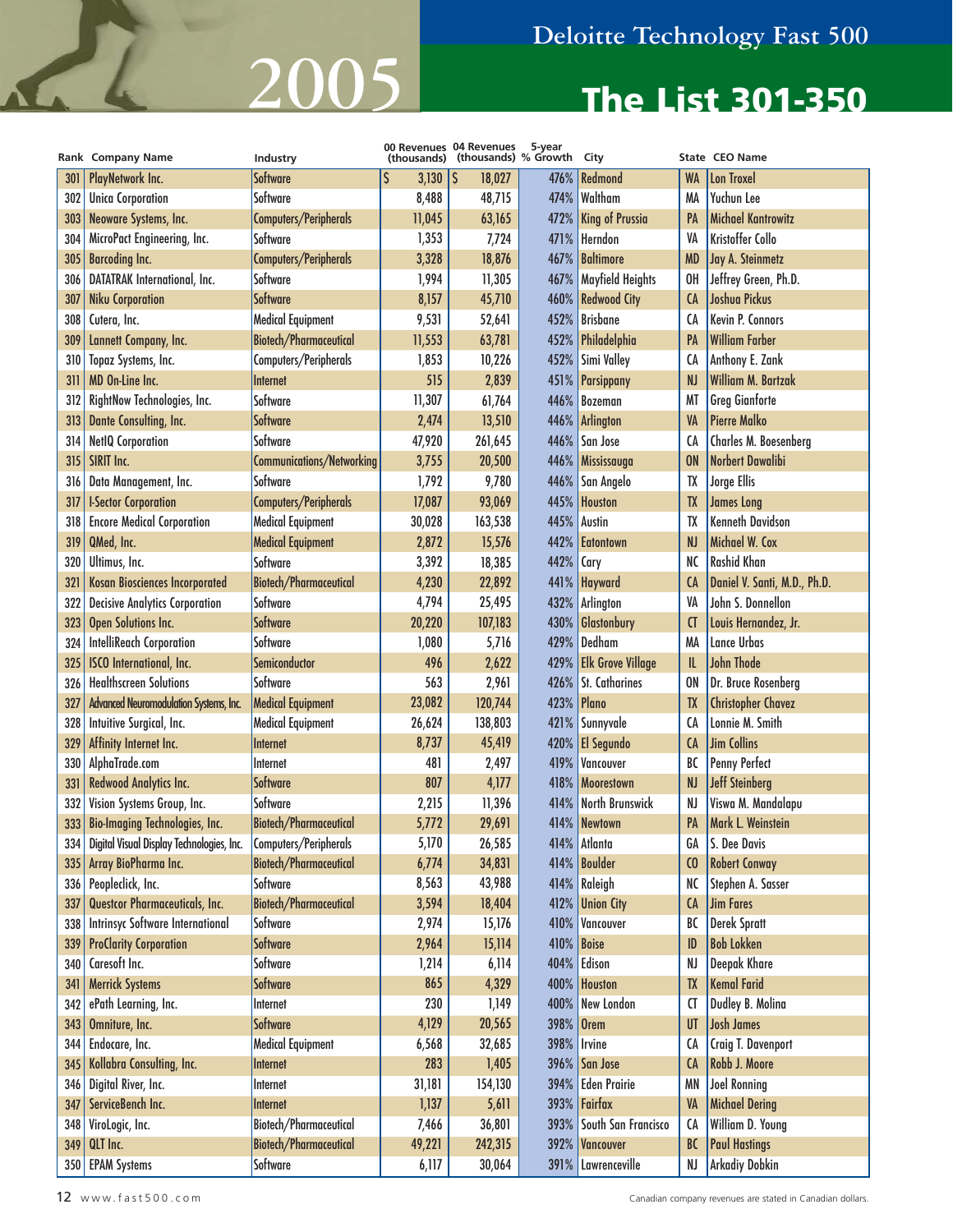| <b>Medical Equipment</b><br>390%<br><b>Jack E. Stover</b><br>Antares Pharma, Inc.<br>S<br>560<br>2,746<br>PA<br>351<br>1S<br><b>Exton</b><br>Software<br>14,323<br>70,175<br>390%<br>Joe E. Kiani<br><b>Masimo Corporation</b><br>CA<br>352<br><b>Irvine</b><br>3,752<br>18,284<br>Calgary<br><b>Keith Smith</b><br>zed.i solutions inc.<br>Sci/Tech Instrumentation<br>387%<br>AB<br>353<br>Saanichton<br>Software<br>5,217<br>25,417<br>387%<br>BC<br>Douglas Vandekerkhove<br>ACD Systems International Inc.<br>354<br>Semiconductor<br>1,822,945<br>387%<br>Santa Clara<br><b>NVIDIA Corporation</b><br>374,505<br>CA<br>Jen-Hsun Huang<br>355<br>Biotech/Pharmaceutical<br>San Diego<br>Althea Technologies, Inc.<br>2,427<br>11,800<br>386%<br>CA<br>356<br>Francois Ferre, Ph.D., Magda Marquet, Ph.D.<br>340,075<br>DHB Industries, Inc.<br><b>Medical Equipment</b><br>70,018<br>386%<br>Westbury<br><b>David Brooks</b><br><b>NY</b><br>357<br>Cypress Bioscience, Inc.<br>Biotech/Pharmaceutical<br>2,975<br>14,414<br>385%<br>San Diego<br>Jay D. Krantzler, M.D., Ph.D.<br>CA<br>358<br>Nashua<br>Software<br>6,209<br>30,074<br><b>NH</b><br><b>Edward Schmid</b><br>384%<br>359<br>eCopy, Inc.<br>Biotech/Pharmaceutical<br>Cambridge<br>Daniel R. Passeri<br>1,023<br>4,953<br>384%<br>MA<br>Curis, Inc.<br>360<br><b>Alvin Hildebrandt</b><br>Software<br>384%<br>Kelowna<br>QHR Technologies Inc.<br>757<br>3,664<br>BC<br>361<br>Software<br>Raleigh<br>1,069<br><b>Gary Ban</b><br>Summus, Inc.<br>5,171<br>384%<br><b>NC</b><br>362<br>199,939<br><b>Todd A. Stottlemyer</b><br><b>Apogen Technologies</b><br>Sci/Tech Instrumentation<br>41,335<br>VA<br>384%<br>McLean<br>363<br><b>Arol Wolford</b><br>Software<br>2,193<br>383%<br>GA<br>Return On Investment Corporation<br>10,587<br>364<br>Kennesaw<br>InterVideo Inc.<br><b>Software</b><br>15,426<br>383%<br>$1$<br><b>Steve Ro</b><br>74,460<br><b>Fremont</b><br>365<br>812<br>376%<br>San Francisco<br>CA<br><b>Ted Bernard</b><br>Savicom<br>3,863<br>366<br>Internet<br>378,864<br>376%<br>Semiconductor<br>79,671<br>Sunnyvale<br>$1$<br>Levy Gerzberg, Ph.D.<br>367<br><b>Zoran Corporation</b><br>Alexandria<br><b>Sterling Phillips</b><br><b>Analex Corporation</b><br>Communications/Networking<br>19,901<br>374%<br>VA<br>368<br>94,417<br><b>Richard Tasker</b><br>American Sensor Technologies, Inc.<br>Semiconductor<br>3,100<br>373%<br>Landing<br><b>NJ</b><br>656<br>369<br>Marlboro<br>Software<br>370<br>372%<br>MA<br>Shylendra Kumar<br>370<br>Datafarm, Inc.<br>1,746<br>Software<br>166,319<br><b>Redwood Shores</b><br><b>Ken Denman</b><br>iPass Inc.<br>35,281<br>371%<br>$1$<br>371<br>Software<br>OH<br>Jason Wadzinski<br>764<br>371%<br><b>Advant-E Corporation</b><br>3,601<br>Dayton<br>372<br>1,670<br>7,843<br>370%<br><b>Newbury Park</b><br>Communications/Networking<br>CA<br><b>Kurt Bauer</b><br>Nomadix, Inc.<br>373<br>Sci/Tech Instrumentation<br>45,930<br>215,612<br><b>Joel Moskowitz</b><br>Ceradyne, Inc.<br>369%<br>Costa Mesa<br>CA<br>374<br>Communications/Networking<br><b>Grande Communications Holdings, Inc.</b><br>38,200<br>179,000<br>369%<br><b>San Marcos</b><br><b>William Morrow</b><br>TX<br>375<br>Plano<br><b>TECSys Development Inc.</b><br>Communications/Networking<br>1,050<br>4,842<br>361%<br>TX<br><b>Steve Cotton</b><br>376<br>SuperGen, Inc.<br>Biotech/Pharmaceutical<br>7,089<br>351%<br><b>Dublin</b><br>31,993<br><b>CA</b><br>James Manuso, Ph.D.<br>377<br>Sci/Tech Instrumentation<br>8,935<br>40,181<br>350%<br>CA<br>William E. Rich, Ph.D.<br>Ciphergen Biosystems, Inc.<br>Fremont<br>378<br>19,183<br>85,809<br>Fred H. Lerner<br>347%<br><b>Irvine</b><br>Ritz Interactive, Inc.<br><b>CA</b><br>Internet<br>379<br><b>Timothy Barberich</b><br>Biotech/Pharmaceutical<br>85,245<br>380,877<br>347%<br>Marlborough<br>MA<br>Sepracor Inc.<br>380<br><b>Biotech/Pharmaceutical</b><br>Kim D. Blickenstaff<br><b>Biosite Incorporated</b><br>54,986<br>244,942<br>345% San Diego<br>CA<br>381<br>Biotech/Pharmaceutical<br><b>NJ</b><br>John Jackson<br>345% Summit<br><b>Celgene Corporation</b><br>84,908<br>377,502<br>382<br>Communications/Networking<br>28,031<br>124,395<br>344% St. Louis<br><b>William Canfield</b><br>M <sub>0</sub><br><b>TALX Corporation</b><br>383<br><b>Biotech/Pharmaceutical</b><br>12,106<br>343% Vancouver<br><b>ID Biomedical Corp.</b><br>53,662<br>BC<br>Dr. Anthony Holler<br>384<br>Number Six Software, Inc.<br>Software<br>2,901<br>12,839<br>343%<br><b>Carmen Facciobene</b><br>Vienna<br>VA<br>385<br>Semiconductor<br>103,103<br><b>Silicon Laboratories</b><br>456,225<br>342%<br>Navdeep Sooch<br>Austin<br>TX<br>386<br>iMERGENT, Inc.<br>Software<br>341%<br><b>Donald Danks</b><br>18,356<br>81,028<br><b>Orem</b><br>UT<br>387<br>341%<br><b>Robb Thompson</b><br>Dynetek Industries Ltd.<br>Sci/Tech Instrumentation<br>5,997<br>26,463<br>Calgary<br>AB<br>388<br>Software<br>592<br>2,602<br>Suresh Radhakrishnan<br>Infospectrum Inc.<br>340% Agoura Hills<br><b>CA</b><br>389<br><b>DURECT Corporation</b><br>Biotech/Pharmaceutical<br>3,155<br>13,853<br>339%<br>Cupertino<br>CA<br>James E. Brown, D.V.M.<br>390<br><b>Software</b><br>285<br>1,243<br>336% Bedford<br>Michael R. Gauthier<br>e-tractions<br><b>MA</b><br>391<br>Software<br>2,817<br>336%<br><b>Eddie Speir</b><br>3t Systems<br>12,276<br>Denver<br>CO<br>392<br>333%<br>Digital Generation Systems, Inc.<br>Communications/Networking<br>14,419<br>62,366<br><b>Scott Ginsburg</b><br><b>Irving</b><br>TX<br>393<br><b>Resulte Universal</b><br>Software<br>2,441<br>10,547<br>332%<br><b>Rex Kurzius</b><br>Dallas<br>TX<br>394<br><b>Serologicals Corporation</b><br><b>Biotech/Pharmaceutical</b><br>45,345<br><b>David Dodd</b><br>195,923<br>332% Norcross<br>GA<br>395<br>Sci/Tech Instrumentation<br>18,564<br>80,127<br>Hopkinton<br>Caliper Life Sciences, Inc.<br>332%<br>MA<br>Kevin Hrusovsky<br>396<br><b>Communications/Networking</b><br>61,218<br>331% Burlington<br>263,878<br>Ofer Gneezy<br>iBasis, Inc.<br><b>MA</b><br>397<br><b>Medical Equipment</b><br>325<br>330%<br><b>Brooklyn</b><br>Leo Ehrlich<br>1,399<br><b>NY</b><br>Saliva Diagnostic Systems, Inc.<br>398<br>Software<br>4,720<br>20,273<br>330%<br><b>Rick Rudman</b><br>Vocus, Inc.<br>Lanham<br><b>MD</b><br>399<br>328%<br><b>NJ</b><br>400 | Rank Company Name                     | Industry | (thousands) | 00 Revenues 04 Revenues<br>(thousands) % Growth | 5-year | City    | State CEO Name    |
|----------------------------------------------------------------------------------------------------------------------------------------------------------------------------------------------------------------------------------------------------------------------------------------------------------------------------------------------------------------------------------------------------------------------------------------------------------------------------------------------------------------------------------------------------------------------------------------------------------------------------------------------------------------------------------------------------------------------------------------------------------------------------------------------------------------------------------------------------------------------------------------------------------------------------------------------------------------------------------------------------------------------------------------------------------------------------------------------------------------------------------------------------------------------------------------------------------------------------------------------------------------------------------------------------------------------------------------------------------------------------------------------------------------------------------------------------------------------------------------------------------------------------------------------------------------------------------------------------------------------------------------------------------------------------------------------------------------------------------------------------------------------------------------------------------------------------------------------------------------------------------------------------------------------------------------------------------------------------------------------------------------------------------------------------------------------------------------------------------------------------------------------------------------------------------------------------------------------------------------------------------------------------------------------------------------------------------------------------------------------------------------------------------------------------------------------------------------------------------------------------------------------------------------------------------------------------------------------------------------------------------------------------------------------------------------------------------------------------------------------------------------------------------------------------------------------------------------------------------------------------------------------------------------------------------------------------------------------------------------------------------------------------------------------------------------------------------------------------------------------------------------------------------------------------------------------------------------------------------------------------------------------------------------------------------------------------------------------------------------------------------------------------------------------------------------------------------------------------------------------------------------------------------------------------------------------------------------------------------------------------------------------------------------------------------------------------------------------------------------------------------------------------------------------------------------------------------------------------------------------------------------------------------------------------------------------------------------------------------------------------------------------------------------------------------------------------------------------------------------------------------------------------------------------------------------------------------------------------------------------------------------------------------------------------------------------------------------------------------------------------------------------------------------------------------------------------------------------------------------------------------------------------------------------------------------------------------------------------------------------------------------------------------------------------------------------------------------------------------------------------------------------------------------------------------------------------------------------------------------------------------------------------------------------------------------------------------------------------------------------------------------------------------------------------------------------------------------------------------------------------------------------------------------------------------------------------------------------------------------------------------------------------------------------------------------------------------------------------------------------------------------------------------------------------------------------------------------------------------------------------------------------------------------------------------------------------------------------------------------------------------------------------------------------------------------------------------------------------------------------------------------------------------------------------------------------------------------------------------------------------------------------------------------------------------------------------------------------------------------------------------------------------------------------------------------------------------------------------------------------------------------------------------------------------------------------------------------------------------------------------------------------------------------------------------------------------------------------------------------------------------------------------------------------------------------|---------------------------------------|----------|-------------|-------------------------------------------------|--------|---------|-------------------|
|                                                                                                                                                                                                                                                                                                                                                                                                                                                                                                                                                                                                                                                                                                                                                                                                                                                                                                                                                                                                                                                                                                                                                                                                                                                                                                                                                                                                                                                                                                                                                                                                                                                                                                                                                                                                                                                                                                                                                                                                                                                                                                                                                                                                                                                                                                                                                                                                                                                                                                                                                                                                                                                                                                                                                                                                                                                                                                                                                                                                                                                                                                                                                                                                                                                                                                                                                                                                                                                                                                                                                                                                                                                                                                                                                                                                                                                                                                                                                                                                                                                                                                                                                                                                                                                                                                                                                                                                                                                                                                                                                                                                                                                                                                                                                                                                                                                                                                                                                                                                                                                                                                                                                                                                                                                                                                                                                                                                                                                                                                                                                                                                                                                                                                                                                                                                                                                                                                                                                                                                                                                                                                                                                                                                                                                                                                                                                                                                                                        |                                       |          |             |                                                 |        |         |                   |
|                                                                                                                                                                                                                                                                                                                                                                                                                                                                                                                                                                                                                                                                                                                                                                                                                                                                                                                                                                                                                                                                                                                                                                                                                                                                                                                                                                                                                                                                                                                                                                                                                                                                                                                                                                                                                                                                                                                                                                                                                                                                                                                                                                                                                                                                                                                                                                                                                                                                                                                                                                                                                                                                                                                                                                                                                                                                                                                                                                                                                                                                                                                                                                                                                                                                                                                                                                                                                                                                                                                                                                                                                                                                                                                                                                                                                                                                                                                                                                                                                                                                                                                                                                                                                                                                                                                                                                                                                                                                                                                                                                                                                                                                                                                                                                                                                                                                                                                                                                                                                                                                                                                                                                                                                                                                                                                                                                                                                                                                                                                                                                                                                                                                                                                                                                                                                                                                                                                                                                                                                                                                                                                                                                                                                                                                                                                                                                                                                                        |                                       |          |             |                                                 |        |         |                   |
|                                                                                                                                                                                                                                                                                                                                                                                                                                                                                                                                                                                                                                                                                                                                                                                                                                                                                                                                                                                                                                                                                                                                                                                                                                                                                                                                                                                                                                                                                                                                                                                                                                                                                                                                                                                                                                                                                                                                                                                                                                                                                                                                                                                                                                                                                                                                                                                                                                                                                                                                                                                                                                                                                                                                                                                                                                                                                                                                                                                                                                                                                                                                                                                                                                                                                                                                                                                                                                                                                                                                                                                                                                                                                                                                                                                                                                                                                                                                                                                                                                                                                                                                                                                                                                                                                                                                                                                                                                                                                                                                                                                                                                                                                                                                                                                                                                                                                                                                                                                                                                                                                                                                                                                                                                                                                                                                                                                                                                                                                                                                                                                                                                                                                                                                                                                                                                                                                                                                                                                                                                                                                                                                                                                                                                                                                                                                                                                                                                        |                                       |          |             |                                                 |        |         |                   |
|                                                                                                                                                                                                                                                                                                                                                                                                                                                                                                                                                                                                                                                                                                                                                                                                                                                                                                                                                                                                                                                                                                                                                                                                                                                                                                                                                                                                                                                                                                                                                                                                                                                                                                                                                                                                                                                                                                                                                                                                                                                                                                                                                                                                                                                                                                                                                                                                                                                                                                                                                                                                                                                                                                                                                                                                                                                                                                                                                                                                                                                                                                                                                                                                                                                                                                                                                                                                                                                                                                                                                                                                                                                                                                                                                                                                                                                                                                                                                                                                                                                                                                                                                                                                                                                                                                                                                                                                                                                                                                                                                                                                                                                                                                                                                                                                                                                                                                                                                                                                                                                                                                                                                                                                                                                                                                                                                                                                                                                                                                                                                                                                                                                                                                                                                                                                                                                                                                                                                                                                                                                                                                                                                                                                                                                                                                                                                                                                                                        |                                       |          |             |                                                 |        |         |                   |
|                                                                                                                                                                                                                                                                                                                                                                                                                                                                                                                                                                                                                                                                                                                                                                                                                                                                                                                                                                                                                                                                                                                                                                                                                                                                                                                                                                                                                                                                                                                                                                                                                                                                                                                                                                                                                                                                                                                                                                                                                                                                                                                                                                                                                                                                                                                                                                                                                                                                                                                                                                                                                                                                                                                                                                                                                                                                                                                                                                                                                                                                                                                                                                                                                                                                                                                                                                                                                                                                                                                                                                                                                                                                                                                                                                                                                                                                                                                                                                                                                                                                                                                                                                                                                                                                                                                                                                                                                                                                                                                                                                                                                                                                                                                                                                                                                                                                                                                                                                                                                                                                                                                                                                                                                                                                                                                                                                                                                                                                                                                                                                                                                                                                                                                                                                                                                                                                                                                                                                                                                                                                                                                                                                                                                                                                                                                                                                                                                                        |                                       |          |             |                                                 |        |         |                   |
|                                                                                                                                                                                                                                                                                                                                                                                                                                                                                                                                                                                                                                                                                                                                                                                                                                                                                                                                                                                                                                                                                                                                                                                                                                                                                                                                                                                                                                                                                                                                                                                                                                                                                                                                                                                                                                                                                                                                                                                                                                                                                                                                                                                                                                                                                                                                                                                                                                                                                                                                                                                                                                                                                                                                                                                                                                                                                                                                                                                                                                                                                                                                                                                                                                                                                                                                                                                                                                                                                                                                                                                                                                                                                                                                                                                                                                                                                                                                                                                                                                                                                                                                                                                                                                                                                                                                                                                                                                                                                                                                                                                                                                                                                                                                                                                                                                                                                                                                                                                                                                                                                                                                                                                                                                                                                                                                                                                                                                                                                                                                                                                                                                                                                                                                                                                                                                                                                                                                                                                                                                                                                                                                                                                                                                                                                                                                                                                                                                        |                                       |          |             |                                                 |        |         |                   |
|                                                                                                                                                                                                                                                                                                                                                                                                                                                                                                                                                                                                                                                                                                                                                                                                                                                                                                                                                                                                                                                                                                                                                                                                                                                                                                                                                                                                                                                                                                                                                                                                                                                                                                                                                                                                                                                                                                                                                                                                                                                                                                                                                                                                                                                                                                                                                                                                                                                                                                                                                                                                                                                                                                                                                                                                                                                                                                                                                                                                                                                                                                                                                                                                                                                                                                                                                                                                                                                                                                                                                                                                                                                                                                                                                                                                                                                                                                                                                                                                                                                                                                                                                                                                                                                                                                                                                                                                                                                                                                                                                                                                                                                                                                                                                                                                                                                                                                                                                                                                                                                                                                                                                                                                                                                                                                                                                                                                                                                                                                                                                                                                                                                                                                                                                                                                                                                                                                                                                                                                                                                                                                                                                                                                                                                                                                                                                                                                                                        |                                       |          |             |                                                 |        |         |                   |
|                                                                                                                                                                                                                                                                                                                                                                                                                                                                                                                                                                                                                                                                                                                                                                                                                                                                                                                                                                                                                                                                                                                                                                                                                                                                                                                                                                                                                                                                                                                                                                                                                                                                                                                                                                                                                                                                                                                                                                                                                                                                                                                                                                                                                                                                                                                                                                                                                                                                                                                                                                                                                                                                                                                                                                                                                                                                                                                                                                                                                                                                                                                                                                                                                                                                                                                                                                                                                                                                                                                                                                                                                                                                                                                                                                                                                                                                                                                                                                                                                                                                                                                                                                                                                                                                                                                                                                                                                                                                                                                                                                                                                                                                                                                                                                                                                                                                                                                                                                                                                                                                                                                                                                                                                                                                                                                                                                                                                                                                                                                                                                                                                                                                                                                                                                                                                                                                                                                                                                                                                                                                                                                                                                                                                                                                                                                                                                                                                                        |                                       |          |             |                                                 |        |         |                   |
|                                                                                                                                                                                                                                                                                                                                                                                                                                                                                                                                                                                                                                                                                                                                                                                                                                                                                                                                                                                                                                                                                                                                                                                                                                                                                                                                                                                                                                                                                                                                                                                                                                                                                                                                                                                                                                                                                                                                                                                                                                                                                                                                                                                                                                                                                                                                                                                                                                                                                                                                                                                                                                                                                                                                                                                                                                                                                                                                                                                                                                                                                                                                                                                                                                                                                                                                                                                                                                                                                                                                                                                                                                                                                                                                                                                                                                                                                                                                                                                                                                                                                                                                                                                                                                                                                                                                                                                                                                                                                                                                                                                                                                                                                                                                                                                                                                                                                                                                                                                                                                                                                                                                                                                                                                                                                                                                                                                                                                                                                                                                                                                                                                                                                                                                                                                                                                                                                                                                                                                                                                                                                                                                                                                                                                                                                                                                                                                                                                        |                                       |          |             |                                                 |        |         |                   |
|                                                                                                                                                                                                                                                                                                                                                                                                                                                                                                                                                                                                                                                                                                                                                                                                                                                                                                                                                                                                                                                                                                                                                                                                                                                                                                                                                                                                                                                                                                                                                                                                                                                                                                                                                                                                                                                                                                                                                                                                                                                                                                                                                                                                                                                                                                                                                                                                                                                                                                                                                                                                                                                                                                                                                                                                                                                                                                                                                                                                                                                                                                                                                                                                                                                                                                                                                                                                                                                                                                                                                                                                                                                                                                                                                                                                                                                                                                                                                                                                                                                                                                                                                                                                                                                                                                                                                                                                                                                                                                                                                                                                                                                                                                                                                                                                                                                                                                                                                                                                                                                                                                                                                                                                                                                                                                                                                                                                                                                                                                                                                                                                                                                                                                                                                                                                                                                                                                                                                                                                                                                                                                                                                                                                                                                                                                                                                                                                                                        |                                       |          |             |                                                 |        |         |                   |
|                                                                                                                                                                                                                                                                                                                                                                                                                                                                                                                                                                                                                                                                                                                                                                                                                                                                                                                                                                                                                                                                                                                                                                                                                                                                                                                                                                                                                                                                                                                                                                                                                                                                                                                                                                                                                                                                                                                                                                                                                                                                                                                                                                                                                                                                                                                                                                                                                                                                                                                                                                                                                                                                                                                                                                                                                                                                                                                                                                                                                                                                                                                                                                                                                                                                                                                                                                                                                                                                                                                                                                                                                                                                                                                                                                                                                                                                                                                                                                                                                                                                                                                                                                                                                                                                                                                                                                                                                                                                                                                                                                                                                                                                                                                                                                                                                                                                                                                                                                                                                                                                                                                                                                                                                                                                                                                                                                                                                                                                                                                                                                                                                                                                                                                                                                                                                                                                                                                                                                                                                                                                                                                                                                                                                                                                                                                                                                                                                                        |                                       |          |             |                                                 |        |         |                   |
|                                                                                                                                                                                                                                                                                                                                                                                                                                                                                                                                                                                                                                                                                                                                                                                                                                                                                                                                                                                                                                                                                                                                                                                                                                                                                                                                                                                                                                                                                                                                                                                                                                                                                                                                                                                                                                                                                                                                                                                                                                                                                                                                                                                                                                                                                                                                                                                                                                                                                                                                                                                                                                                                                                                                                                                                                                                                                                                                                                                                                                                                                                                                                                                                                                                                                                                                                                                                                                                                                                                                                                                                                                                                                                                                                                                                                                                                                                                                                                                                                                                                                                                                                                                                                                                                                                                                                                                                                                                                                                                                                                                                                                                                                                                                                                                                                                                                                                                                                                                                                                                                                                                                                                                                                                                                                                                                                                                                                                                                                                                                                                                                                                                                                                                                                                                                                                                                                                                                                                                                                                                                                                                                                                                                                                                                                                                                                                                                                                        |                                       |          |             |                                                 |        |         |                   |
|                                                                                                                                                                                                                                                                                                                                                                                                                                                                                                                                                                                                                                                                                                                                                                                                                                                                                                                                                                                                                                                                                                                                                                                                                                                                                                                                                                                                                                                                                                                                                                                                                                                                                                                                                                                                                                                                                                                                                                                                                                                                                                                                                                                                                                                                                                                                                                                                                                                                                                                                                                                                                                                                                                                                                                                                                                                                                                                                                                                                                                                                                                                                                                                                                                                                                                                                                                                                                                                                                                                                                                                                                                                                                                                                                                                                                                                                                                                                                                                                                                                                                                                                                                                                                                                                                                                                                                                                                                                                                                                                                                                                                                                                                                                                                                                                                                                                                                                                                                                                                                                                                                                                                                                                                                                                                                                                                                                                                                                                                                                                                                                                                                                                                                                                                                                                                                                                                                                                                                                                                                                                                                                                                                                                                                                                                                                                                                                                                                        |                                       |          |             |                                                 |        |         |                   |
|                                                                                                                                                                                                                                                                                                                                                                                                                                                                                                                                                                                                                                                                                                                                                                                                                                                                                                                                                                                                                                                                                                                                                                                                                                                                                                                                                                                                                                                                                                                                                                                                                                                                                                                                                                                                                                                                                                                                                                                                                                                                                                                                                                                                                                                                                                                                                                                                                                                                                                                                                                                                                                                                                                                                                                                                                                                                                                                                                                                                                                                                                                                                                                                                                                                                                                                                                                                                                                                                                                                                                                                                                                                                                                                                                                                                                                                                                                                                                                                                                                                                                                                                                                                                                                                                                                                                                                                                                                                                                                                                                                                                                                                                                                                                                                                                                                                                                                                                                                                                                                                                                                                                                                                                                                                                                                                                                                                                                                                                                                                                                                                                                                                                                                                                                                                                                                                                                                                                                                                                                                                                                                                                                                                                                                                                                                                                                                                                                                        |                                       |          |             |                                                 |        |         |                   |
|                                                                                                                                                                                                                                                                                                                                                                                                                                                                                                                                                                                                                                                                                                                                                                                                                                                                                                                                                                                                                                                                                                                                                                                                                                                                                                                                                                                                                                                                                                                                                                                                                                                                                                                                                                                                                                                                                                                                                                                                                                                                                                                                                                                                                                                                                                                                                                                                                                                                                                                                                                                                                                                                                                                                                                                                                                                                                                                                                                                                                                                                                                                                                                                                                                                                                                                                                                                                                                                                                                                                                                                                                                                                                                                                                                                                                                                                                                                                                                                                                                                                                                                                                                                                                                                                                                                                                                                                                                                                                                                                                                                                                                                                                                                                                                                                                                                                                                                                                                                                                                                                                                                                                                                                                                                                                                                                                                                                                                                                                                                                                                                                                                                                                                                                                                                                                                                                                                                                                                                                                                                                                                                                                                                                                                                                                                                                                                                                                                        |                                       |          |             |                                                 |        |         |                   |
|                                                                                                                                                                                                                                                                                                                                                                                                                                                                                                                                                                                                                                                                                                                                                                                                                                                                                                                                                                                                                                                                                                                                                                                                                                                                                                                                                                                                                                                                                                                                                                                                                                                                                                                                                                                                                                                                                                                                                                                                                                                                                                                                                                                                                                                                                                                                                                                                                                                                                                                                                                                                                                                                                                                                                                                                                                                                                                                                                                                                                                                                                                                                                                                                                                                                                                                                                                                                                                                                                                                                                                                                                                                                                                                                                                                                                                                                                                                                                                                                                                                                                                                                                                                                                                                                                                                                                                                                                                                                                                                                                                                                                                                                                                                                                                                                                                                                                                                                                                                                                                                                                                                                                                                                                                                                                                                                                                                                                                                                                                                                                                                                                                                                                                                                                                                                                                                                                                                                                                                                                                                                                                                                                                                                                                                                                                                                                                                                                                        |                                       |          |             |                                                 |        |         |                   |
|                                                                                                                                                                                                                                                                                                                                                                                                                                                                                                                                                                                                                                                                                                                                                                                                                                                                                                                                                                                                                                                                                                                                                                                                                                                                                                                                                                                                                                                                                                                                                                                                                                                                                                                                                                                                                                                                                                                                                                                                                                                                                                                                                                                                                                                                                                                                                                                                                                                                                                                                                                                                                                                                                                                                                                                                                                                                                                                                                                                                                                                                                                                                                                                                                                                                                                                                                                                                                                                                                                                                                                                                                                                                                                                                                                                                                                                                                                                                                                                                                                                                                                                                                                                                                                                                                                                                                                                                                                                                                                                                                                                                                                                                                                                                                                                                                                                                                                                                                                                                                                                                                                                                                                                                                                                                                                                                                                                                                                                                                                                                                                                                                                                                                                                                                                                                                                                                                                                                                                                                                                                                                                                                                                                                                                                                                                                                                                                                                                        |                                       |          |             |                                                 |        |         |                   |
|                                                                                                                                                                                                                                                                                                                                                                                                                                                                                                                                                                                                                                                                                                                                                                                                                                                                                                                                                                                                                                                                                                                                                                                                                                                                                                                                                                                                                                                                                                                                                                                                                                                                                                                                                                                                                                                                                                                                                                                                                                                                                                                                                                                                                                                                                                                                                                                                                                                                                                                                                                                                                                                                                                                                                                                                                                                                                                                                                                                                                                                                                                                                                                                                                                                                                                                                                                                                                                                                                                                                                                                                                                                                                                                                                                                                                                                                                                                                                                                                                                                                                                                                                                                                                                                                                                                                                                                                                                                                                                                                                                                                                                                                                                                                                                                                                                                                                                                                                                                                                                                                                                                                                                                                                                                                                                                                                                                                                                                                                                                                                                                                                                                                                                                                                                                                                                                                                                                                                                                                                                                                                                                                                                                                                                                                                                                                                                                                                                        |                                       |          |             |                                                 |        |         |                   |
|                                                                                                                                                                                                                                                                                                                                                                                                                                                                                                                                                                                                                                                                                                                                                                                                                                                                                                                                                                                                                                                                                                                                                                                                                                                                                                                                                                                                                                                                                                                                                                                                                                                                                                                                                                                                                                                                                                                                                                                                                                                                                                                                                                                                                                                                                                                                                                                                                                                                                                                                                                                                                                                                                                                                                                                                                                                                                                                                                                                                                                                                                                                                                                                                                                                                                                                                                                                                                                                                                                                                                                                                                                                                                                                                                                                                                                                                                                                                                                                                                                                                                                                                                                                                                                                                                                                                                                                                                                                                                                                                                                                                                                                                                                                                                                                                                                                                                                                                                                                                                                                                                                                                                                                                                                                                                                                                                                                                                                                                                                                                                                                                                                                                                                                                                                                                                                                                                                                                                                                                                                                                                                                                                                                                                                                                                                                                                                                                                                        |                                       |          |             |                                                 |        |         |                   |
|                                                                                                                                                                                                                                                                                                                                                                                                                                                                                                                                                                                                                                                                                                                                                                                                                                                                                                                                                                                                                                                                                                                                                                                                                                                                                                                                                                                                                                                                                                                                                                                                                                                                                                                                                                                                                                                                                                                                                                                                                                                                                                                                                                                                                                                                                                                                                                                                                                                                                                                                                                                                                                                                                                                                                                                                                                                                                                                                                                                                                                                                                                                                                                                                                                                                                                                                                                                                                                                                                                                                                                                                                                                                                                                                                                                                                                                                                                                                                                                                                                                                                                                                                                                                                                                                                                                                                                                                                                                                                                                                                                                                                                                                                                                                                                                                                                                                                                                                                                                                                                                                                                                                                                                                                                                                                                                                                                                                                                                                                                                                                                                                                                                                                                                                                                                                                                                                                                                                                                                                                                                                                                                                                                                                                                                                                                                                                                                                                                        |                                       |          |             |                                                 |        |         |                   |
|                                                                                                                                                                                                                                                                                                                                                                                                                                                                                                                                                                                                                                                                                                                                                                                                                                                                                                                                                                                                                                                                                                                                                                                                                                                                                                                                                                                                                                                                                                                                                                                                                                                                                                                                                                                                                                                                                                                                                                                                                                                                                                                                                                                                                                                                                                                                                                                                                                                                                                                                                                                                                                                                                                                                                                                                                                                                                                                                                                                                                                                                                                                                                                                                                                                                                                                                                                                                                                                                                                                                                                                                                                                                                                                                                                                                                                                                                                                                                                                                                                                                                                                                                                                                                                                                                                                                                                                                                                                                                                                                                                                                                                                                                                                                                                                                                                                                                                                                                                                                                                                                                                                                                                                                                                                                                                                                                                                                                                                                                                                                                                                                                                                                                                                                                                                                                                                                                                                                                                                                                                                                                                                                                                                                                                                                                                                                                                                                                                        |                                       |          |             |                                                 |        |         |                   |
|                                                                                                                                                                                                                                                                                                                                                                                                                                                                                                                                                                                                                                                                                                                                                                                                                                                                                                                                                                                                                                                                                                                                                                                                                                                                                                                                                                                                                                                                                                                                                                                                                                                                                                                                                                                                                                                                                                                                                                                                                                                                                                                                                                                                                                                                                                                                                                                                                                                                                                                                                                                                                                                                                                                                                                                                                                                                                                                                                                                                                                                                                                                                                                                                                                                                                                                                                                                                                                                                                                                                                                                                                                                                                                                                                                                                                                                                                                                                                                                                                                                                                                                                                                                                                                                                                                                                                                                                                                                                                                                                                                                                                                                                                                                                                                                                                                                                                                                                                                                                                                                                                                                                                                                                                                                                                                                                                                                                                                                                                                                                                                                                                                                                                                                                                                                                                                                                                                                                                                                                                                                                                                                                                                                                                                                                                                                                                                                                                                        |                                       |          |             |                                                 |        |         |                   |
|                                                                                                                                                                                                                                                                                                                                                                                                                                                                                                                                                                                                                                                                                                                                                                                                                                                                                                                                                                                                                                                                                                                                                                                                                                                                                                                                                                                                                                                                                                                                                                                                                                                                                                                                                                                                                                                                                                                                                                                                                                                                                                                                                                                                                                                                                                                                                                                                                                                                                                                                                                                                                                                                                                                                                                                                                                                                                                                                                                                                                                                                                                                                                                                                                                                                                                                                                                                                                                                                                                                                                                                                                                                                                                                                                                                                                                                                                                                                                                                                                                                                                                                                                                                                                                                                                                                                                                                                                                                                                                                                                                                                                                                                                                                                                                                                                                                                                                                                                                                                                                                                                                                                                                                                                                                                                                                                                                                                                                                                                                                                                                                                                                                                                                                                                                                                                                                                                                                                                                                                                                                                                                                                                                                                                                                                                                                                                                                                                                        |                                       |          |             |                                                 |        |         |                   |
|                                                                                                                                                                                                                                                                                                                                                                                                                                                                                                                                                                                                                                                                                                                                                                                                                                                                                                                                                                                                                                                                                                                                                                                                                                                                                                                                                                                                                                                                                                                                                                                                                                                                                                                                                                                                                                                                                                                                                                                                                                                                                                                                                                                                                                                                                                                                                                                                                                                                                                                                                                                                                                                                                                                                                                                                                                                                                                                                                                                                                                                                                                                                                                                                                                                                                                                                                                                                                                                                                                                                                                                                                                                                                                                                                                                                                                                                                                                                                                                                                                                                                                                                                                                                                                                                                                                                                                                                                                                                                                                                                                                                                                                                                                                                                                                                                                                                                                                                                                                                                                                                                                                                                                                                                                                                                                                                                                                                                                                                                                                                                                                                                                                                                                                                                                                                                                                                                                                                                                                                                                                                                                                                                                                                                                                                                                                                                                                                                                        |                                       |          |             |                                                 |        |         |                   |
|                                                                                                                                                                                                                                                                                                                                                                                                                                                                                                                                                                                                                                                                                                                                                                                                                                                                                                                                                                                                                                                                                                                                                                                                                                                                                                                                                                                                                                                                                                                                                                                                                                                                                                                                                                                                                                                                                                                                                                                                                                                                                                                                                                                                                                                                                                                                                                                                                                                                                                                                                                                                                                                                                                                                                                                                                                                                                                                                                                                                                                                                                                                                                                                                                                                                                                                                                                                                                                                                                                                                                                                                                                                                                                                                                                                                                                                                                                                                                                                                                                                                                                                                                                                                                                                                                                                                                                                                                                                                                                                                                                                                                                                                                                                                                                                                                                                                                                                                                                                                                                                                                                                                                                                                                                                                                                                                                                                                                                                                                                                                                                                                                                                                                                                                                                                                                                                                                                                                                                                                                                                                                                                                                                                                                                                                                                                                                                                                                                        |                                       |          |             |                                                 |        |         |                   |
|                                                                                                                                                                                                                                                                                                                                                                                                                                                                                                                                                                                                                                                                                                                                                                                                                                                                                                                                                                                                                                                                                                                                                                                                                                                                                                                                                                                                                                                                                                                                                                                                                                                                                                                                                                                                                                                                                                                                                                                                                                                                                                                                                                                                                                                                                                                                                                                                                                                                                                                                                                                                                                                                                                                                                                                                                                                                                                                                                                                                                                                                                                                                                                                                                                                                                                                                                                                                                                                                                                                                                                                                                                                                                                                                                                                                                                                                                                                                                                                                                                                                                                                                                                                                                                                                                                                                                                                                                                                                                                                                                                                                                                                                                                                                                                                                                                                                                                                                                                                                                                                                                                                                                                                                                                                                                                                                                                                                                                                                                                                                                                                                                                                                                                                                                                                                                                                                                                                                                                                                                                                                                                                                                                                                                                                                                                                                                                                                                                        |                                       |          |             |                                                 |        |         |                   |
|                                                                                                                                                                                                                                                                                                                                                                                                                                                                                                                                                                                                                                                                                                                                                                                                                                                                                                                                                                                                                                                                                                                                                                                                                                                                                                                                                                                                                                                                                                                                                                                                                                                                                                                                                                                                                                                                                                                                                                                                                                                                                                                                                                                                                                                                                                                                                                                                                                                                                                                                                                                                                                                                                                                                                                                                                                                                                                                                                                                                                                                                                                                                                                                                                                                                                                                                                                                                                                                                                                                                                                                                                                                                                                                                                                                                                                                                                                                                                                                                                                                                                                                                                                                                                                                                                                                                                                                                                                                                                                                                                                                                                                                                                                                                                                                                                                                                                                                                                                                                                                                                                                                                                                                                                                                                                                                                                                                                                                                                                                                                                                                                                                                                                                                                                                                                                                                                                                                                                                                                                                                                                                                                                                                                                                                                                                                                                                                                                                        |                                       |          |             |                                                 |        |         |                   |
|                                                                                                                                                                                                                                                                                                                                                                                                                                                                                                                                                                                                                                                                                                                                                                                                                                                                                                                                                                                                                                                                                                                                                                                                                                                                                                                                                                                                                                                                                                                                                                                                                                                                                                                                                                                                                                                                                                                                                                                                                                                                                                                                                                                                                                                                                                                                                                                                                                                                                                                                                                                                                                                                                                                                                                                                                                                                                                                                                                                                                                                                                                                                                                                                                                                                                                                                                                                                                                                                                                                                                                                                                                                                                                                                                                                                                                                                                                                                                                                                                                                                                                                                                                                                                                                                                                                                                                                                                                                                                                                                                                                                                                                                                                                                                                                                                                                                                                                                                                                                                                                                                                                                                                                                                                                                                                                                                                                                                                                                                                                                                                                                                                                                                                                                                                                                                                                                                                                                                                                                                                                                                                                                                                                                                                                                                                                                                                                                                                        |                                       |          |             |                                                 |        |         |                   |
|                                                                                                                                                                                                                                                                                                                                                                                                                                                                                                                                                                                                                                                                                                                                                                                                                                                                                                                                                                                                                                                                                                                                                                                                                                                                                                                                                                                                                                                                                                                                                                                                                                                                                                                                                                                                                                                                                                                                                                                                                                                                                                                                                                                                                                                                                                                                                                                                                                                                                                                                                                                                                                                                                                                                                                                                                                                                                                                                                                                                                                                                                                                                                                                                                                                                                                                                                                                                                                                                                                                                                                                                                                                                                                                                                                                                                                                                                                                                                                                                                                                                                                                                                                                                                                                                                                                                                                                                                                                                                                                                                                                                                                                                                                                                                                                                                                                                                                                                                                                                                                                                                                                                                                                                                                                                                                                                                                                                                                                                                                                                                                                                                                                                                                                                                                                                                                                                                                                                                                                                                                                                                                                                                                                                                                                                                                                                                                                                                                        |                                       |          |             |                                                 |        |         |                   |
|                                                                                                                                                                                                                                                                                                                                                                                                                                                                                                                                                                                                                                                                                                                                                                                                                                                                                                                                                                                                                                                                                                                                                                                                                                                                                                                                                                                                                                                                                                                                                                                                                                                                                                                                                                                                                                                                                                                                                                                                                                                                                                                                                                                                                                                                                                                                                                                                                                                                                                                                                                                                                                                                                                                                                                                                                                                                                                                                                                                                                                                                                                                                                                                                                                                                                                                                                                                                                                                                                                                                                                                                                                                                                                                                                                                                                                                                                                                                                                                                                                                                                                                                                                                                                                                                                                                                                                                                                                                                                                                                                                                                                                                                                                                                                                                                                                                                                                                                                                                                                                                                                                                                                                                                                                                                                                                                                                                                                                                                                                                                                                                                                                                                                                                                                                                                                                                                                                                                                                                                                                                                                                                                                                                                                                                                                                                                                                                                                                        |                                       |          |             |                                                 |        |         |                   |
|                                                                                                                                                                                                                                                                                                                                                                                                                                                                                                                                                                                                                                                                                                                                                                                                                                                                                                                                                                                                                                                                                                                                                                                                                                                                                                                                                                                                                                                                                                                                                                                                                                                                                                                                                                                                                                                                                                                                                                                                                                                                                                                                                                                                                                                                                                                                                                                                                                                                                                                                                                                                                                                                                                                                                                                                                                                                                                                                                                                                                                                                                                                                                                                                                                                                                                                                                                                                                                                                                                                                                                                                                                                                                                                                                                                                                                                                                                                                                                                                                                                                                                                                                                                                                                                                                                                                                                                                                                                                                                                                                                                                                                                                                                                                                                                                                                                                                                                                                                                                                                                                                                                                                                                                                                                                                                                                                                                                                                                                                                                                                                                                                                                                                                                                                                                                                                                                                                                                                                                                                                                                                                                                                                                                                                                                                                                                                                                                                                        |                                       |          |             |                                                 |        |         |                   |
|                                                                                                                                                                                                                                                                                                                                                                                                                                                                                                                                                                                                                                                                                                                                                                                                                                                                                                                                                                                                                                                                                                                                                                                                                                                                                                                                                                                                                                                                                                                                                                                                                                                                                                                                                                                                                                                                                                                                                                                                                                                                                                                                                                                                                                                                                                                                                                                                                                                                                                                                                                                                                                                                                                                                                                                                                                                                                                                                                                                                                                                                                                                                                                                                                                                                                                                                                                                                                                                                                                                                                                                                                                                                                                                                                                                                                                                                                                                                                                                                                                                                                                                                                                                                                                                                                                                                                                                                                                                                                                                                                                                                                                                                                                                                                                                                                                                                                                                                                                                                                                                                                                                                                                                                                                                                                                                                                                                                                                                                                                                                                                                                                                                                                                                                                                                                                                                                                                                                                                                                                                                                                                                                                                                                                                                                                                                                                                                                                                        |                                       |          |             |                                                 |        |         |                   |
|                                                                                                                                                                                                                                                                                                                                                                                                                                                                                                                                                                                                                                                                                                                                                                                                                                                                                                                                                                                                                                                                                                                                                                                                                                                                                                                                                                                                                                                                                                                                                                                                                                                                                                                                                                                                                                                                                                                                                                                                                                                                                                                                                                                                                                                                                                                                                                                                                                                                                                                                                                                                                                                                                                                                                                                                                                                                                                                                                                                                                                                                                                                                                                                                                                                                                                                                                                                                                                                                                                                                                                                                                                                                                                                                                                                                                                                                                                                                                                                                                                                                                                                                                                                                                                                                                                                                                                                                                                                                                                                                                                                                                                                                                                                                                                                                                                                                                                                                                                                                                                                                                                                                                                                                                                                                                                                                                                                                                                                                                                                                                                                                                                                                                                                                                                                                                                                                                                                                                                                                                                                                                                                                                                                                                                                                                                                                                                                                                                        |                                       |          |             |                                                 |        |         |                   |
|                                                                                                                                                                                                                                                                                                                                                                                                                                                                                                                                                                                                                                                                                                                                                                                                                                                                                                                                                                                                                                                                                                                                                                                                                                                                                                                                                                                                                                                                                                                                                                                                                                                                                                                                                                                                                                                                                                                                                                                                                                                                                                                                                                                                                                                                                                                                                                                                                                                                                                                                                                                                                                                                                                                                                                                                                                                                                                                                                                                                                                                                                                                                                                                                                                                                                                                                                                                                                                                                                                                                                                                                                                                                                                                                                                                                                                                                                                                                                                                                                                                                                                                                                                                                                                                                                                                                                                                                                                                                                                                                                                                                                                                                                                                                                                                                                                                                                                                                                                                                                                                                                                                                                                                                                                                                                                                                                                                                                                                                                                                                                                                                                                                                                                                                                                                                                                                                                                                                                                                                                                                                                                                                                                                                                                                                                                                                                                                                                                        |                                       |          |             |                                                 |        |         |                   |
|                                                                                                                                                                                                                                                                                                                                                                                                                                                                                                                                                                                                                                                                                                                                                                                                                                                                                                                                                                                                                                                                                                                                                                                                                                                                                                                                                                                                                                                                                                                                                                                                                                                                                                                                                                                                                                                                                                                                                                                                                                                                                                                                                                                                                                                                                                                                                                                                                                                                                                                                                                                                                                                                                                                                                                                                                                                                                                                                                                                                                                                                                                                                                                                                                                                                                                                                                                                                                                                                                                                                                                                                                                                                                                                                                                                                                                                                                                                                                                                                                                                                                                                                                                                                                                                                                                                                                                                                                                                                                                                                                                                                                                                                                                                                                                                                                                                                                                                                                                                                                                                                                                                                                                                                                                                                                                                                                                                                                                                                                                                                                                                                                                                                                                                                                                                                                                                                                                                                                                                                                                                                                                                                                                                                                                                                                                                                                                                                                                        |                                       |          |             |                                                 |        |         |                   |
|                                                                                                                                                                                                                                                                                                                                                                                                                                                                                                                                                                                                                                                                                                                                                                                                                                                                                                                                                                                                                                                                                                                                                                                                                                                                                                                                                                                                                                                                                                                                                                                                                                                                                                                                                                                                                                                                                                                                                                                                                                                                                                                                                                                                                                                                                                                                                                                                                                                                                                                                                                                                                                                                                                                                                                                                                                                                                                                                                                                                                                                                                                                                                                                                                                                                                                                                                                                                                                                                                                                                                                                                                                                                                                                                                                                                                                                                                                                                                                                                                                                                                                                                                                                                                                                                                                                                                                                                                                                                                                                                                                                                                                                                                                                                                                                                                                                                                                                                                                                                                                                                                                                                                                                                                                                                                                                                                                                                                                                                                                                                                                                                                                                                                                                                                                                                                                                                                                                                                                                                                                                                                                                                                                                                                                                                                                                                                                                                                                        |                                       |          |             |                                                 |        |         |                   |
|                                                                                                                                                                                                                                                                                                                                                                                                                                                                                                                                                                                                                                                                                                                                                                                                                                                                                                                                                                                                                                                                                                                                                                                                                                                                                                                                                                                                                                                                                                                                                                                                                                                                                                                                                                                                                                                                                                                                                                                                                                                                                                                                                                                                                                                                                                                                                                                                                                                                                                                                                                                                                                                                                                                                                                                                                                                                                                                                                                                                                                                                                                                                                                                                                                                                                                                                                                                                                                                                                                                                                                                                                                                                                                                                                                                                                                                                                                                                                                                                                                                                                                                                                                                                                                                                                                                                                                                                                                                                                                                                                                                                                                                                                                                                                                                                                                                                                                                                                                                                                                                                                                                                                                                                                                                                                                                                                                                                                                                                                                                                                                                                                                                                                                                                                                                                                                                                                                                                                                                                                                                                                                                                                                                                                                                                                                                                                                                                                                        |                                       |          |             |                                                 |        |         |                   |
|                                                                                                                                                                                                                                                                                                                                                                                                                                                                                                                                                                                                                                                                                                                                                                                                                                                                                                                                                                                                                                                                                                                                                                                                                                                                                                                                                                                                                                                                                                                                                                                                                                                                                                                                                                                                                                                                                                                                                                                                                                                                                                                                                                                                                                                                                                                                                                                                                                                                                                                                                                                                                                                                                                                                                                                                                                                                                                                                                                                                                                                                                                                                                                                                                                                                                                                                                                                                                                                                                                                                                                                                                                                                                                                                                                                                                                                                                                                                                                                                                                                                                                                                                                                                                                                                                                                                                                                                                                                                                                                                                                                                                                                                                                                                                                                                                                                                                                                                                                                                                                                                                                                                                                                                                                                                                                                                                                                                                                                                                                                                                                                                                                                                                                                                                                                                                                                                                                                                                                                                                                                                                                                                                                                                                                                                                                                                                                                                                                        |                                       |          |             |                                                 |        |         |                   |
|                                                                                                                                                                                                                                                                                                                                                                                                                                                                                                                                                                                                                                                                                                                                                                                                                                                                                                                                                                                                                                                                                                                                                                                                                                                                                                                                                                                                                                                                                                                                                                                                                                                                                                                                                                                                                                                                                                                                                                                                                                                                                                                                                                                                                                                                                                                                                                                                                                                                                                                                                                                                                                                                                                                                                                                                                                                                                                                                                                                                                                                                                                                                                                                                                                                                                                                                                                                                                                                                                                                                                                                                                                                                                                                                                                                                                                                                                                                                                                                                                                                                                                                                                                                                                                                                                                                                                                                                                                                                                                                                                                                                                                                                                                                                                                                                                                                                                                                                                                                                                                                                                                                                                                                                                                                                                                                                                                                                                                                                                                                                                                                                                                                                                                                                                                                                                                                                                                                                                                                                                                                                                                                                                                                                                                                                                                                                                                                                                                        |                                       |          |             |                                                 |        |         |                   |
|                                                                                                                                                                                                                                                                                                                                                                                                                                                                                                                                                                                                                                                                                                                                                                                                                                                                                                                                                                                                                                                                                                                                                                                                                                                                                                                                                                                                                                                                                                                                                                                                                                                                                                                                                                                                                                                                                                                                                                                                                                                                                                                                                                                                                                                                                                                                                                                                                                                                                                                                                                                                                                                                                                                                                                                                                                                                                                                                                                                                                                                                                                                                                                                                                                                                                                                                                                                                                                                                                                                                                                                                                                                                                                                                                                                                                                                                                                                                                                                                                                                                                                                                                                                                                                                                                                                                                                                                                                                                                                                                                                                                                                                                                                                                                                                                                                                                                                                                                                                                                                                                                                                                                                                                                                                                                                                                                                                                                                                                                                                                                                                                                                                                                                                                                                                                                                                                                                                                                                                                                                                                                                                                                                                                                                                                                                                                                                                                                                        |                                       |          |             |                                                 |        |         |                   |
|                                                                                                                                                                                                                                                                                                                                                                                                                                                                                                                                                                                                                                                                                                                                                                                                                                                                                                                                                                                                                                                                                                                                                                                                                                                                                                                                                                                                                                                                                                                                                                                                                                                                                                                                                                                                                                                                                                                                                                                                                                                                                                                                                                                                                                                                                                                                                                                                                                                                                                                                                                                                                                                                                                                                                                                                                                                                                                                                                                                                                                                                                                                                                                                                                                                                                                                                                                                                                                                                                                                                                                                                                                                                                                                                                                                                                                                                                                                                                                                                                                                                                                                                                                                                                                                                                                                                                                                                                                                                                                                                                                                                                                                                                                                                                                                                                                                                                                                                                                                                                                                                                                                                                                                                                                                                                                                                                                                                                                                                                                                                                                                                                                                                                                                                                                                                                                                                                                                                                                                                                                                                                                                                                                                                                                                                                                                                                                                                                                        |                                       |          |             |                                                 |        |         |                   |
|                                                                                                                                                                                                                                                                                                                                                                                                                                                                                                                                                                                                                                                                                                                                                                                                                                                                                                                                                                                                                                                                                                                                                                                                                                                                                                                                                                                                                                                                                                                                                                                                                                                                                                                                                                                                                                                                                                                                                                                                                                                                                                                                                                                                                                                                                                                                                                                                                                                                                                                                                                                                                                                                                                                                                                                                                                                                                                                                                                                                                                                                                                                                                                                                                                                                                                                                                                                                                                                                                                                                                                                                                                                                                                                                                                                                                                                                                                                                                                                                                                                                                                                                                                                                                                                                                                                                                                                                                                                                                                                                                                                                                                                                                                                                                                                                                                                                                                                                                                                                                                                                                                                                                                                                                                                                                                                                                                                                                                                                                                                                                                                                                                                                                                                                                                                                                                                                                                                                                                                                                                                                                                                                                                                                                                                                                                                                                                                                                                        |                                       |          |             |                                                 |        |         |                   |
|                                                                                                                                                                                                                                                                                                                                                                                                                                                                                                                                                                                                                                                                                                                                                                                                                                                                                                                                                                                                                                                                                                                                                                                                                                                                                                                                                                                                                                                                                                                                                                                                                                                                                                                                                                                                                                                                                                                                                                                                                                                                                                                                                                                                                                                                                                                                                                                                                                                                                                                                                                                                                                                                                                                                                                                                                                                                                                                                                                                                                                                                                                                                                                                                                                                                                                                                                                                                                                                                                                                                                                                                                                                                                                                                                                                                                                                                                                                                                                                                                                                                                                                                                                                                                                                                                                                                                                                                                                                                                                                                                                                                                                                                                                                                                                                                                                                                                                                                                                                                                                                                                                                                                                                                                                                                                                                                                                                                                                                                                                                                                                                                                                                                                                                                                                                                                                                                                                                                                                                                                                                                                                                                                                                                                                                                                                                                                                                                                                        |                                       |          |             |                                                 |        |         |                   |
|                                                                                                                                                                                                                                                                                                                                                                                                                                                                                                                                                                                                                                                                                                                                                                                                                                                                                                                                                                                                                                                                                                                                                                                                                                                                                                                                                                                                                                                                                                                                                                                                                                                                                                                                                                                                                                                                                                                                                                                                                                                                                                                                                                                                                                                                                                                                                                                                                                                                                                                                                                                                                                                                                                                                                                                                                                                                                                                                                                                                                                                                                                                                                                                                                                                                                                                                                                                                                                                                                                                                                                                                                                                                                                                                                                                                                                                                                                                                                                                                                                                                                                                                                                                                                                                                                                                                                                                                                                                                                                                                                                                                                                                                                                                                                                                                                                                                                                                                                                                                                                                                                                                                                                                                                                                                                                                                                                                                                                                                                                                                                                                                                                                                                                                                                                                                                                                                                                                                                                                                                                                                                                                                                                                                                                                                                                                                                                                                                                        |                                       |          |             |                                                 |        |         |                   |
|                                                                                                                                                                                                                                                                                                                                                                                                                                                                                                                                                                                                                                                                                                                                                                                                                                                                                                                                                                                                                                                                                                                                                                                                                                                                                                                                                                                                                                                                                                                                                                                                                                                                                                                                                                                                                                                                                                                                                                                                                                                                                                                                                                                                                                                                                                                                                                                                                                                                                                                                                                                                                                                                                                                                                                                                                                                                                                                                                                                                                                                                                                                                                                                                                                                                                                                                                                                                                                                                                                                                                                                                                                                                                                                                                                                                                                                                                                                                                                                                                                                                                                                                                                                                                                                                                                                                                                                                                                                                                                                                                                                                                                                                                                                                                                                                                                                                                                                                                                                                                                                                                                                                                                                                                                                                                                                                                                                                                                                                                                                                                                                                                                                                                                                                                                                                                                                                                                                                                                                                                                                                                                                                                                                                                                                                                                                                                                                                                                        |                                       |          |             |                                                 |        |         |                   |
|                                                                                                                                                                                                                                                                                                                                                                                                                                                                                                                                                                                                                                                                                                                                                                                                                                                                                                                                                                                                                                                                                                                                                                                                                                                                                                                                                                                                                                                                                                                                                                                                                                                                                                                                                                                                                                                                                                                                                                                                                                                                                                                                                                                                                                                                                                                                                                                                                                                                                                                                                                                                                                                                                                                                                                                                                                                                                                                                                                                                                                                                                                                                                                                                                                                                                                                                                                                                                                                                                                                                                                                                                                                                                                                                                                                                                                                                                                                                                                                                                                                                                                                                                                                                                                                                                                                                                                                                                                                                                                                                                                                                                                                                                                                                                                                                                                                                                                                                                                                                                                                                                                                                                                                                                                                                                                                                                                                                                                                                                                                                                                                                                                                                                                                                                                                                                                                                                                                                                                                                                                                                                                                                                                                                                                                                                                                                                                                                                                        |                                       |          |             |                                                 |        |         |                   |
|                                                                                                                                                                                                                                                                                                                                                                                                                                                                                                                                                                                                                                                                                                                                                                                                                                                                                                                                                                                                                                                                                                                                                                                                                                                                                                                                                                                                                                                                                                                                                                                                                                                                                                                                                                                                                                                                                                                                                                                                                                                                                                                                                                                                                                                                                                                                                                                                                                                                                                                                                                                                                                                                                                                                                                                                                                                                                                                                                                                                                                                                                                                                                                                                                                                                                                                                                                                                                                                                                                                                                                                                                                                                                                                                                                                                                                                                                                                                                                                                                                                                                                                                                                                                                                                                                                                                                                                                                                                                                                                                                                                                                                                                                                                                                                                                                                                                                                                                                                                                                                                                                                                                                                                                                                                                                                                                                                                                                                                                                                                                                                                                                                                                                                                                                                                                                                                                                                                                                                                                                                                                                                                                                                                                                                                                                                                                                                                                                                        |                                       |          |             |                                                 |        |         |                   |
|                                                                                                                                                                                                                                                                                                                                                                                                                                                                                                                                                                                                                                                                                                                                                                                                                                                                                                                                                                                                                                                                                                                                                                                                                                                                                                                                                                                                                                                                                                                                                                                                                                                                                                                                                                                                                                                                                                                                                                                                                                                                                                                                                                                                                                                                                                                                                                                                                                                                                                                                                                                                                                                                                                                                                                                                                                                                                                                                                                                                                                                                                                                                                                                                                                                                                                                                                                                                                                                                                                                                                                                                                                                                                                                                                                                                                                                                                                                                                                                                                                                                                                                                                                                                                                                                                                                                                                                                                                                                                                                                                                                                                                                                                                                                                                                                                                                                                                                                                                                                                                                                                                                                                                                                                                                                                                                                                                                                                                                                                                                                                                                                                                                                                                                                                                                                                                                                                                                                                                                                                                                                                                                                                                                                                                                                                                                                                                                                                                        |                                       |          |             |                                                 |        |         |                   |
|                                                                                                                                                                                                                                                                                                                                                                                                                                                                                                                                                                                                                                                                                                                                                                                                                                                                                                                                                                                                                                                                                                                                                                                                                                                                                                                                                                                                                                                                                                                                                                                                                                                                                                                                                                                                                                                                                                                                                                                                                                                                                                                                                                                                                                                                                                                                                                                                                                                                                                                                                                                                                                                                                                                                                                                                                                                                                                                                                                                                                                                                                                                                                                                                                                                                                                                                                                                                                                                                                                                                                                                                                                                                                                                                                                                                                                                                                                                                                                                                                                                                                                                                                                                                                                                                                                                                                                                                                                                                                                                                                                                                                                                                                                                                                                                                                                                                                                                                                                                                                                                                                                                                                                                                                                                                                                                                                                                                                                                                                                                                                                                                                                                                                                                                                                                                                                                                                                                                                                                                                                                                                                                                                                                                                                                                                                                                                                                                                                        |                                       |          |             |                                                 |        |         |                   |
|                                                                                                                                                                                                                                                                                                                                                                                                                                                                                                                                                                                                                                                                                                                                                                                                                                                                                                                                                                                                                                                                                                                                                                                                                                                                                                                                                                                                                                                                                                                                                                                                                                                                                                                                                                                                                                                                                                                                                                                                                                                                                                                                                                                                                                                                                                                                                                                                                                                                                                                                                                                                                                                                                                                                                                                                                                                                                                                                                                                                                                                                                                                                                                                                                                                                                                                                                                                                                                                                                                                                                                                                                                                                                                                                                                                                                                                                                                                                                                                                                                                                                                                                                                                                                                                                                                                                                                                                                                                                                                                                                                                                                                                                                                                                                                                                                                                                                                                                                                                                                                                                                                                                                                                                                                                                                                                                                                                                                                                                                                                                                                                                                                                                                                                                                                                                                                                                                                                                                                                                                                                                                                                                                                                                                                                                                                                                                                                                                                        | <b>Cognizant Technology Solutions</b> | Software | 137,031     | 586,673                                         |        | Teaneck | Lakshmi Narayanan |

Canadian company revenues are stated in Canadian dollars.  $www.fast500.coom 13$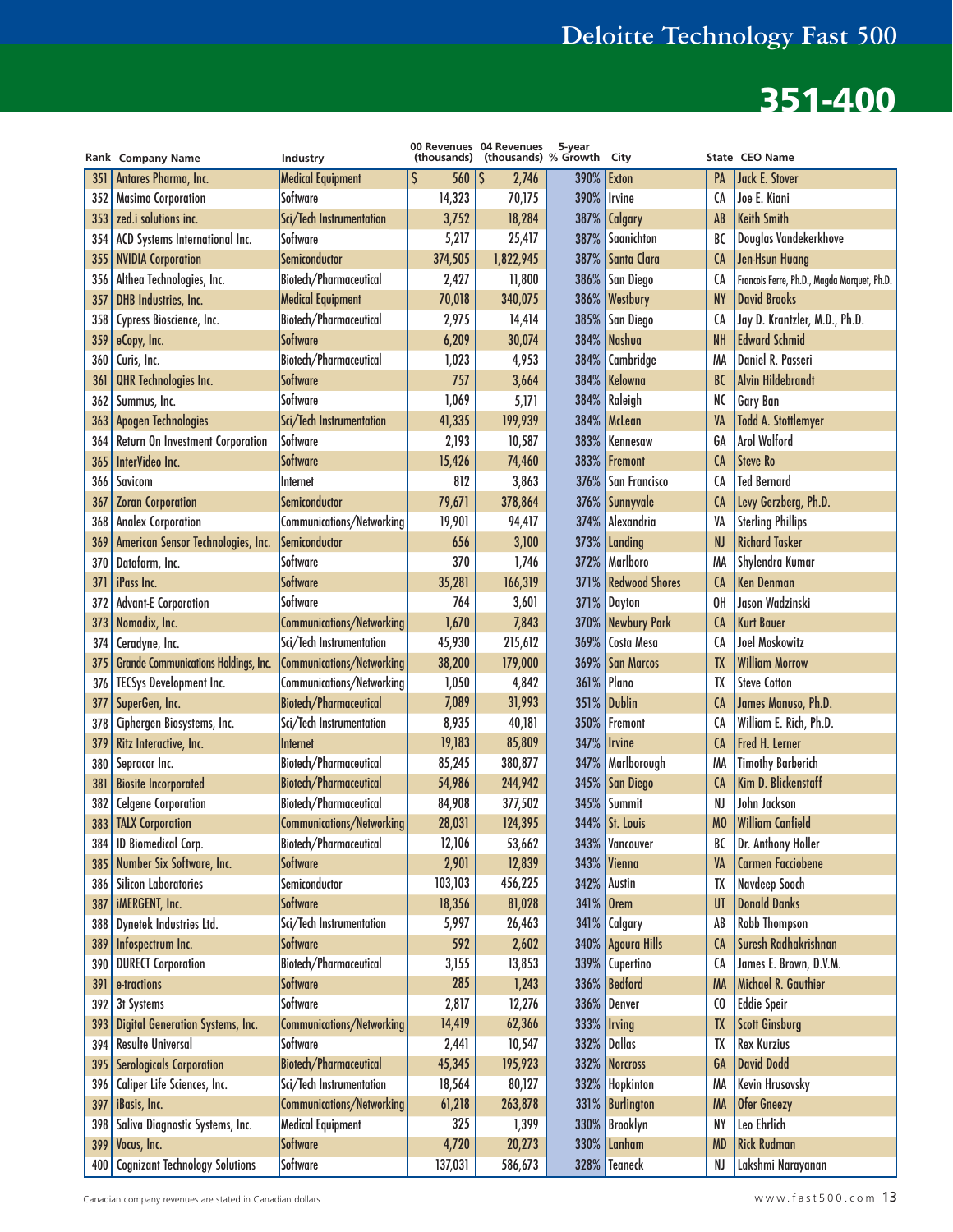## **Deloitte Technology Fast 500**

# **2005 The List 401-450**

 $\overline{\phantom{a}}$ 

|     | Rank Company Name                                                     | Industry                                               | (thousands)      | 00 Revenues 04 Revenues<br>(thousands) % Growth | 5-year       | City                                  |                        | State CEO Name                               |
|-----|-----------------------------------------------------------------------|--------------------------------------------------------|------------------|-------------------------------------------------|--------------|---------------------------------------|------------------------|----------------------------------------------|
| 401 | <b>Lexicon Genetics Incorporated</b>                                  | <b>Biotech/Pharmaceutical</b>                          | 14,459<br>S      | 61,740<br>S                                     | 327%         | <b>The Woodlands</b>                  | <b>TX</b>              | Arthur Sands, M.D., Ph.D.                    |
| 402 | Skyworks Solutions, Inc.                                              | Semiconductor                                          | 184,705          | 784,023                                         | 324%         | Woburn                                | MA                     | David J. Aldrich                             |
| 403 | <b>Openwave Systems Inc.</b>                                          | <b>Software</b>                                        | 68,727           | 290,791                                         | 323%         | <b>Redwood City</b>                   | <b>CA</b>              | <b>David Peterschmidt</b>                    |
| 404 | Medicore, Inc.                                                        | Biotech/Pharmaceutical                                 | 9,882            | 41,768                                          | 323%         | Hialeah                               | FL                     | <b>Stephen Everett</b>                       |
| 405 | Electro Energy, Inc.                                                  | Sci/Tech Instrumentation                               | 1,603            | 6,760                                           | 322%         | <b>Danbury</b>                        | <b>CT</b>              | Martin G. Klein                              |
| 406 | <b>SAFLINK Corporation</b>                                            | Sci/Tech Instrumentation                               | 1,523            | 6,398                                           | 320%         | <b>Bellevue</b>                       | <b>WA</b>              | Glenn L. Argenbright                         |
| 407 | Elcom International, Inc.                                             | <b>Software</b>                                        | 908              | 3,807                                           | 319%         | Norwood                               | <b>MA</b>              | <b>Robert Crowell</b>                        |
| 408 | <b>Luminex Corporation</b>                                            | Biotech/Pharmaceutical                                 | 8,570            | 35,880                                          | 319%         | Austin                                | TX                     | G. Walter Loewenbaum, II                     |
| 409 | Raindance Communications, Inc.                                        | Communications/Networking                              | 18,022           | 75,269                                          | 318%         | Louisville                            | $\omega$               | <b>Don Detampel</b>                          |
| 410 | <b>Alibris</b>                                                        | Internet                                               | 14,141           | 58,919                                          | 317%         | Emeryville                            | CA                     | <b>Martin Manley</b>                         |
| 41  | <b>Invitrogen Corporation</b>                                         | <b>Biotech/Pharmaceutical</b>                          | 246,195          | 1,023,851                                       | 316%         | <b>Carlsbad</b>                       | $1$                    | <b>Gregory T. Lucier</b>                     |
| 412 | <b>First Horizon Pharmaceutical Corporation</b>                       | Biotech/Pharmaceutical                                 | 36,650           | 151,967                                         | 315%         | Alpharetta                            | GA                     | Patrick Forteau                              |
| 413 | <b>Global Support Software Corp.</b>                                  | <b>Software</b>                                        | 374              | 1,550                                           | 314%         | Virginia Beach                        | VA                     | <b>Scott Bleakley</b>                        |
| 414 | <b>Palomar Medical Technologies</b>                                   | <b>Medical Equipment</b>                               | 13,176           | 54,432                                          | 313%         | <b>Burlington</b>                     | <b>MA</b>              | Joseph P. Caruso                             |
| 415 | Viatech Inc.                                                          | Software                                               | 4,584            | 18,892                                          | 312%         | Eatontown                             | <b>NJ</b>              | <b>Woodrow C. Holmes</b>                     |
| 416 | Emergin, Inc.                                                         | Software                                               | 1,143            | 4,708                                           | 312%         | <b>Boca Raton</b>                     | FL                     | Michael McNeal                               |
| 417 | <b>Cantel Medical Corp.</b>                                           | <b>Medical Equipment</b>                               | 41,297           | 169,993                                         | 312%         | <b>Little Falls</b>                   | <b>NJ</b>              | <b>James P. Reilly</b>                       |
| 418 | Communication Technologies, Inc.                                      | Communications/Networking                              | 17,143           | 70,424                                          | 311%         | Chantilly                             | VA                     | Dr. Joseph E. Fergus                         |
| 419 | SigmaTel, Inc.                                                        | Semiconductor                                          | 47,430           | 194,805                                         | 311%         | <b>Austin</b>                         | <b>TX</b>              | <b>Ronald Edgerton</b>                       |
|     | <b>RS Information Systems</b>                                         |                                                        |                  |                                                 | 310%         | McLean                                | VA                     |                                              |
| 420 |                                                                       | Communications/Networking                              | 78,444<br>11,952 | 321,595                                         |              |                                       | QC                     | Rodney P. Hunt<br><b>Denis Gadbois</b>       |
| 421 | Mediagrif Interactive Technologies Inc.                               | Internet                                               |                  | 48,678                                          | 307%         | Longuevil<br>Madison                  | WI                     |                                              |
| 422 | <b>Third Wave Technologies</b>                                        | Biotech/Pharmaceutical                                 | 11,417           | 46,493                                          | 307%         |                                       |                        | John J. Puisis                               |
| 423 | <b>Viewpoint Corporation</b>                                          | Software                                               | 3,580            | 14,532                                          | 306%         | <b>New York</b>                       | <b>NY</b>              | <b>Jay Amato</b>                             |
| 424 | PeopleSupport, Inc.                                                   | Software                                               | 10,979           | 44,511                                          | 305%         | Los Angeles                           | CA                     | Lance Rosenzweig                             |
| 425 | Phoenix Interactive Design, Inc.                                      | <b>Software</b>                                        | 1,496            | 6,017                                           | 302%         | London                                | <b>ON</b>              | <b>Kyle MacDonald</b>                        |
| 426 | American Technology Corp.                                             | Communications/Networking                              | 1,433            | 5,753                                           | 301%         | San Diego                             | CA                     | Kalani Jones                                 |
| 427 | <b>Enpath Medical Inc.</b>                                            | <b>Medical Equipment</b>                               | 7,399            | 29,489                                          | 299%         | Plymouth                              | <b>MN</b>              | <b>James Hartman</b>                         |
| 428 | Bookham, Inc.                                                         | Communications/Networking                              | 39,715           | 158,198                                         | 298%         | San Jose                              | CA                     | Giorgio Anania, Ph.D.                        |
| 429 | Multimedia Games, Inc.                                                | Communications/Networking                              | 38,661           | 153,675                                         | 297%         | <b>Austin</b>                         | TX                     | <b>Thomas Sarnoff</b>                        |
| 430 | NII Holdings, Inc.                                                    | Communications/Networking                              | 324              | 1,280                                           | 295%         | Reston                                | VA                     | <b>Steven Shindler</b>                       |
| 431 | <b>Bentley Pharmaceuticals, Inc.</b><br><b>ProMetic Life Sciences</b> | <b>Biotech/Pharmaceutical</b>                          | 18,617           | 73,393                                          | 294%         | <b>Exeter</b>                         | <b>NH</b>              | <b>James R. Murphy</b>                       |
| 432 |                                                                       | Biotech/Pharmaceutical                                 | 2,079            | 8,183                                           | 294%         | Montreal                              | QC                     | Pierre Laurin                                |
| 433 | Gemstar-TV Guide International, Inc.                                  | Communications/Networking<br>Biotech/Pharmaceutical    | 186,549          | 732,300                                         |              | 293% Los Angeles<br>291% Gaithersburg | <b>CA</b><br><b>MD</b> | <b>Richard Battista</b><br><b>Evan Jones</b> |
|     | <b>Digene Corporation</b>                                             |                                                        | 23,044           | 90,161                                          | 290%         | <b>Burlington</b>                     | <b>MA</b>              | George W. LeMaitre                           |
| 435 | LeMaitre Vascular, Inc.                                               | <b>Medical Equipment</b>                               | 6,717            | 26,183                                          |              |                                       | PA                     | Joseph A. Esposito                           |
| 436 | eResearch Technology, Inc.                                            | Biotech/Pharmaceutical                                 | 28,067           | 109,393                                         | 290%<br>289% | Philadelphia<br>Alexandria            |                        |                                              |
| 437 | VIPdesk.com, Inc.<br>Virtual Technology Corporation                   | Internet<br>Software                                   | 1,761            | 6,850                                           | 285%         | Alexandria                            | VA<br>VA               | <b>Mary Naylor</b><br>Jack G. Harrington     |
| 438 |                                                                       |                                                        | 4,712            | 18,163                                          |              |                                       |                        | Kirby G. Pickle                              |
| 439 | <b>DSL.net, Inc.</b><br>Accudata Technologies                         | Communications/Networking                              | 17,789           | 68,449                                          | 285%<br>285% | New Haven<br>Allen                    | $\sigma$<br>TX         | <b>Greg Smith</b>                            |
| 440 |                                                                       | Communications/Networking<br>Communications/Networking | 1,381            | 5,311                                           |              | <b>Houston</b>                        | TX                     | <b>Anthony Chase</b>                         |
| 441 | <b>Chasecom Limited Partnership</b><br>Vital Living, Inc.             | Biotech/Pharmaceutical                                 | 8,817            | 33,783                                          | 283%<br>282% | Phoenix                               | AZ                     | Stuart A. Benson                             |
| 442 | CrunchTime! Information Systems, Inc.                                 | Software                                               | 1,090            | 4,161                                           | 281%         |                                       |                        | <b>William Bellissimo</b>                    |
| 443 |                                                                       | Software                                               | 766              | 2,920                                           | 281%         | <b>Boston</b><br>Ottawa               | <b>MA</b><br><b>ON</b> | Jaison Dolvane                               |
| 444 | Espial Group Inc.                                                     |                                                        | 2,095            | 7,982                                           |              |                                       |                        |                                              |
| 445 | SIGA Technologies, Inc.                                               | <b>Biotech/Pharmaceutical</b>                          | 483              | 1,839                                           |              | 281% New York                         | <b>NY</b>              | Bernard L. Kasten, M.D.                      |
| 446 | <b>Breakaway Ltd.</b>                                                 | Software                                               | 1,870            | 7,086                                           | 279%         | <b>Hunt Valley</b>                    | <b>MD</b>              | <b>Douglas Whatley</b>                       |
| 447 | <b>Globalive Communications Corp.</b>                                 | Communications/Networking<br>Software                  | 11,628<br>5,171  | 43,905                                          | 278%         | <b>Toronto</b><br><b>Newark</b>       | <b>ON</b>              | <b>Anthony Lacavera</b><br>Harish Malneedi   |
| 448 | Makro Technologies, Inc.                                              | Software                                               |                  | 19,475                                          | 277%         |                                       | NJ                     | <b>Shivram Krishnan</b>                      |
| 449 | <b>Indus Corporation</b>                                              | Software                                               | 19,997<br>3,807  | 75,255<br>14,296                                | 276%         | Vienna<br>276% South Portland         | VA<br>ME               |                                              |
| 450 | IntelliCare, Inc.                                                     |                                                        |                  |                                                 |              |                                       |                        | Victor C. Otley III                          |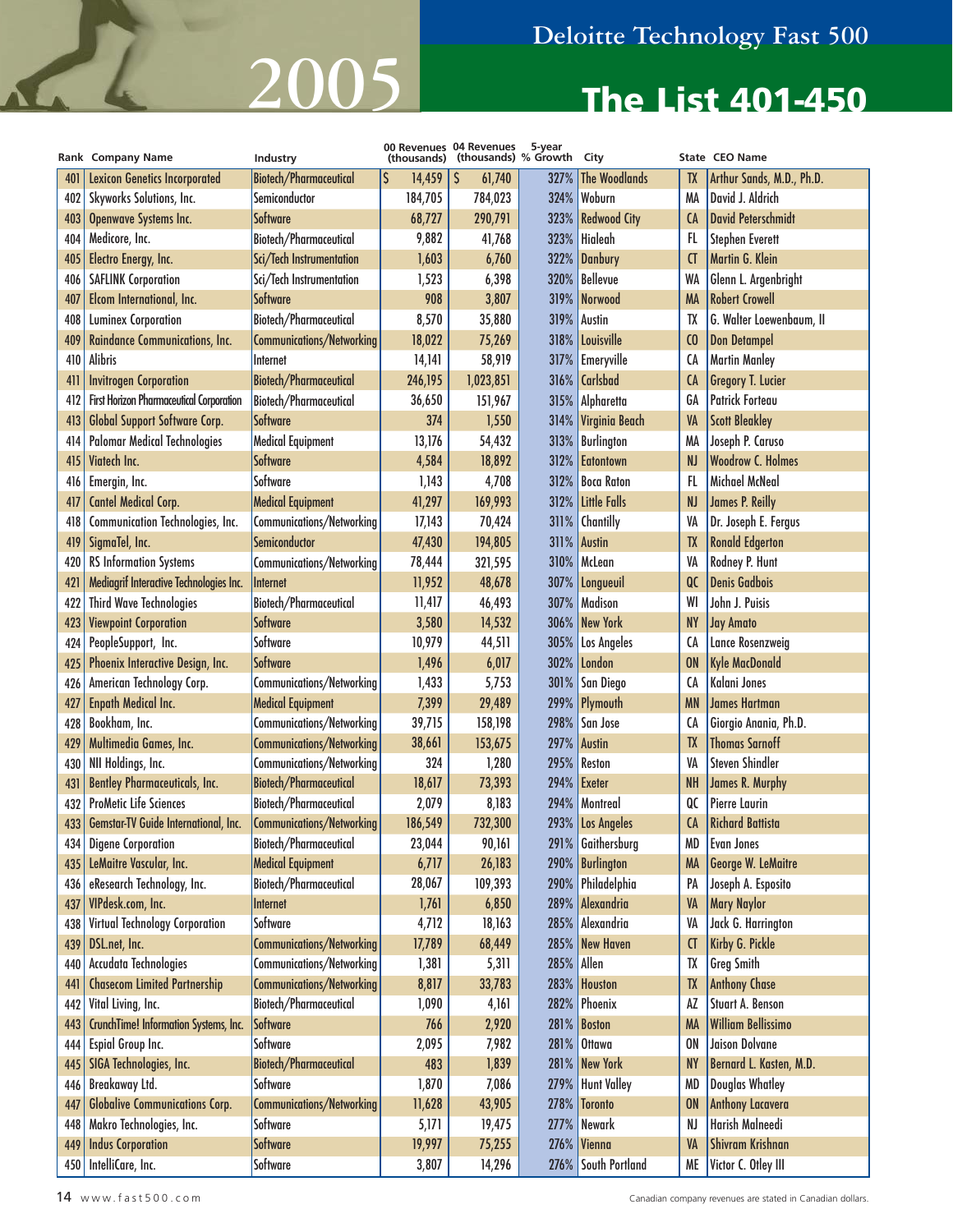|     | Rank Company Name                          | Industry                                    | (thousands) | 00 Revenues 04 Revenues<br>(thousands) % Growth | 5-year | City                     |                        | State CEO Name            |
|-----|--------------------------------------------|---------------------------------------------|-------------|-------------------------------------------------|--------|--------------------------|------------------------|---------------------------|
| 451 | <b>GTESS</b>                               | Software                                    | S<br>1,732  | 6,495                                           | 275%   | Richardson               | TX                     | Deborah M. Gage           |
| 452 | Convey Compliance Systems, Inc.            | Software                                    | 2,003       | 7,502                                           | 275%   | Plymouth                 | MN                     | John Graves               |
| 453 | <b>Accesspoint Corporation</b>             | <b>Software</b>                             | 2,262       | 8,461                                           | 274%   | Las Vegas                | <b>NV</b>              | <b>Michael Savage</b>     |
| 454 | Softscape, Inc.                            | Software                                    | 5,744       | 21,409                                          | 273%   | Wayland                  | MA                     | <b>David Watkins</b>      |
| 455 | <b>Bruker BioSciences Corporation</b>      | Sci/Tech Instrumentation                    | 76,602      | 284,416                                         | 271%   | <b>Billerica</b>         | <b>MA</b>              | Frank Laukien, Ph.D.      |
| 456 | ScanSoft, Inc.                             | Software                                    | 47,961      | 177,777                                         | 271%   | Peabody                  | MA                     | Paul Ricci                |
| 457 | <b>Clinical Data</b>                       | Sci/Tech Instrumentation                    | 14,183      | 52,520                                          | 270%   | <b>Newton</b>            | <b>MA</b>              | Israel Stein, M.D.        |
| 458 | <b>Absolute Software</b>                   | Software                                    | 2,059       | 7,616                                           | 270%   | Vancouver                | BC                     | John Livingston           |
| 459 | ViaSat, Inc.                               | Communications/Networking                   | 75,880      | 278,579                                         | 267%   | <b>Carlsbad</b>          | $1$                    | Mark D. Dankberg          |
| 460 | Oddcast, Inc.                              | Internet                                    | 736         | 2,692                                           | 266%   | <b>New York</b>          | <b>NY</b>              | Adi Sideman               |
| 461 | Raindrop Geomagic, Inc.                    | <b>Software</b>                             | 1,406       | 5,142                                           | 266%   | <b>Durham</b>            | <b>NC</b>              | Ping Fu                   |
| 462 | CaminoSoft Corp.                           | Software                                    | 343         | 1,253                                           | 265%   | <b>Westlake Village</b>  | CA                     | <b>Michael Skelton</b>    |
| 463 | Plexon Inc.                                | Sci/Tech Instrumentation                    | 1,533       | 5,595                                           | 265%   | <b>Dallas</b>            | TX                     | Harvey Wiggins, Jr.       |
|     |                                            |                                             |             |                                                 | 264%   | <b>Boulder</b>           | $\epsilon$             | <b>James Bowman</b>       |
| 464 | Encision, Inc.                             | <b>Medical Equipment</b><br><b>Software</b> | 2,002       | 7,286                                           |        | <b>Amherst</b>           | <b>NH</b>              |                           |
| 465 | Ektron, Inc.                               |                                             | 1,841       | 6,687                                           | 263%   |                          |                        | <b>William Rogers</b>     |
| 466 | SonoSite, Inc.                             | <b>Medical Equipment</b>                    | 32,037      | 115,817                                         | 262%   | <b>Bothell</b>           | <b>WA</b>              | Kevin M. Goodwin          |
| 467 | SAN Holdings, Inc.                         | <b>Software</b>                             | 18,310      | 66,158                                          | 261%   | Englewood                | $\epsilon$             | <b>John Jenkins</b>       |
| 468 | <b>L-3 Communications</b>                  | Communications/Networking                   | 1,910,061   | 6,897,000                                       | 261%   | <b>New York</b>          | <b>NY</b>              | Frank Lanza               |
| 469 | Interpharm Holdings, Inc.                  | <b>Biotech/Pharmaceutical</b>               | 11,391      | 41,100                                          | 261%   | <b>Commack</b>           | <b>NY</b>              | Dr. Maganlal Sutaria      |
| 470 | Eon Labs, Inc.                             | Biotech/Pharmaceutical                      | 119,693     | 430,959                                         | 260%   | Laurelton                | <b>NY</b>              | Bernhard Hampl, Ph.D.     |
| 47  | Vascular Solutions, Inc.                   | <b>Medical Equipment</b>                    | 6,193       | 22,265                                          | 260%   | <b>Minneapolis</b>       | <b>MN</b>              | <b>Howard Root</b>        |
| 472 | <b>Raining Data Corporation</b>            | Software                                    | 6,210       | 22,297                                          | 259%   | Irvine                   | $\mathsf{C}\mathsf{A}$ | <b>Carlton H. Baab</b>    |
| 473 | Cytomedix, Inc.                            | <b>Biotech/Pharmaceutical</b>               | 319         | 1,145                                           | 259%   | <b>Rockville</b>         | <b>MD</b>              | Kshitij Mohan             |
| 474 | AdStar, Inc.                               | Software                                    | 1,375       | 4,933                                           | 259%   | Marina del Rey           | CA                     | Leslie Bernhard           |
| 475 | <b>BioSphere Medical, Inc.</b>             | <b>Medical Equipment</b>                    | 3,961       | 14,158                                          | 257%   | <b>Rockland</b>          | <b>MA</b>              | <b>Richard Faleschini</b> |
| 476 | Efore, Inc.                                | Communications/Networking                   | 5,316       | 18,984                                          | 257%   | Irving                   | TX                     | Vesa Vihavanien           |
| 47  | Infovision Consultants, Inc.               | Software                                    | 8,124       | 28,971                                          | 257%   | Richardson               | TX                     | Sean Yalamanchi           |
| 478 | <b>Direct Insite Corporation</b>           | Software                                    | 2,120       | 7,558                                           | 257%   | Bohemia                  | <b>NY</b>              | James Cannavino           |
| 479 | <b>Novoste Corporation</b>                 | <b>Medical Equipment</b>                    | 6,530       | 23,268                                          | 256%   | <b>Norcross</b>          | GA                     | <b>Alfred J. Novak</b>    |
| 480 | Possis Medical, Inc.                       | <b>Medical Equipment</b>                    | 20,428      | 72,420                                          | 255%   | Minneapolis              | <b>MN</b>              | <b>Robert Dutcher</b>     |
| 481 | <b>Connetics Corporation</b>               | <b>Biotech/Pharmaceutical</b>               | 40,774      | 144,355                                         | 254%   | Palo Alto                | <b>CA</b>              | <b>Thomas G. Wiggans</b>  |
| 482 | Constella Group, Inc.                      | Sci/Tech Instrumentation                    | 21,251      | 75,141                                          | 254%   | <b>Durham</b>            | NC                     | Donald A. Holzworth       |
| 483 | APS Technology, Inc.                       | Sci/Tech Instrumentation                    | 2,218       | 7,841                                           | 254%   | <b>Cromwell</b>          | Œ                      | <b>William E. Turner</b>  |
| 484 | <b>Communication Power Corporation</b>     | <b>Medical Equipment</b>                    | 1,102       | 3,895                                           |        | 253% Hauppauge           | NY                     | Daniel P. Myer            |
| 485 | Pacific Biometrics, Inc.                   | Biotech/Pharmaceutical                      | 1,374       | 4,801                                           | 249%   | <b>Seattle</b>           | <b>WA</b>              | Ronald Helm, J.D.         |
| 486 | Logibec Groupe Informatique Ltd.           | Software                                    | 7,953       | 27,773                                          | 249%   | Montreal                 | QC                     | <b>Claude Roy</b>         |
| 487 | Timbercon, Inc.                            | Communications/Networking                   | 794         | 2,761                                           | 248%   | Lake Oswego              | <b>OR</b>              | <b>Eric Meslow</b>        |
| 488 | Motive, Inc.                               | Software                                    | 28,226      | 97,969                                          | 247%   | Austin                   | TX                     | <b>Scott Harmon</b>       |
| 489 | <b>Digital Insight Corporation</b>         | Internet                                    | 54,428      | 188,891                                         | 247%   | <b>Calabasas</b>         | $1$                    | <b>Jeffrey Stiefler</b>   |
| 490 | VioQuest Pharmaceuticals, Inc.             | Biotech/Pharmaceutical                      | 428         | 1,485                                           | 247%   | <b>Monmouth Junction</b> | NJ                     | <b>Daniel Greenleaf</b>   |
| 49  | Silicon Image, Inc.                        | Semiconductor                               | 50,035      | 173,159                                         | 246%   | Sunnyvale                | $1$                    | <b>Steve Tirado</b>       |
| 492 | Sierra Wireless                            | Communications/Networking                   | 79,423      | 274,841                                         | 246%   | Richmond                 | BC                     | <b>David Sutcliffe</b>    |
| 493 | <b>Coastal Environmental Systems, Inc.</b> | Sci/Tech Instrumentation                    | 3,698       | 12,780                                          | 246%   | Seattle                  | <b>WA</b>              | <b>Donald F. Munro</b>    |
| 494 | <b>Chesapeake Research Review</b>          | <b>Biotech/Pharmaceutical</b>               | 1,595       | 5,483                                           | 244%   | Columbia                 | <b>MD</b>              | Dr. Felix Gyi             |
| 495 | HPL Technologies, Inc.                     | Software                                    | 3,704       | 12,701                                          |        | 243% San Jose            | $1$                    | <b>Cary Vandenberg</b>    |
| 496 | Amaze Entertainment                        | Software                                    | 5,266       | 18,010                                          | 242%   | <b>Kirkland</b>          | <b>WA</b>              | Dan J. Elenbaas           |
| 497 | <b>ARIA Solutions Inc.</b>                 | Software                                    | 1,896       | 6,473                                           | 241%   | Calgary                  | AB                     | <b>Robert Church</b>      |
| 498 | <b>Bridgewater Systems</b>                 | Software                                    | 4,021       | 13,691                                          | 240%   | Ottawa                   | <b>ON</b>              | <b>Ed Ogonek</b>          |
| 499 | <b>RDM Corporation</b>                     | Communications/Networking                   | 5,094       | 17,331                                          | 240%   | <b>Waterloo</b>          | <b>ON</b>              | Douglas Newman            |
| 500 | Orchid Cellmark, Inc.                      | Biotech/Pharmaceutical                      | 18,381      | 62,499                                          | 240%   | Princeton                | <b>NJ</b>              | Dr. Paul J. Kelly         |

Canadian company revenues are stated in Canadian dollars.  $www.fast500.com15$